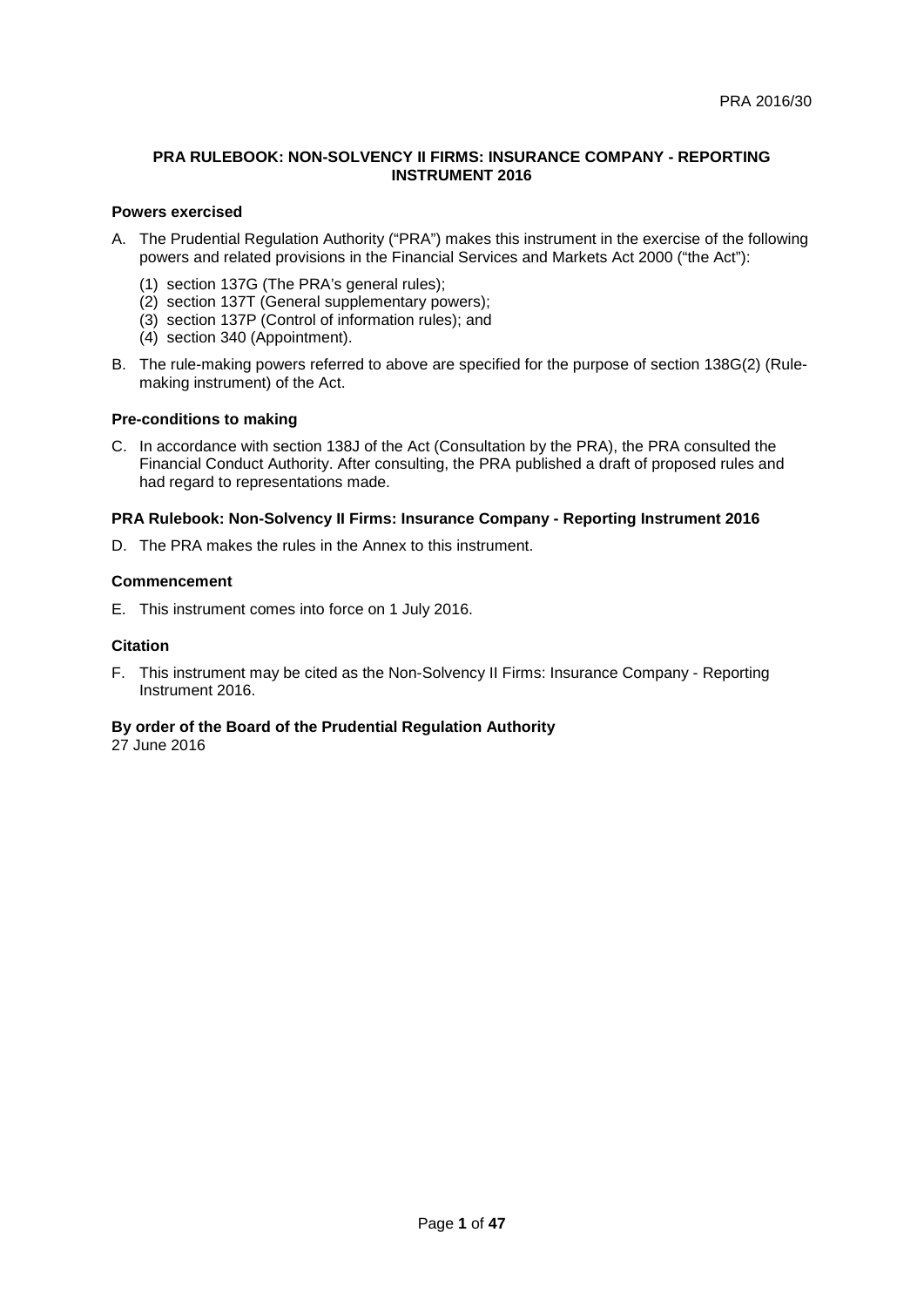## **Annex**

In this Annex, the text is all new and is not underlined.

**Part** 

# **INSURANCE COMPANY - REPORTING**

# **Chapter content**

- **1. APPLICATION AND DEFINITIONS**
- **2. NON-DIRECTIVE FIRMS: REPORTING TO THE PRA**
- **3. REPORTING REQUIREMENTS: ALL NON-DIRECTIVE FIRMS**
- **4. REPORTING REQUIREMENTS: GENERAL INSURANCE BUSINESS**
- **5. REPORTING REQUIREMENTS: LIFE INSURANCE BUSINESS**
- **6. FORMS: REQUIREMENTS**
- **7. AUDIT OF ACCOUNTS**
- **8. DIRECTORS CERTIFICATE**
- **9. DEPOSIT OF ACCOUNTS WITH THE PRA**
- **10. MARINE MUTUALS**
- **11. REPORTING FOLLOWING TRANSFER OF ALL LONG-TERM INSURANCE BUSINESS**
- **12. TABLES OF INFORMATION**
- **13. FORMS**
- **14. TRANSITIONAL AND GRANDFATHERING MEASURES**

**Links**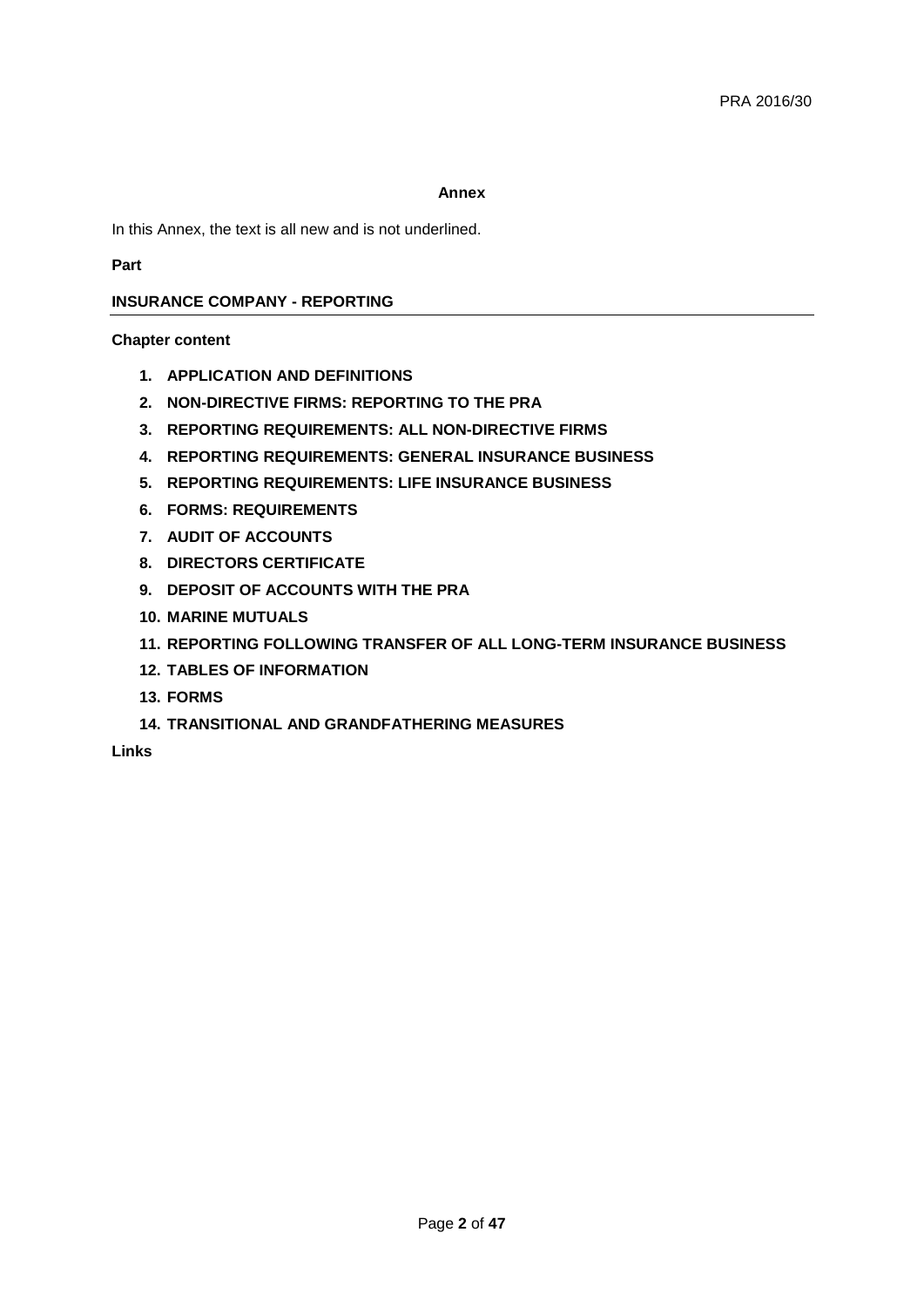### **1 APPLICATION AND DEFINITIONS**

- 1.1 Unless otherwise stated, this Part applies to:
	- (1) all *non-directive insurers,* other than *non-directive friendly societies*; and
	- (2) subject to 1.2, a *Swiss general insurer.*
- 1.2 This Part only applies to a *Swiss general insurer* in respect of the activities of the *firm* carried on from a *branch* in the *UK*.
- 1.3 In this Part, the following definitions shall apply:

#### *accident year basis*

means business not accounted for on an *underwriting year basis.*

## *actuarial function*

means the function of acting in the capacity of an *actuary* appointed by a firm under Actuarial Requirements 2.1(1) to perform the duties set out in Actuarial Requirements 5.

## *available assets*

means the excess of a *firm's* assets over its liabilities in each case valued in accordance with the Insurance Company – Overall Resources and Valuation Part and any *specific valuation rule*.

### *balancing category*

means a *PRA general insurance business reporting category* to which any of the *category numbers* 409 or 709 has been allocated in column 1 of the table at 12.1.

#### *category of business*

means the *category numbers* as set out in column 2 of the table at 12.3.

#### *category number*

means the category number for the *PRA general insurance business reporting category* listed in column 1 of the table at 12.1.

# *Chief Executive Function*

means the function set out in Large Non-Solvency II Firms – Senior Insurance Management Functions 3.1.

*claim*

means a claim against an *insurer* under a *contract of insurance.*

#### *close links*

means as defined in section 4F(3) of Schedule 6 to *FSMA*.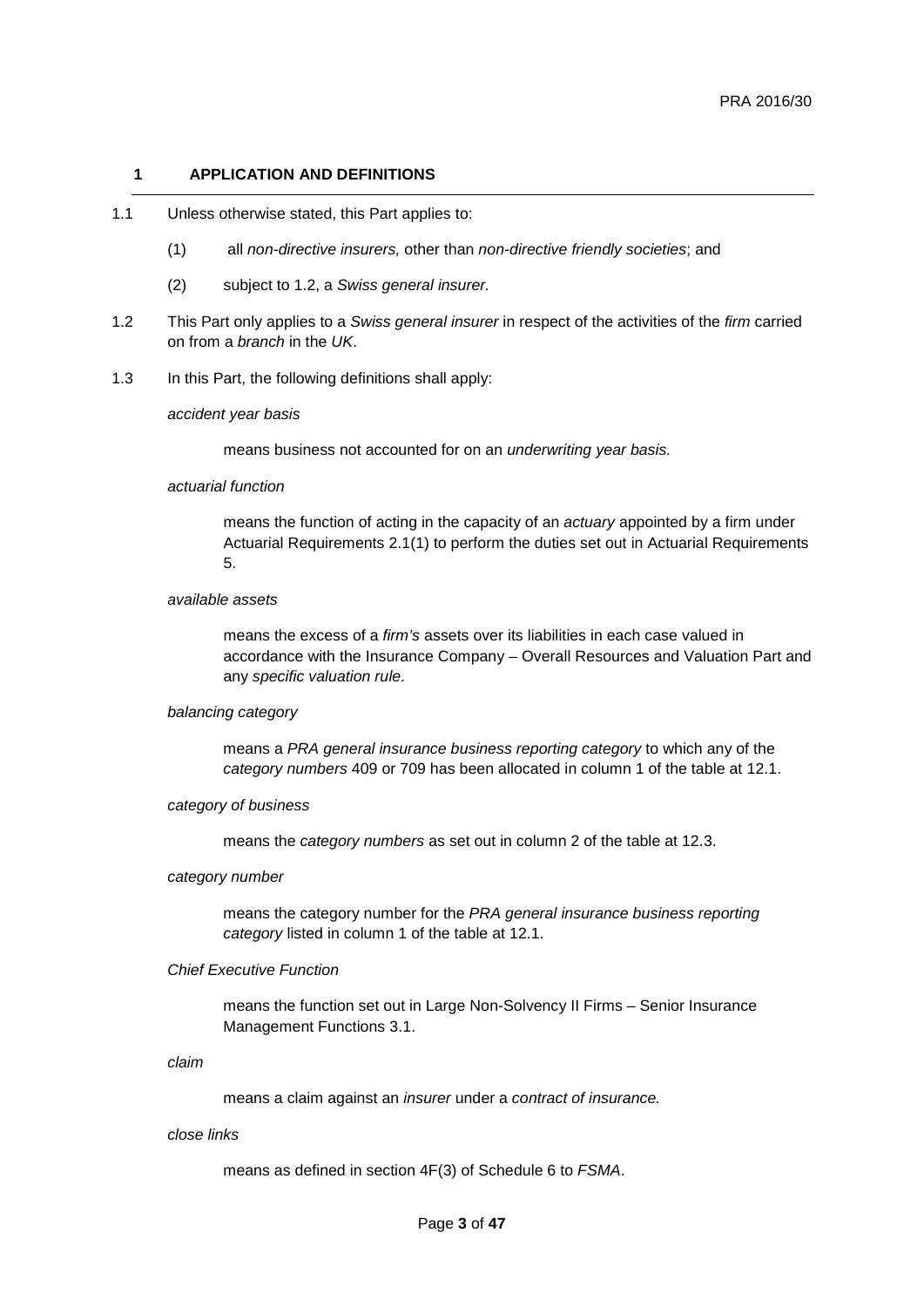### *combined category*

means a *PRA general insurance business reporting category* to which any of the *category numbers* 001, 002, 003, 110, 120, 180, 220, 260, 270, 280, 330, 350, 500 or 600 have been allocated in column 1 of the table at 12.1.

#### *direct and facultative*

means *insurance business* except *reinsurance* business that is not inwards facultative *reinsurance* business.

## *discounting*

means discounting or deductions to take account of investment income within the meaning of paragraph 54 of the *insurance accounts rules*.

## *exemption category*

means a *PRA general insurance business reporting category* to which the *category numbers* 114(p) or 710(p) have been allocated in column 1 of the table at 12.1.

### *financing arrangement*

means any contract (other than a *contract of insurance*), agreement, correspondence (including side-letters) or understandings that amend or modify or purport to amend or modify any contract or its operation that has been entered into by the *insurer*, in respect of *contracts of insurance* written by the *insurer*, which when considered together with one or more other contracts or arrangements has the effect of increasing the *capital resources* of the *insurer* and which includes:

- (1) the transfer of assets to the *insurer,* the creation of a *debt* to the *insurer* or the transfer from the *insurer* to another party of liabilities to *policyholders* (or any combination of these); and
- (2) either an obligation for the *insurer* to return (with or without interest) some or all of such assets, a provision for the diminution of such *debt* or a provision for the recapture of such liabilities, in each case, in specified circumstances.

### *gross undiscounted provisions*

means gross undiscounted reported claims outstanding plus gross undiscounted incurred but not reported claims plus gross provision for unearned premiums plus provision for unexpired risks.

### *Head of Third Country Branch function*

means the function set out in Large Non-Solvency II Firms – Senior Insurance Management Functions 6.2.

### *home foreign business*

means *general insurance business* carried on in the *UK* primarily relating to risks situated outside the *UK*, but excluding *insurance business* in *category numbers* 330, 340, 350, 500, 600 and 700 and the *insurance business* where the risk commences in the *UK*.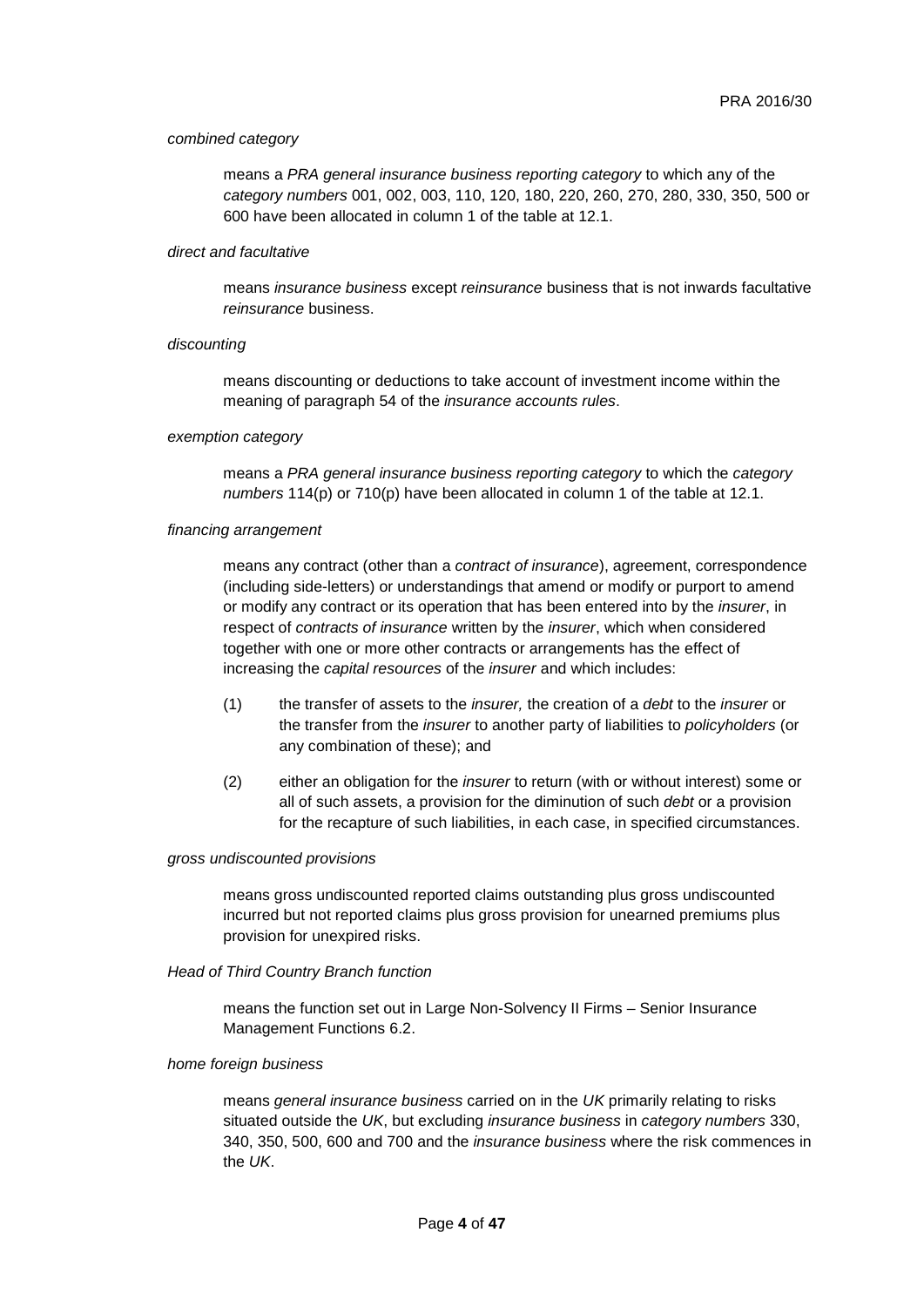### *life protection reinsurance business*

means *reinsurance* acceptance which are *contracts of insurance:*

- (1) falling within *long-term insurance business class* 1; or
- (2) falling within *long-term insurance business class* III and providing *index linked benefits*;

that are not:

- (3) a *with-profits policy*; or
- (4) *whole life assurances*; or
- (5) contracts to pay annuities on human life; or
- (6) contracts which pay a sum of money on the survival of the life assured to a specific date or on his earlier death.

### *linked assets*

means assets held to cover *linked long-term liabilities* under Insurance Company – Risk Management 4.2.

#### *major cedants*

means, in relation to a *firm*, another *insurance undertaking* from which (whether alone or with any *insurance undertaking* which is connected with the other *insurance undertaking*) the *firm* has accepted *general insurance business* under one or more *reinsurance* treaties for which the gross premiums *receivable* exceed the greater of:

- (1) 5% of the gross premiums *receivable* by the *firm* in respect of *general insurance business* accepted under *reinsurance* treaties; and
- (2) 2% of the gross premiums *receivable* by the *firm* in respect of *general insurance business,*

in the *financial year* in question or in any of the three preceding *financial years* of the *firm.*

#### *major facultative reinsurance contract*

means a contract under which *general insurance business* has been ceded by the firm on a facultative basis:

- (1) under which the total amount of premiums payable to any *reinsurer* (being a major facultative reinsurer) is equal to not less than 0.5% of gross premiums *receivable* by the *firm* in respect of *general insurance business*; or
- (2) in relation to which, in respect of any *reinsurer* (being a major facultative reinsurer) the aggregate of amounts in 4.22(1)(d) and (f) exceeds the sum of £4,000 and 1% of the *firm's* liabilities arising from its *general insurance business*, net of *reinsurance* ceded.

*major treaty reinsurer*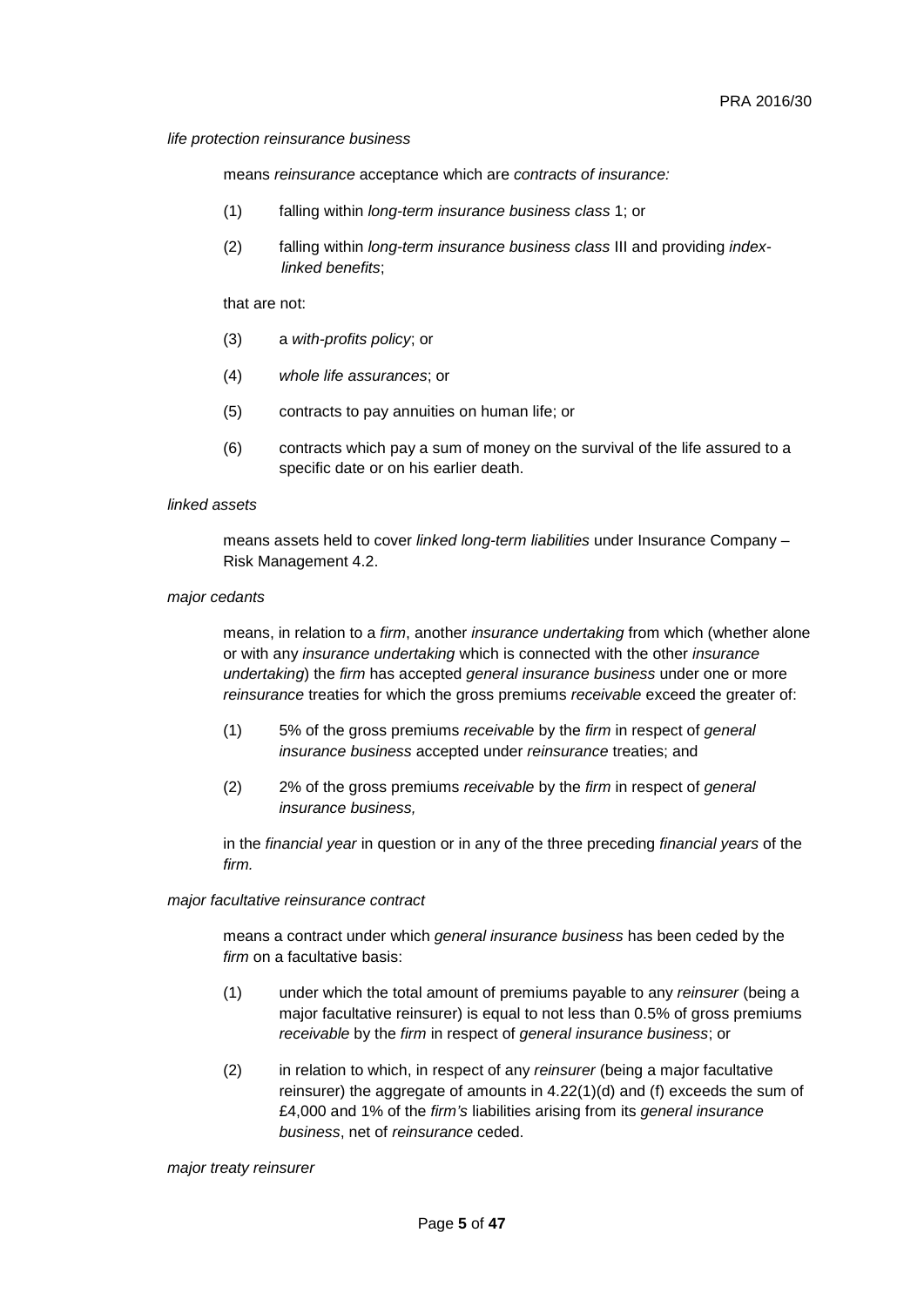means an *insurance undertaking* to which (whether alone or with any *insurance undertaking* which has *close links* with the other *insurance undertaking*):

- (1) the *firm* has ceded *general insurance business* under one or more *reinsurance* treaties:
	- (a) in the case of proportional *reinsurance*, for which the total amount of the *reinsurance* premiums payable is equal to not less than 2% of the gross premiums *receivable* by the *firm* in respect of the *general insurance business*; or
	- (b) in the case of non-proportional *reinsurance*, for which the total amount of the *reinsurance* premiums payable is equal to not less than 5% of the total premiums payable by the *firm* in respect of all such non-proportional *reinsurance*,

in the *financial year* in question or in any of the five preceding *financial years* of the *firm; or*

(2) the aggregate of the amounts referred to in  $4.21(1)(d)$  and (f) exceeds the sum of £20,000 and 5% of the *firm's* liabilities arising from its *general insurance business*, net of *reinsurance* ceded.

### *marine mutual*

means an *insurer*:

- (1) whose *insurance business* is restricted to the insurance of its members or their *associates* against loss, damage, or liability arising out of marine adventures (including losses on inland waters or any risk incidental to any sea voyage); and
- (2) whose articles of association, rules or bye laws provide for the calling of additional contributions from, or the reduction of benefits to, the majority of its members, in either case without limit, in order to ensure that the *insurer* has sufficient financial resources to meet any valid *claims* as they fall due.

### *miscellaneous category*

means a *PRA general insurance business reporting category* to which *category numbers* 400 or 700 have been allocated in column 1 of the table in 12.1.

## *mixed insurer*

means an *insurer* (other than a *pure reinsurer*) which carries on *reinsurance* business and where one or more of the following conditions is met in respect of its *reinsurance*  acceptances:

- (1) the *premiums* collected in respect of those acceptances during the previous *financial year* exceed 10% of its total *premiums* collected during that year; and
- (2) the *technical provisions* in respect of those acceptances at the end of the previous *financial year* exceeded 10% of its total *technical provisions* at the end of that year.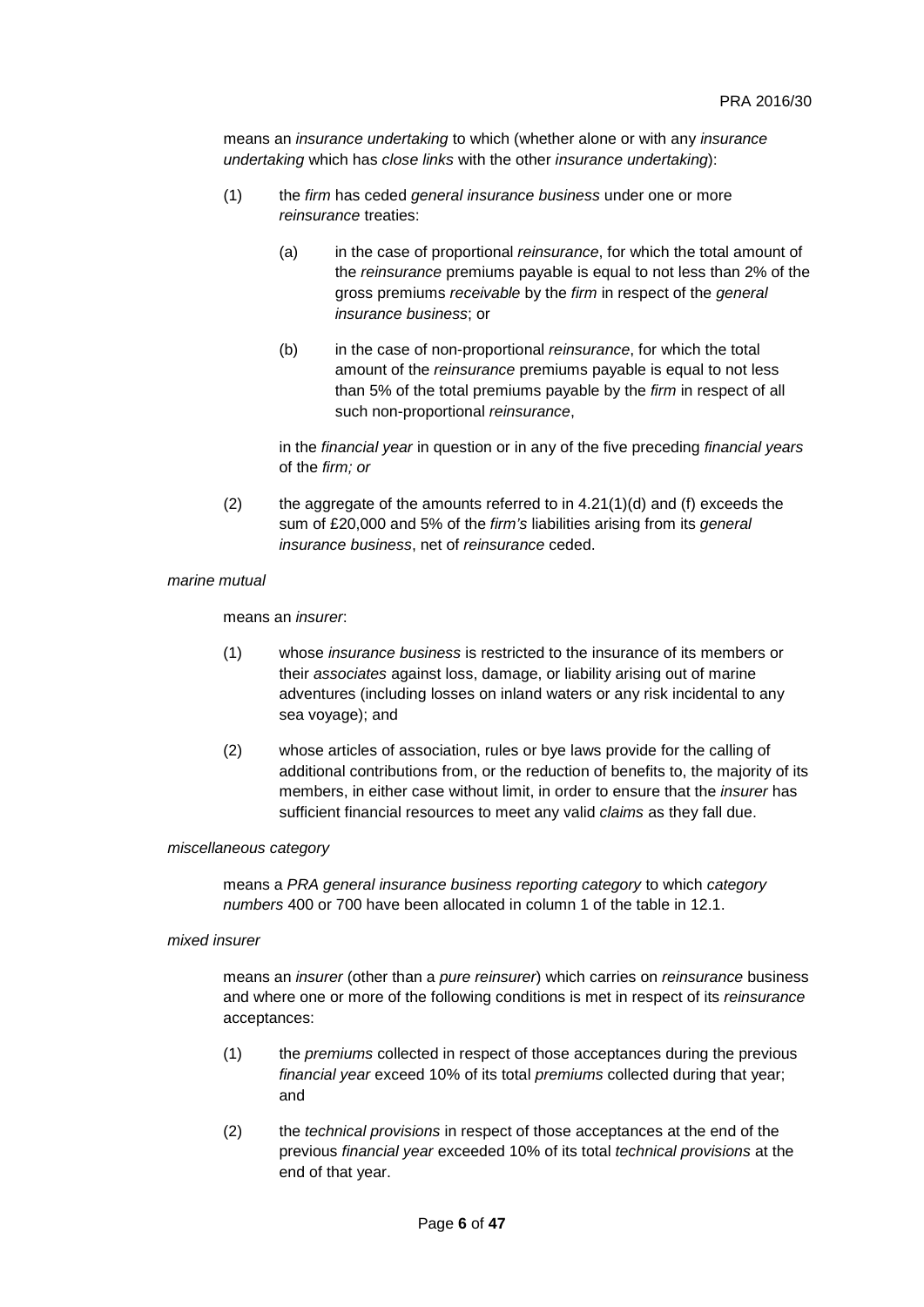### *overseas business*

means 'overseas life assurance business' as defined in s61 of the Finance Act 2012.

### *permitted derivatives contract*

means a contract involving a *derivative* or *quasi-derivative* that satisfied Insurance Company – Risk Management 6 – 8 (excluding 7.7), as applied in relation to *linked assets*.

### *PRA general insurance business reporting category*

means a category of *general insurance business* that consists of the effecting or carrying out of *contracts of general insurance* falling within the description in column 2 of the table of reporting categories at 12.1.

#### *receivable*

means in relation to an *insurer*, a *financial year* and a *premium*, due to the *insurer* whether or not the *premium* is received during that *financial year.*

### *relevant company*

means an *insurer* whose *insurance business* is restricted to *reinsurance* of the *marine mutual* on terms that provide the *marine mutual* can cancel the *reinsurance* arrangements at any time and can require the *insurer* immediately to transfer its assets and liabilities to the *marine mutual.*

#### *reporting criteria*

means the reporting criteria specified for that Form in column 3 in the table at 12.3.

### *reporting territory*

means one of:

- (1) 'United Kingdom' if the business is carried on in the *UK* and is not *home foreign business*;
- (2) 'Home Foreign' if the business is *home foreign business;* or
- (3) 'Non-United Kingdom' if the business is carried on outside the *UK*.

### *required category*

means, in relation to a Form, a *category number* set out in column 2 of the table at 12.3 that:

- (1) is, or is included in, a *PRA general insurance business reporting category* for which the table in 6.16 contains a tick in the row for that *PRA general insurance business reporting category* and in the column for that Form; and
- (2) either:
	- (a) meets the reporting criteria specified in the entry in column 3 of the table at 12.3 that corresponds to the entry in column 2 for that the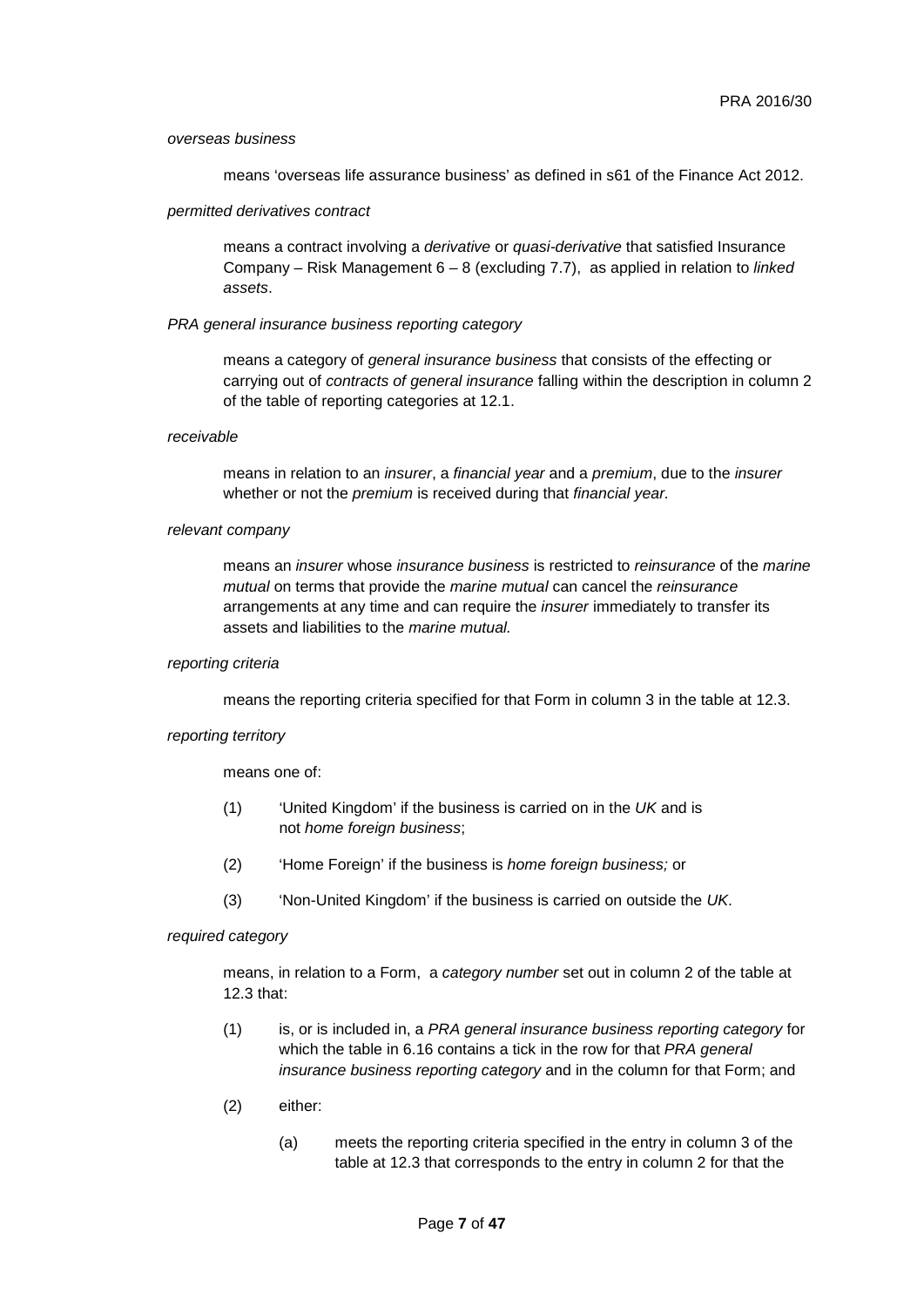category of *general insurance business* and the entry in column 1 for that Form, or

(b) is required for that Form under 4.15 or 4.16.

*return*

means the documents required (taken together) to be deposited under 2.4.

#### *risk category*

means any *PRA general insurance business reporting category* that is not a *combined category*, or *balancing category* or *exemption category*.

#### *Small Insurer Senior Management Function*

means the function set out in Non-Solvency II Firms – Senior Insurance Management Functions 3.1.

### *specific valuation rule*

means rules in the Non-Solvency II Firms Sector of the *[PRA](http://www.prarulebook.co.uk/rulebook/Glossary/FullDefinition/52117/15-04-2016)* Rulebook that provides in particular circumstances for a particular method of recognition or valuation*.*

*UK life business*

means *long-term insurance business* which is not *overseas business* or *UK pension business.*

### *UK pension business*

means *long-term insurance business* which is 'pension business' as defined by the Finance Act 2012*.*

## *underwriting year basis*

means as defined in 4.7.

### *whole life assurance*

means a *contract of insurance* which, disregarding any benefit payable on surrender, secures a capital sum only on death or either on death or on disability, but does not include a term assurance.

#### *with-profits actuary function*

means the function of acting in the capacity of an *actuary* appointed by a *firm* under Actuarial Requirements 2.1(2) to perform the duties set out in Actuarial Requirements 6.

1.4 In this Part, any reference to a numbered class of insurance business are references to the class so numbered in Schedule 1 of the *Regulated Activities Order*.

# **2 NON-DIRECTIVE FIRMS: REPORTING TO THE PRA**

2.1 A *firm* must, with respect to each *financial year*, prepare all relevant Forms, statements and documents as set out in this Part which must include, subject to 2.2 and Chapter 11, a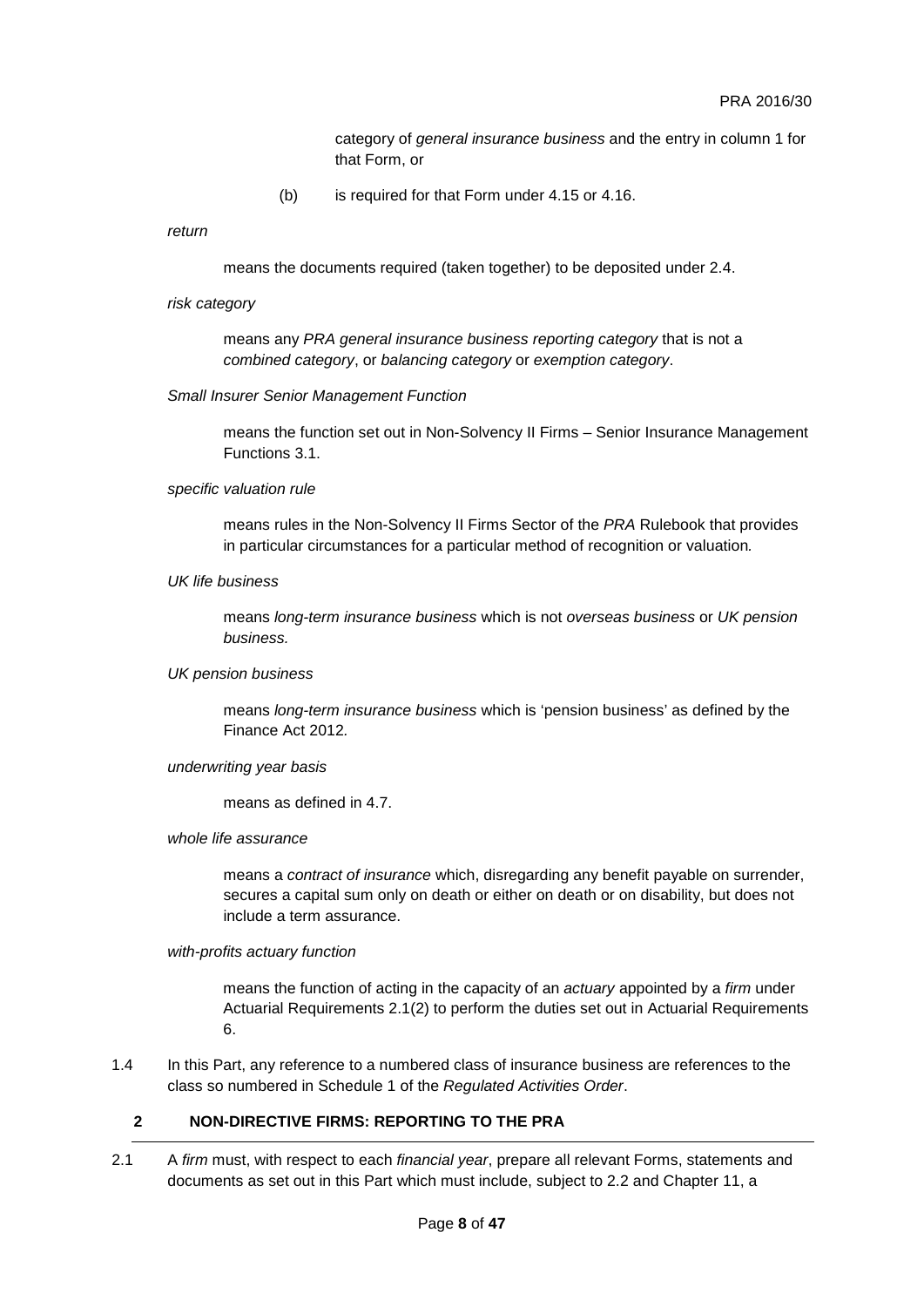revenue account for the year, a balance sheet as at the end of the year and a profit and loss account for the year.

- 2.2 An *insurer* not trading for profit must, with respect to each *financial year*, prepare an income and expenditure account for the year.
- 2.3 A *firm's financial year* must be a 12 *month* period.
- 2.4 A *firm* must deposit with the *PRA,* in accordance with the rules in Chapter 9, one copy of every Form and document that they are required to complete under these rules.
- 2.5 Every *firm* must ensure that all Forms and statements to be deposited with the *PRA* are audited in accordance with the provisions of Chapter 7 by a person qualified in accordance with the Auditors Part of the *PRA* Rulebook, with the exception of the following documents and Forms:
	- (1) any directors certificates;
	- (2) Form 46; and
	- (3) Form 50.
- 2.6 A *firm* must provide to any *person* who so requests (or the *person* who has already been provided with a copy under (1) below):
	- (1) within 30 days of the date of request, a copy of any of the documents last deposited by the *firm* under 2.4 in respect of the *financial year* in question and the two *financial years* preceding the *financial year* in question;
	- (2) within 30 days of the date of deposit, a copy of any document deposited by the firm in accordance with 9.4 which corrects or makes good any document provided under (1); and
	- (3) within 30 days of the date of request, a copy of any report deposited with any such document under 9.5,

and the documents must be provided in the form requested (whether printed or electronic) and the *firm* may only make a charge to cover its reasonable costs, including those of printing and postage except in the case of (2).

- 2.7 A *firm* must ensure a directors certificate is completed and signed in accordance with this Part.
- 2.8 Subject to 2.9, the signatories of the documents to be deposited with the *PRA* are:
	- (1) if the *firm* is a *large non-directive insurer*:
		- (a) where there are more than two *directors* of the *firm,* at least two of those *directors*; or
		- (b) where there are not more than two *directors,* all the *directors,*

and the individual(s) approved to perform the *Chief Executive Function;* or

(2) if the *firm* is a *small non-directive insurer*: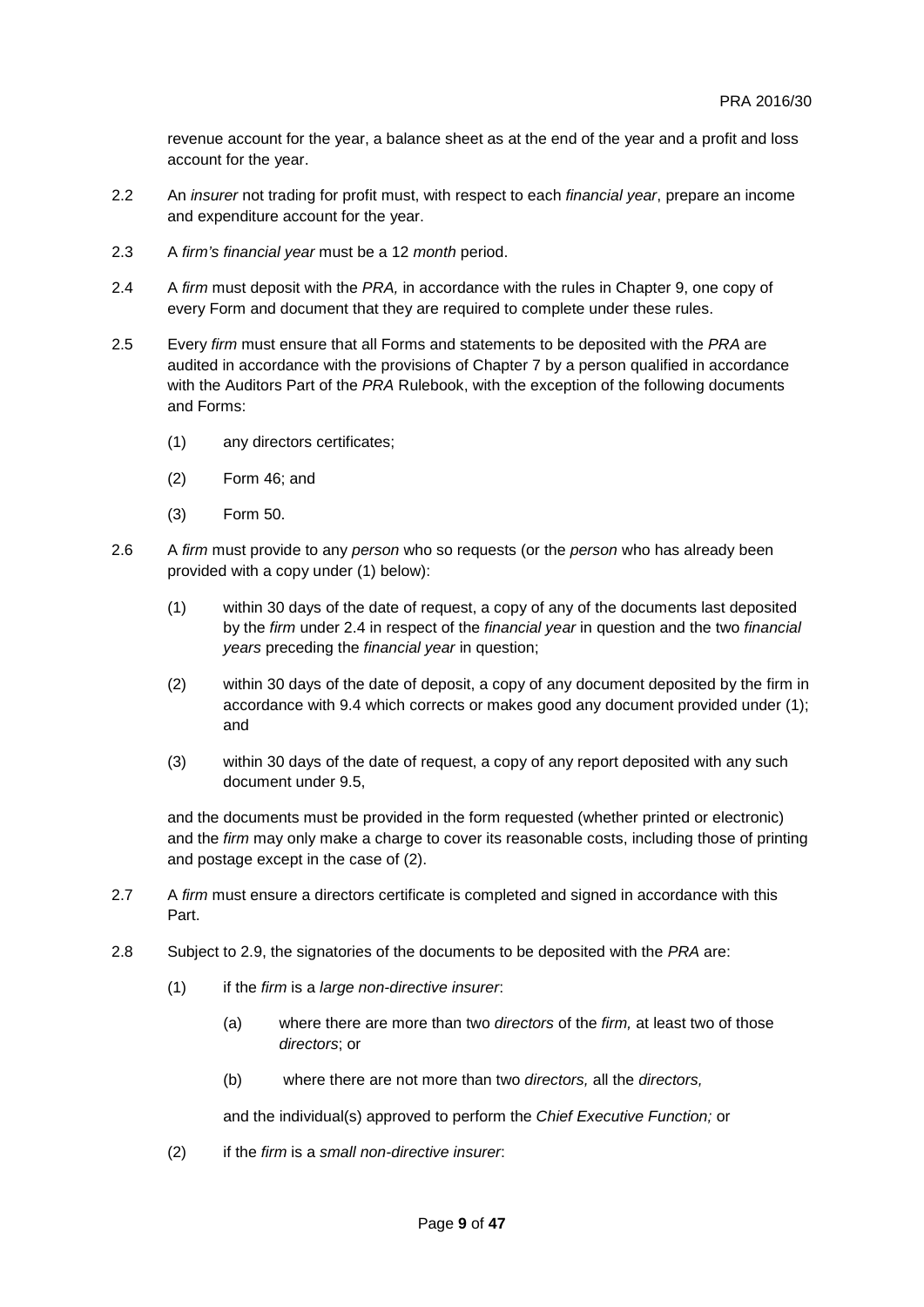- (a) where there are more than two *directors* of the *firm,* at least two of those *directors*; or
- (b) where there are not more than two *directors,* all the *directors,*

and the individual(s) approved to perform the *Small Insurer Senior Management Function.*

- 2.9 In respect of any document relating to *insurance business* carried on through a *branch* in the *UK* by a *Swiss general insurer* the signatories for the purposes of a directors certificate are:
	- $(1)$  the authorised UK representative referred to in article  $3(1)(a)$  of the Financial Services and Markets Act 2000 (Variation of Threshold Conditions) Order 2001 (2001/2507); and
	- (2) the individual(s) approved to perform the *Head of Third Country Branch function*.

## **3 REPORTING REQUIREMENTS: ALL NON-DIRECTIVE FIRMS**

- 3.1 A *firm,* other than a *Swiss general insurer,* must complete Form 3.
- 3.2 A *Swiss general insurer* must complete Form 10*.*
- 3.3 Subject to 3.4, a *firm*, other than a *Swiss general insurer*, must complete Forms 11 and 12 as follows:
	- (1) if a *composite firm,* Forms 11 and 12 must be completed separately for:
		- (a) the total *general insurance business*; and
		- (b) the total *long-term insurance business* which is *class* IV or supplementary accident and sickness insurance business or *life protection reinsurance business* written by a *pure reinsurer* or a *mixed insurer*; or
	- (2) for other *firms*, Forms 11 and 12 must be completed for:
		- (a) the total *general insurance business*; or
		- (b) the total *long-term insurance business* which is *class* IV, or supplementary accident and sickness insurance business or *life protection reinsurance business* written by a *pure reinsurer* or a *mixed reinsurer* as appropriate.
- 3.4 A *firm* does not need to complete Forms 11 and 12 in relation to *long-term insurance business* where:
	- (1) the gross annual premiums for:
		- (a) *class* IV business;
		- (b) *life protection reinsurance business* written by a *pure reinsurer* or a *mixed insurer*; and
		- (c) supplementary accident and sickness insurance,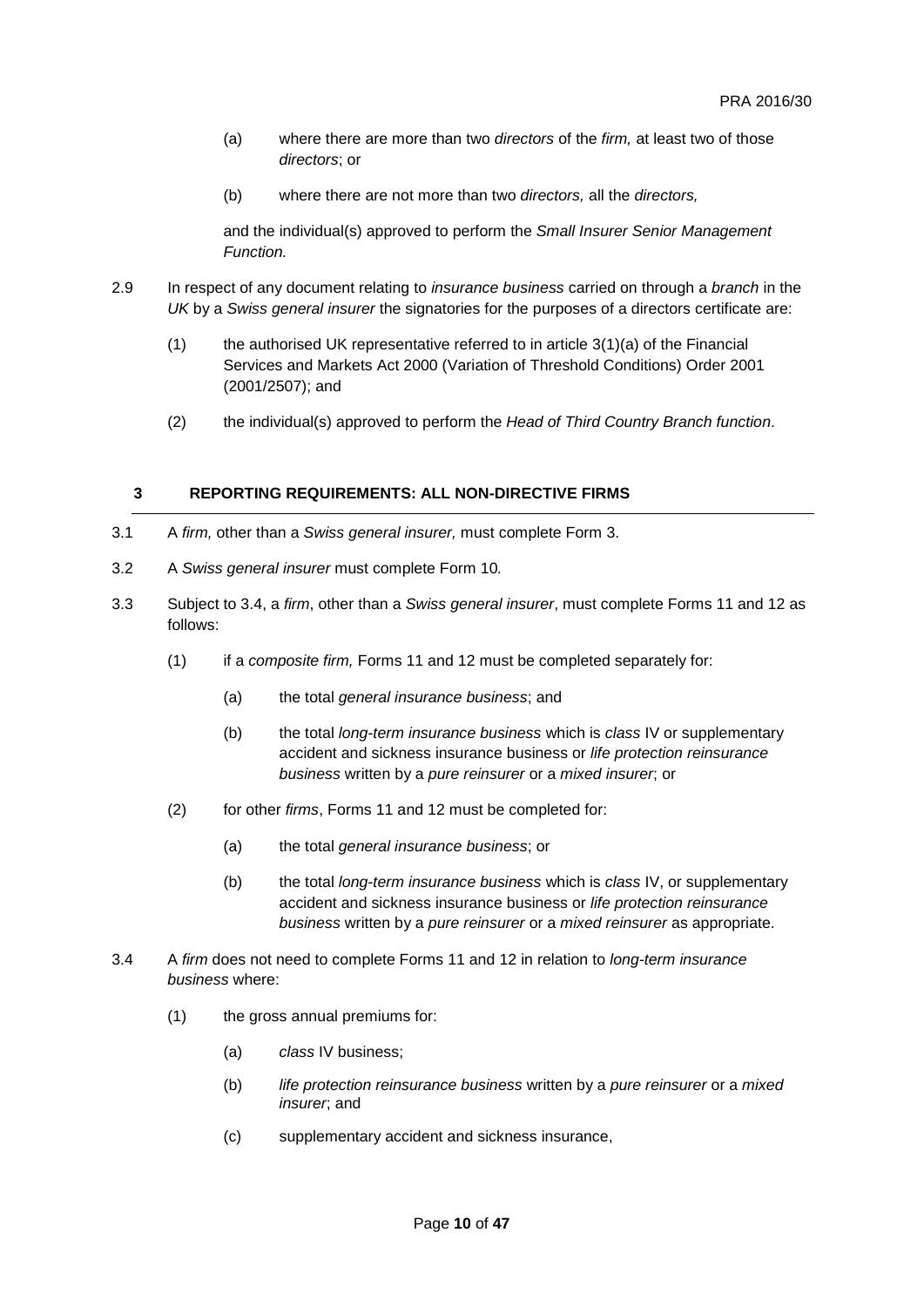in force on the valuation date do not exceed 1% of the gross annual *premiums* in force on that date for all *long-term insurance business*; and

- (2) the amount of insurance health risk and life protection reinsurance capital component shown in Form 60 exceeds the amount that would be obtained if Forms 11 and 12 were to be completed for *long-term insurance business*.
- 3.5 Form 13 must be completed by every *firm* in respect of its total assets other than *long-term insurance assets*.
- 3.6 Subject to 3.9, for each Form 13 which a *firm* is required to complete under 3.5, the *firm* must complete Form 17 in respect of the same *insurance business*.
- 3.7 Form 15 must be completed by every *firm* except a *firm* not trading for profit which carried on only *long-term insurance business* during the relevant *financial year.*
- 3.8 A *firm* must complete Form 16.
- 3.9 A *firm* is not required to complete Form 17 where the sum of the total notional amounts for derivative contracts bought/long and sold/short would not exceed the lesser of:
	- (1) £100m; or
	- (2) 5% of assets not held to match linked liabilities for the total *long-term insurance business assets* or the total assets other than *long-term insurance business assets*.
- 3.10 Every *firm* must, in respect of the *financial year* in question, provide to the *PRA* when depositing documents under 2.4 a statement comprising a brief description of:
	- (1) any investment guidelines operated by the *firm* for the use of *derivative* or *quasiderivative* contracts*;*
	- (2) any provision made by such guidelines for the use of contracts under which the *firm* had a right or obligation to acquire or dispose of assets which was not at the time when the contract was entered into, reasonably likely to be exercised and, if so, the circumstances in which, pursuant to that provision, such contracts would be used;
	- (3) the extent to which the *firm* was during the *financial year* a party to any contracts of the kind described in (2);
	- (4) the circumstances surrounding the use of any *derivate* or *quasi-derivative* held at any time during the *financial year* which required a significant provision to be made for it under Insurance Company – Risk Management 7.5, or (where appropriate) was not a *permitted derivatives contract;* and
	- (5) the total value of any fixed consideration received by the *firm* (whether in cash or otherwise) during the *financial year* in return for granting rights under *derivatives* and *quasi-derivatives* and a summary of contracts under which such rights have been granted.
- 3.11 In respect of 3.10(4), when determining whether a required provision is 'significant', a *firm* must have regard to its obligations under the contract and the volatility of the assets identified by the *firm* as being suitable to cover such obligations, and the required provisions in respect of any one *derivative* contract must be treated as significant if: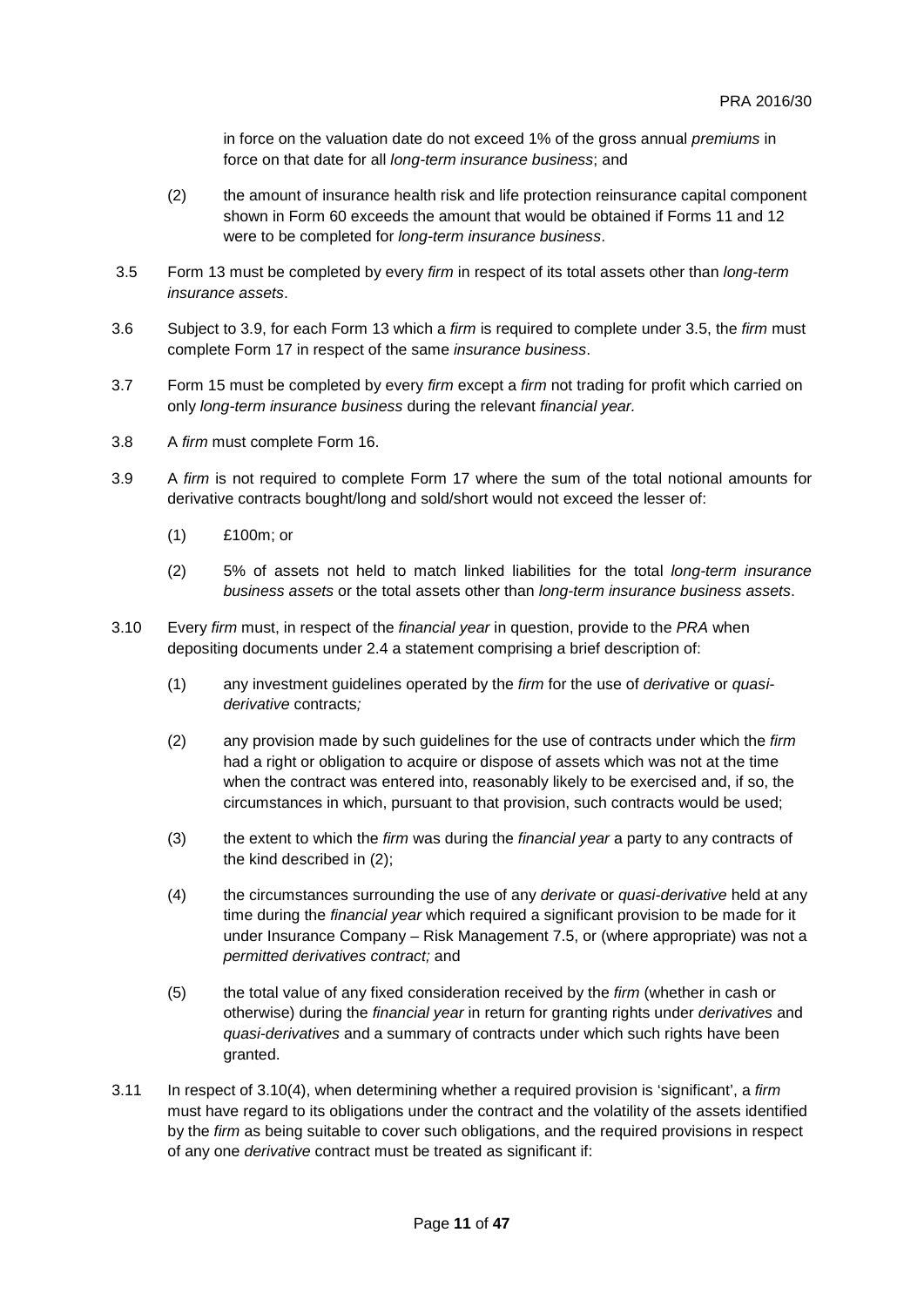- (1) the aggregate provision required in respect of all contracts having a similar effect is significant; or
- (2) the aggregate provision required in respect of all contracts with which it is connected is significant.

# **4 REPORTING REQUIREMENTS: GENERAL INSURANCE BUSINESS**

- 4.1 This Chapter applies only to a *firm* that carries on *general insurance business*.
- 4.2 A *firm* carrying on *general insurance business,* other than a *Swiss general insurer,* must complete Form 1.
- 4.3 A *firm* must complete Form 20 in respect of each *required category* of the whole of the *general insurance business* carried on by the *firm.*
- 4.4 A *firm* must complete Form 20A in respect of the whole *general insurance business* carried on by it.
- 4.5 A *firm* must prepare Forms 21, 22 and 23 for *insurance business* accounted for on an *accident year basis* in respect of each *required category*.
- 4.6 A *firm* must prepare Forms 24 and 25 for their *insurance business* accounted for on an *underwriting year basis* in respect of each *required category*.
- 4.7 A *firm* must account for *insurance business* on an *underwriting year basis* if it relates to risks in respect of which the *claims* outstanding for such *insurance business* are calculated using the method described in paragraph 58 of the *insurance account rules*.
- 4.8 Every *firm* which, in respect of any *financial year*, includes in Form 22 or 25 amounts relating to adjustments for *discounting* must prepare Form 30.
- 4.9 Every *firm* must prepare Forms 26 and 27 for treaty reinsurance business accounted for on an *accident year basis* in respect of each *required category*.
- 4.10 Every *firm* must prepare Forms 28 and 29 for treaty reinsurance business accounted for on an *underwriting year basis* in respect of each *required category*.
- 4.11 Every *firm* must prepare Forms 31 or 32 for *direct and facultative insurance business* accounted for on an *accident year basis* in respect of each *required category.*
- 4.12 Every *firm* must prepare Form 34 for *direct and facultative insurance business* accounted for on an *underwriting year basis* in respect of each *required category.*
- 4.13 A *firm* must allocate its *general insurance business* to one or more *risk categories* when completing the Forms required in 4.3 – 4.12.
- 4.14 For the purposes of allocation of *general insurance business* into *risk categories* under 4.13*,* where a *contract of insurance* falls within the description of more than one *risk category*:
	- (1) if the *contract of insurance* falls, to any extent, within the description of *risk category*  274, 590 or 690, a *firm* must allocate all the *general insurance business* represented by that *contract of insurance* to that *risk category*;
	- (2) subject to (3), in any other case, a *firm* must allocate all the *general insurance business* represented by the *contract of insurance* to the single *risk category* that, in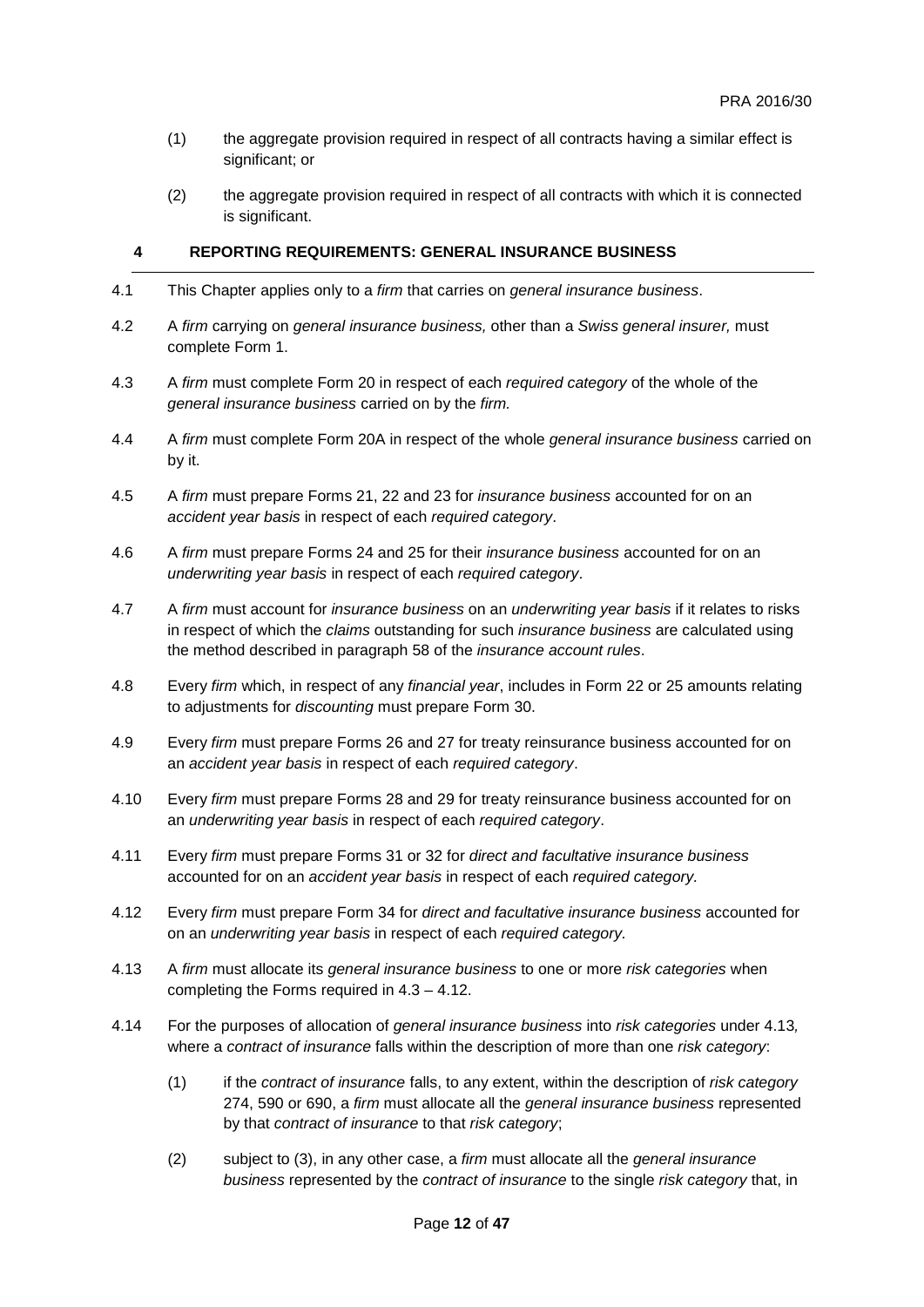the reasonable opinion of the *firm's governing body,* best describes the risk covered by the *contract of insurance*;

- (3) if:
	- (a) the premium payable under the *contract of insurance* is separable into the components relating to different *risk categories*; or
	- (b) in the reasonable opinion of the *firm's governing body,* allocation under (2) would be misleading,

then the *firm* must apply a reasonable method to allocate the *general insurance business* represented by the *contract of insurance* amongst the appropriate *risk categories* and must apportion the amounts it reports in the Forms accordingly.

- 4.15 Unless the de minimis criteria in 4.16 are met, where:
	- (1) for the previous *financial year*, a *firm* was required to prepare a Form 20 to 34 for a *category of business* that was not category number 001 to 003, 409 or 709; and
	- (2) for the *financial year* in question, the *reporting criteria* for that Form are not met,

the business must be reported in the same *category of business* in the same Form for the *financial year* in question.

- 4.16 Where the conditions in 4.15 are met, a *firm* may only cease to report such business on that Form in that *category of business* if:
	- (1) the *gross written premiums* in the *financial year* in question and the *gross undiscounted provisions* at the end of that *financial year* for that *category of business* are each less than £0.5m; or
	- (2) the following conditions are met:
		- (a) the business in (1) has been reported on that Form for that *category of business* in each of the three previous *financial years*; and
		- (b) the *gross written premiums* in the *financial year* in question and the *gross undiscounted provisions* at the end of that *financial year* for that *category of business* are each less than 50% of the amounts respectively specified in the *reporting criteria* for that Form in respect of that *category of business*.
- 4.17 Subject to 4.18 and 4.19, if the total of all *gross undiscounted provisions* in Forms 26 to 29, 31, 32 and 34 is less than 80% of the *firm's* total *gross undiscounted provisions*, the *firm* must prepare those Forms, as appropriate, for further *categories of business* in decreasing order of size, being measured in *gross undiscounted provisions*, until the 80% criterion is met.
- 4.18 A *firm* need not prepare Forms 26 to 29, 31, 32 or 34 for a *category of business* if:
	- (1) the *firm's gross written premiums* in the *financial year* in question for that *category of business* are less than £1m; and
	- (2) the *firm's gross undiscounted provision* at the end of the *financial year* in question for that *category of business* are less than £1m.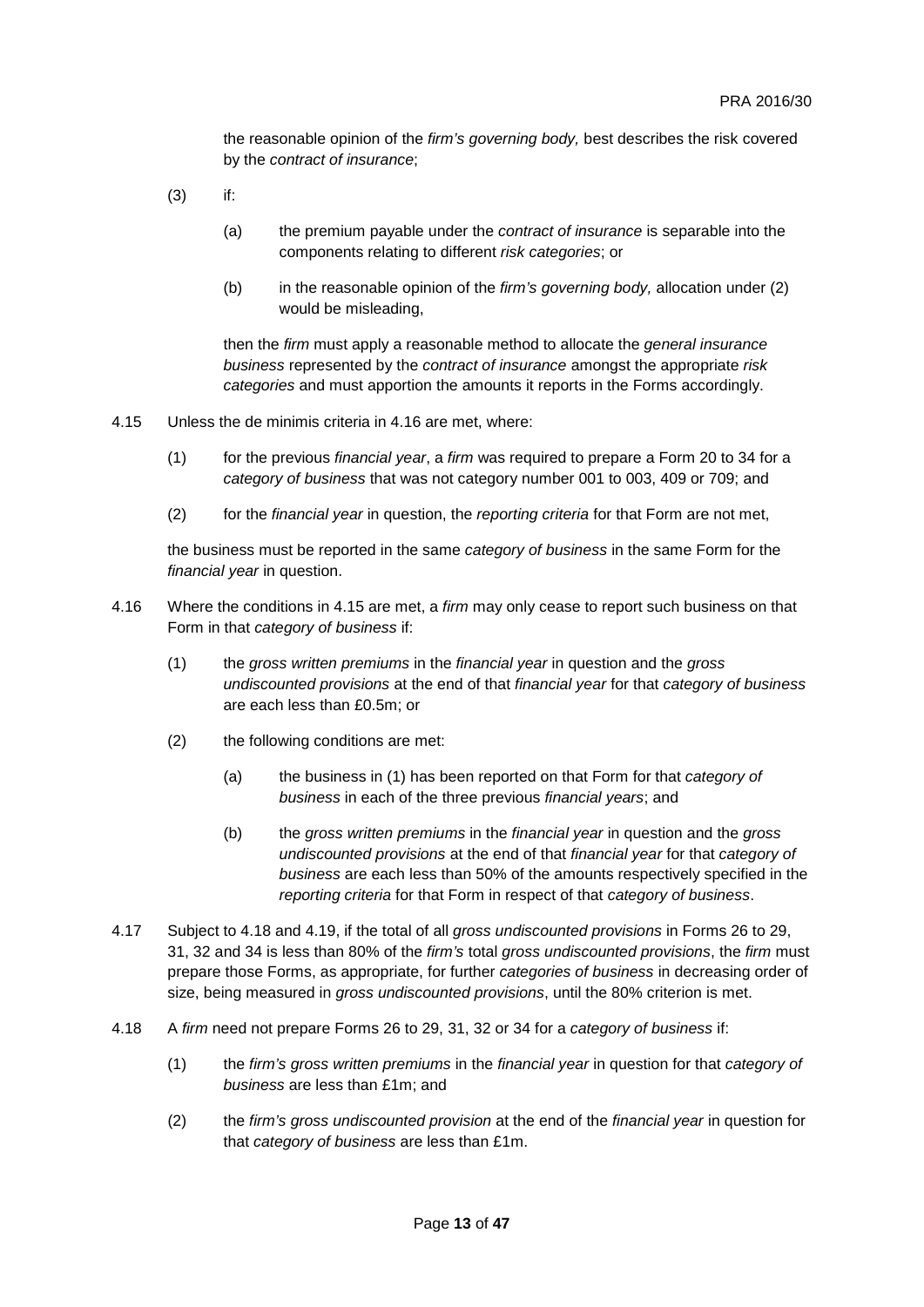- 4.19 A *firm* need only prepare a Form 26 to 29, 31, 32 or 34 for a *category of business* if it is required to prepare a Form 20 for category number 110, 120, 160, 180, 220, 260, 270, 280, 330, 340, 350, 400, 500, 600 or 700 which includes that *category of business*.
- 4.20 A *firm* which, in respect of a *financial year*, prepares a Form under 4.9 to 4.12 containing figures in a currency other than sterling must prepare Form 36.
- 4.21 A *firm* must deposit with the *PRA* a statement relating to the *financial year* in question that:
	- (1) details:
		- (a) the full name of each of its *major treaty reinsurers* and their registered office or principal office in the country where it is incorporated (or, in the case of an unincorporated body, of the principal office) of each such *reinsurer*;
		- (b) whether (and, if so, how) the *firm,* at any time in the *financial year*, had *close links* with any such *reinsurer*;
		- (c) the amount of the *reinsurance* premiums payable in the *financial year* to each such *reinsurer* in respect of:
			- (i) *general insurance business* ceded under proportional reinsurance treaties; and
			- (ii) *general insurance business* ceded under non-proportional reinsurance treaties,
		- (d) the amount of any *debt* of each such *reinsurer* to the *insurer* in respect of *general insurance business* ceded under *reinsurance* treaties;
		- (e) the amount of any deposit received from each such *reinsurer* under *reinsurance* treaties; and
		- (f) the amount of any anticipated recoveries from each such *reinsurer* under *reinsurance* treaties to the extent that such recoveries have been taken into account by the *insurer* in determining the *reinsurer's* share of *technical provisions* in respect of *claims* outstanding (except that, in respect of *claims* incurred but not reported, such recoveries need only be included to the extent that they are in respect of any specific occurrences for which provisions have been allocated by the *insurer*); or
	- (2) it has no *major treaty reinsurer.*
- 4.22 A *firm* must file with the *PRA* a statement relating to the *financial year* in question that:
	- (1) includes, in respect of each *major facultative reinsurance contract,* the following information about each major facultative reinsurer:
		- (a) its full name and the address of the registered office or of the principal office in the country where it is incorporated (or, in the case of an unincorporated body, the principal office);
		- (b) whether (and, if so, how) the *firm* had at any time in the *financial year close links* with such *reinsurer*;
		- (c) the amount of the *reinsurance* premiums payable in the *financial year*;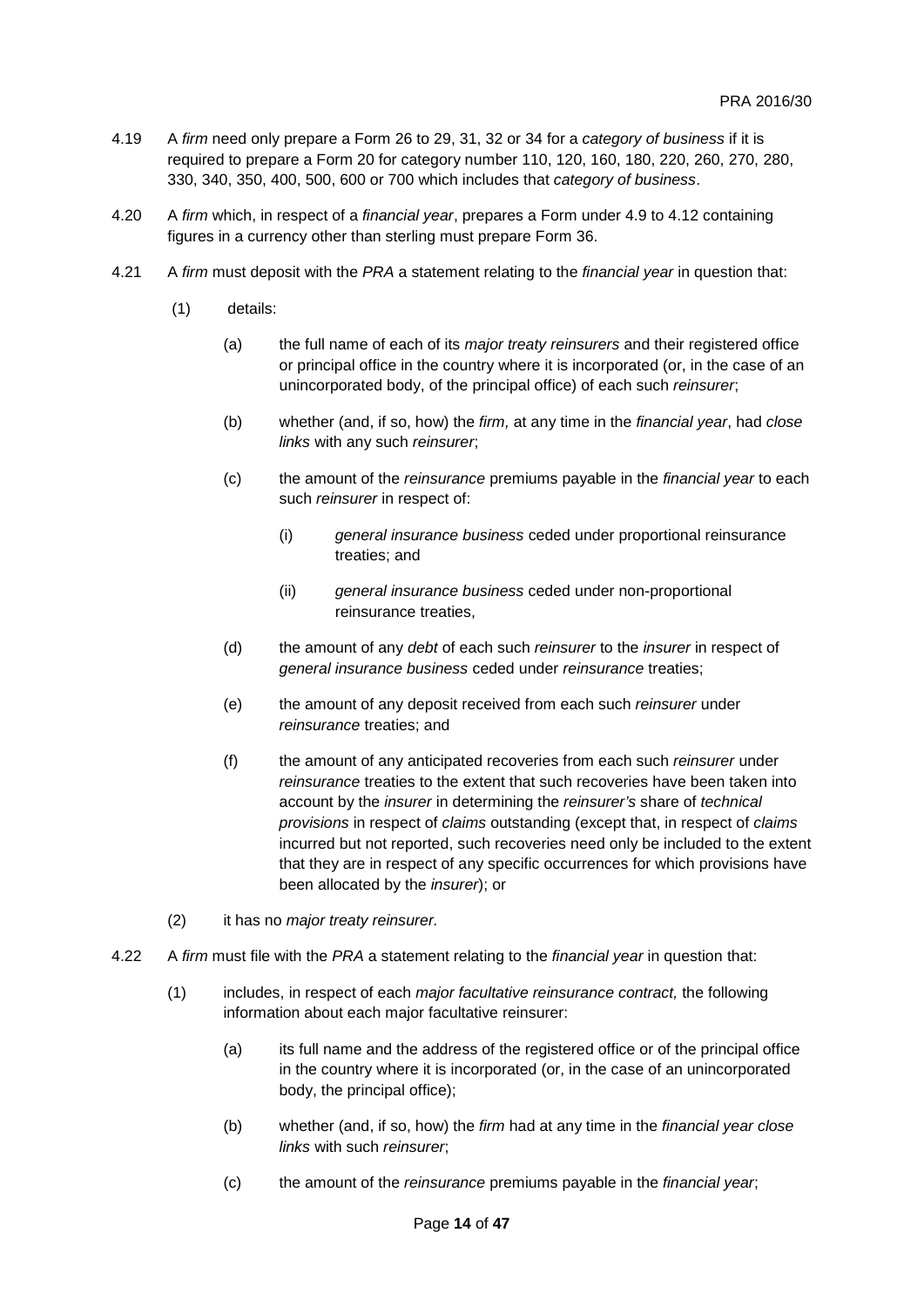- (d) the amount of any *debt* to the *firm*;
- (e) the amount of any deposit received from *reinsurers*; and
- (f) the amount of any anticipated recoveries to the extent that such recoveries have been taken into account by the *firm* in determining the *reinsurers'* share of *technical provisions* in respect of *claims* outstanding (except that, in respect of *claims* incurred but not yet reported, such recoveries need only be included to the extent that they are in respect of any specific occurrences for which provisions have been allocated by the *insurer*); or
- (2) it has no 'major facultative reinsurer'.
- 4.23 A *firm* must file with the *PRA* a statement relating to the *financial year* in question detailing:
	- (1) the following information:
		- (a) the full name of each of its *major cedants* and the address of the registered office or of the principal office in the country where it is incorporated (or, in the case of an unincorporated body, the principal office);
		- (b) whether (and, if so, how) the *firm* had at any time in the *financial year close links* with any such cedant;
		- (c) the amount of the total of the gross premiums *receivable* in the *financial year* from each such cedant in respect of *general insurance business* accepted under *reinsurance* treaties;
		- (d) the amount of any deposit made with any such cedant; and
		- (e) the amount of any *debt* of each such cedant in respect of *general insurance business* accepted under *reinsurance* treaties; or
	- (2) that it has no *major cedant*.
- 4.24 A *firm* must deposit with the *PRA*, a statement regarding the *general insurance business* ceded, which includes the following information:
	- (1) subject to (2), for each contract of *reinsurance* entered into or modified during the *financial year* in question under which *general insurance business* has been ceded by the *firm* on a non-facultative basis, the *firm* must prepare a statement of:
		- (a) the type of business covered by reference to *risk categories* and if only part of a *risk category* is covered, a description of that part;
		- (b) the type of cover, including such details of the terms and conditions of the contract as are necessary for a proper understanding of the nature of the cover; and
		- (c) the period of cover.
	- (2) where the contract of *reinsurance* has been modified during the *financial year* in question:
		- (a) no information need be supplied pursuant to (1) in respect of a contract of *reinsurance* which was entered into before the beginning of the *financial year*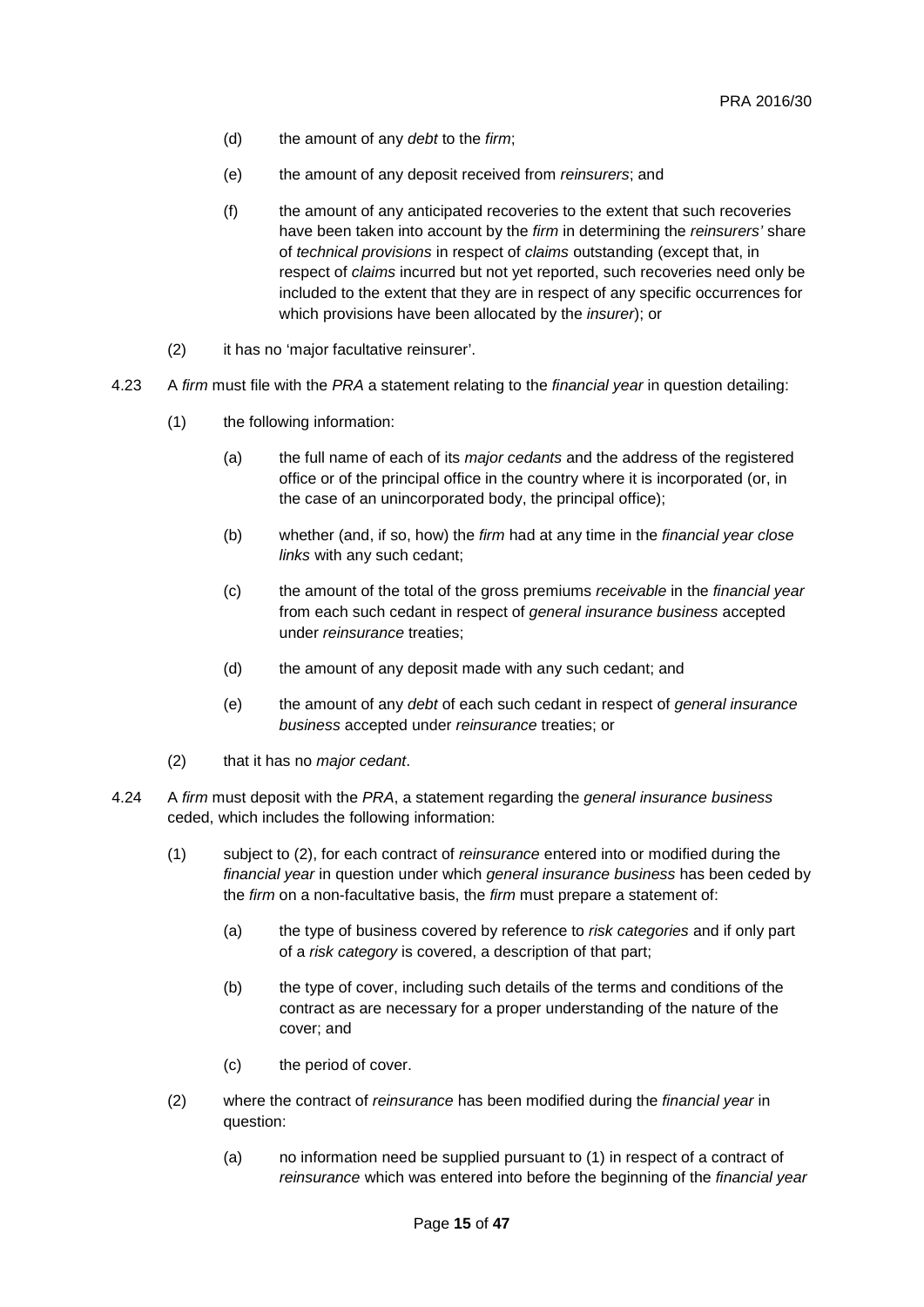of the *firm* to which the Insurance Companies (Accounts and Statements) Regulations 1996 first applied; and

- (b) in any other case, the information to be supplied pursuant to (1) must be limited to any changes to the information previously supplied pursuant to that paragraph or its predecessor legislation in respect of that contract.
- (3) for every contract reported pursuant to (1), whether in the *return* for the *financial year* in question or any previous *return*, the *firm* must also prepare, if relevant, a statement of:
	- (a) in the case of contracts which are subject to no or a limited number of reinstatements, any contract not previously reported pursuant to this provision (or its predecessor) under which it is anticipated that such limit will be exhausted by claims (including claims incurred but not reported, in respect of any specific occurrence for which provisions have been allocated);
	- (b) the percentage of cover, if in excess of 10% and if such information has not already been included in the *return* of the *firm* for any previous *financial year*, which has been ceded to *reinsurers* which have ceased to pay claims to their reinsureds in full, whether because of insolvency or for any other reason; and
	- (c) if the percentage specified in (b) has increased by more than 10 percentage points since the previous *financial year* in which it was included in the *firm's return*, a statement of that percentage unless, in the opinion of the *governing body*, the likelihood of any claim being incurred under that *policy* is minimal.
- (4) for each *risk category*, or part thereof, in respect of which separate non-facultative *reinsurance* cover has been obtained, the *firm* must prepare a statement of the 'maximum net probable loss' to the *firm* from any one *contract of insurance* effected by it and from all such contracts taken together.
- (5) for the purposes of (4), the 'maximum net probable loss' is the maximum loss (net of *reinsurance*) arising from any one incident, or any one series of incidents from the same originating cause, which:
	- (a) the *governing body* at the time they decided upon the *reinsurance* cover in respect of the *financial year* in question, reasonably contemplated to be of a type which might take place during that *financial year*; or
	- (b) has actually occurred during the *financial year* in question.
- (6) the disclosure required by (4) must be given in respect of all *risk categories*, or parts thereof, of the *insurance business* carried on by the *firm* whether or not the *firm* has purchased any *reinsurance* cover for that *risk category*, or part thereof, and in (5) deciding upon the *reinsurance* cover includes deciding not to obtain any *reinsurance*  cover.
- (7) for each *combined category* (other than *category numbers* 500 and 600) and *risk category* with *category numbers* 160, 350, 400, 510 to 590, 610 to 690 and 700 and separately for contracts of facultative and non-facultative *reinsurance* ceded in respect of the *financial year* in question the amount of the *reinsurers* share of gross premiums must be stated.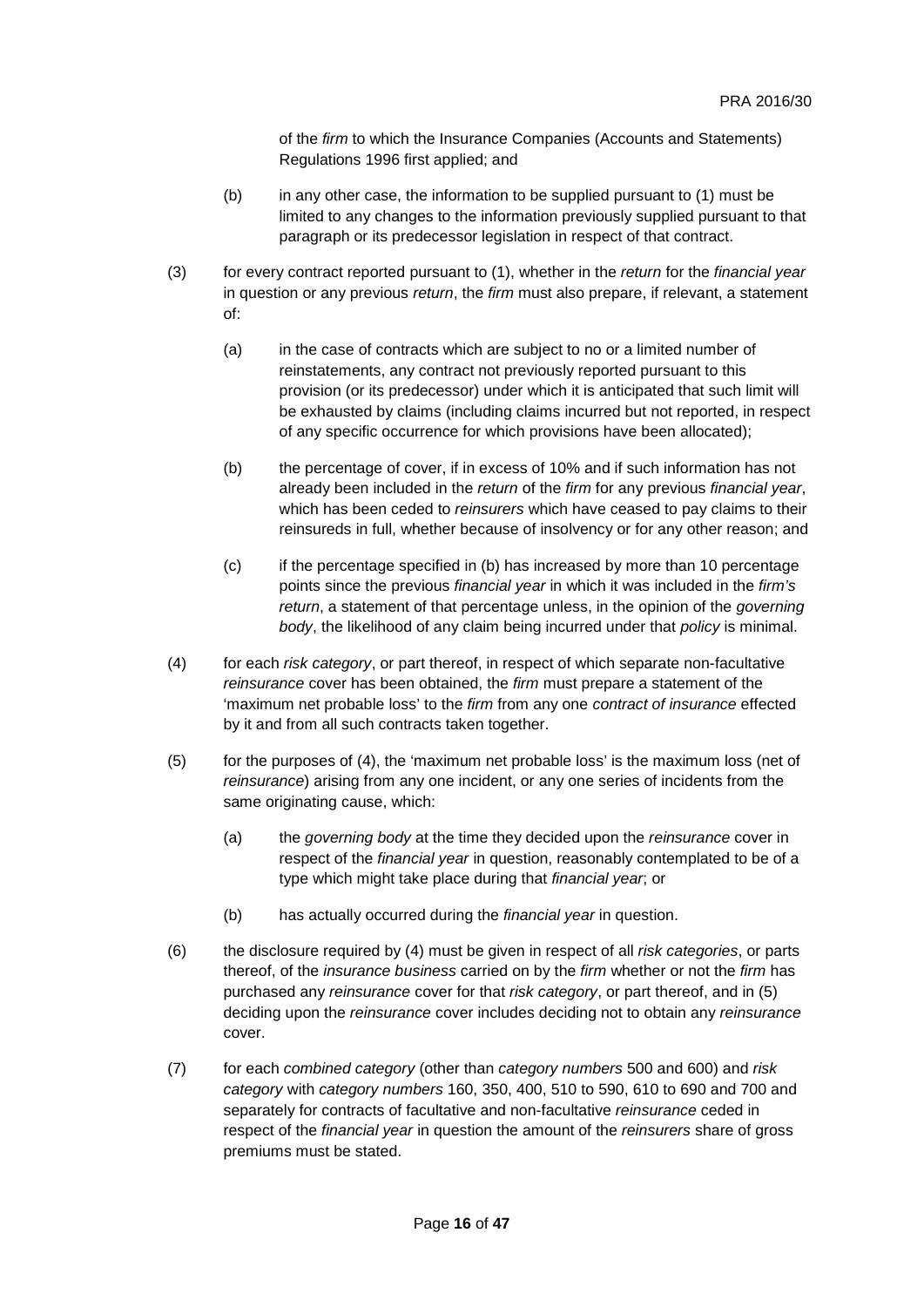- 4.25 A *firm* must deposit with the *PRA* a statement regarding financial *reinsurance* in relation to any *contract of insurance* under which *general insurance business* has been ceded by the *firm* where:
	- (1) the value placed on future payments in respect of the contract in the *return* for the *financial year* in question is not commensurate with the economic value provided by that contract, after taking account of the level of risk transferred; or
	- (2) there are terms or foreseeable contingencies (other than the insured event) that have the potential to affect materially the value placed on the contract in the *firm's* balance sheet at, or any time after, the end of the *financial year* in question,

and the statement must include the following information:

- (3) the *financial year* of the *return* in which the contract was reported in the *return;*
- (4) the financial effect of the contract of the *insurer's capital resources* as shown in the *return* for the *financial year* in question;
- (5) the amount of any undischarged obligation of the *firm* under the contract and a brief description of the conditions for the discharge of such obligation;
- (6) how any undischarged obligations, including any contingent obligations, have been taken into account in determining the *insurer's capital resources;* and
- (7) a general description of how the *firm* makes the financial assessment that enables it to determine whether a contract satisfies the condition in (1), even if there are no contracts in respect of which information is required by  $(3) - (6)$ .
- 4.26 In determining whether a *contract of insurance* meets one or both the conditions in 4.25, the *firm* must:
	- (1) treat as part of a contract any agreements, correspondence (including side letters) or understandings that amend or modify, or purport to amend or modify, the contract or its operation; and
	- (2) consider whether the contract meets the condition in 4.25(1) when considered together with one or more other *contracts of insurance* entered into between:
		- (a) the *firm* and the *reinsurer* under the first contract; or
		- (b) the *firm* and any other *person*, where it could reasonably be predicted, at the time the most recent contract was entered into, that the contracts when considered together would meet the condition in 4.25(1).
- 4.27 The statement required under 4.25 must also include the following information in relation to any *financing arrangement*:
	- (1) the *financial year* of the *return* in which the *financing arrangement* was first reported in the *return*;
	- (2) the financial effect of the *financing arrangement* on the *insurer's capital resources* as shown in the *return* for the *financial year* in question;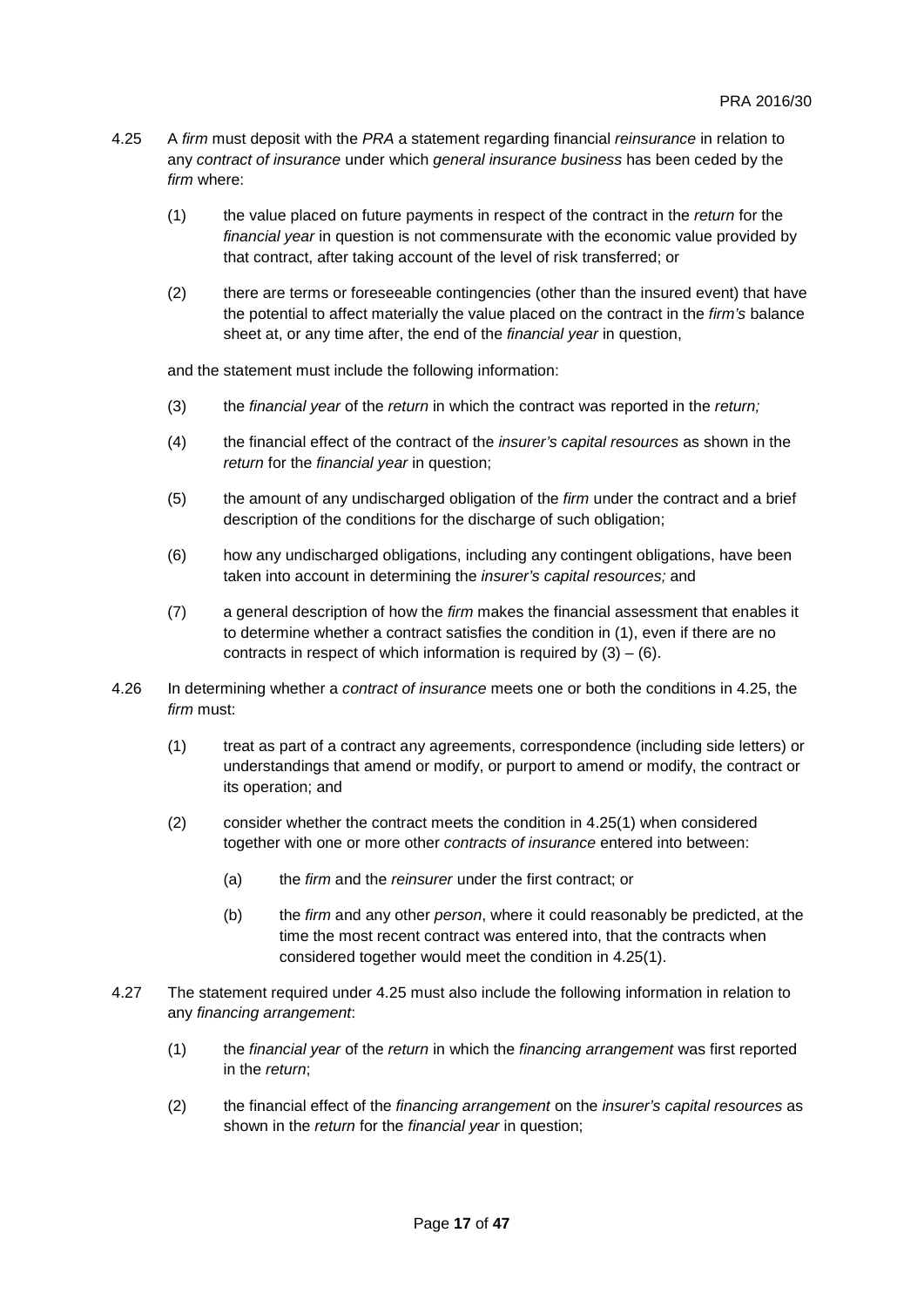- (3) the amount of any undischarged obligation of the *firm* under the *financing arrangement* and a brief description of the conditions for the discharge of such obligation; and
- (4) how any undischarged obligations, including any contingent obligations, have been taken into account in determining the *insurer's capital resources*.
- 4.28 No information need be supplied pursuant to 4.25 or 4.27 in respect of a *contract of insurance*  or *financing arrangement* if, when it is considered in aggregate with all such contracts with the same *reinsurer* or *counterparty* or any other *person* with whom the *firm* has entered into a contract:
	- (1) A is less than 1% of B in the *return* for the *financial year* in question; and
	- (2) the *firm* expects A to remain less than 1% of B for the foreseeable future,

where:

- (3) A is the financial effect on the *firm's capital resources* as a result of the existence of the contract(s); and
- (4) B is the *firm's* total gross amount of *technical provisions.*
- 4.29 Where the statement required under 4.25 and 4.27 includes information about a *contract of insurance* in respect of which information has been included in the statement required by 4.22 relating to the *financial year* in question, the *firm* must include in the statement under 4.25 and 4.27 a cross-reference to that other information.

# **5 REPORTING REQUIREMENTS: LIFE INSURANCE BUSINESS**

- 5.1 This Chapter applies only to a *firm* that undertakes *long-term insurance business*.
- 5.2 A *firm,* except a *firm* to which 11.1 applies, must complete and file with the *PRA* the Forms as required in this Chapter.
- 5.3 A *firm* must complete Form 2.
- 5.4 A *firm* must complete Form 13 in respect of:
	- (1) its total *long-term insurance assets;* and
	- (2) the *long-term insurance assets* appropriated by it in respect of each *long-term insurance fund* or, where such assets have been appropriated for a group of funds, those assets.
- 5.5 A *firm* must complete Form 14 in respect of:
	- (1) its total *long-term insurance liabilities* and margins; and
	- (2) the *long-term insurance liabilities* and margins for each *long-term insurance fund* or where *long-term insurance assets* have been appropriated in respect of a group of funds.
- 5.6 A *firm* must ensure separate accounts are prepared in Form 40 in respect of:
	- (1) each *long-term insurance fund* maintained by it; and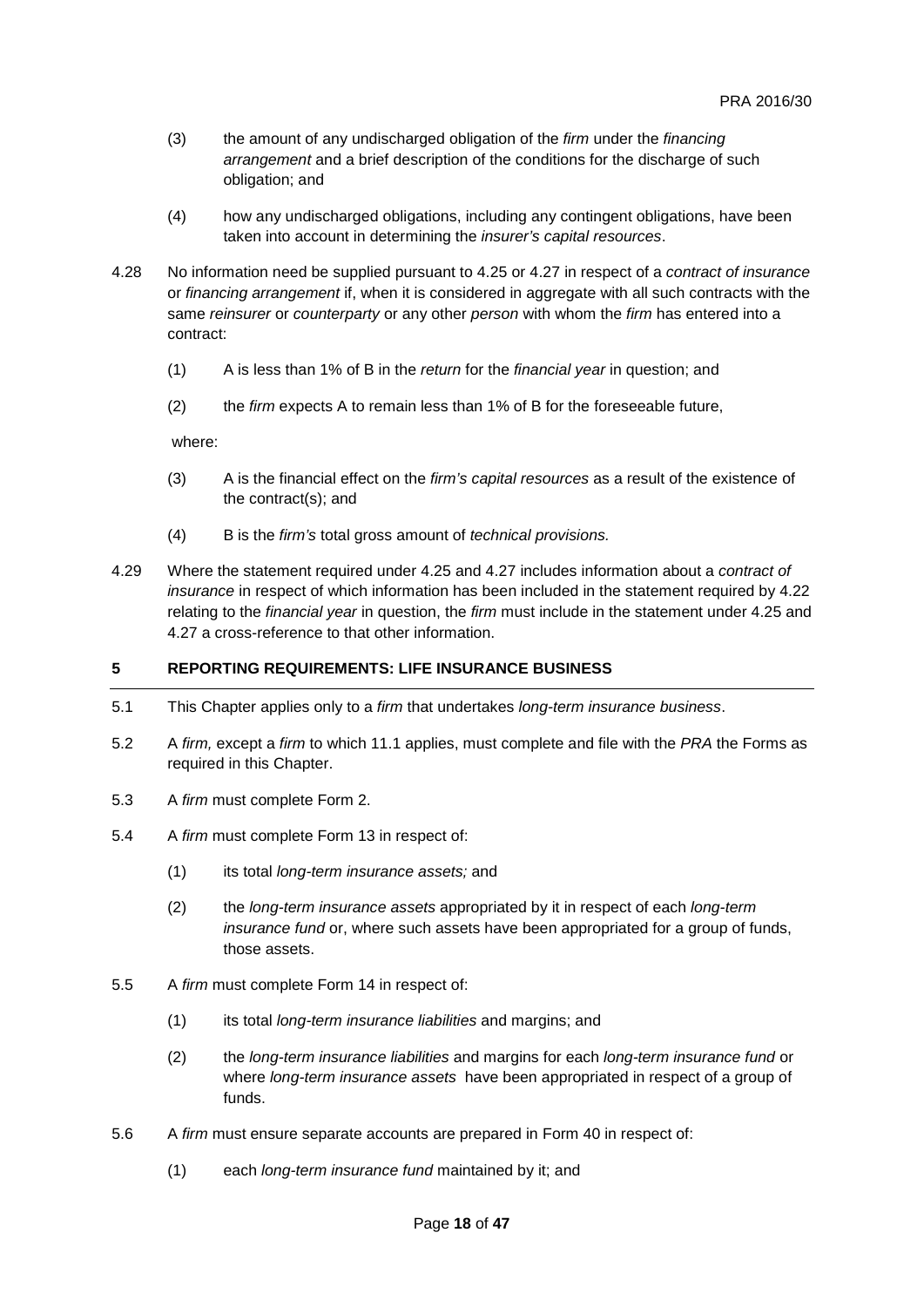(2) except where the information is provided by virtue of (1), each *with-profits fund*,

and where there is more than one Form 40 the *firm* must also prepare a summary Form 40 for the total *long-term insurance business*.

- 5.7 A *firm* must, in respect of the *financial year* in question prepare:
	- (1) Forms 41 to 43 in respect of each revenue account prepared separately under rule 5.6;
	- (2) summary Forms 41 to 43 if a summary Form 40 is required under 5.6; and
	- (3) Forms 44 to Form 60,

as appropriate, together with the information specified in relation to those Forms.

- 5.8 A *firm* must ensure that an investigation is made annually into its financial condition in respect of its *long-term insurance business,* in accordance with the methods and assumptions determined by the *firm,* by the person or persons who for the time being are appointed to perform the *actuarial function*.
- 5.9 When an investigation into the financial condition of the *firm* in respect of its *long-term insurance business* has been made other than under 5.8 either:
	- (1) with a view to the distribution of profits; or
	- (2) where the results of which are made public,

a *firm* must ensure a valuation report is prepared which includes a full description of each of the changes in the methods and assumptions used in the investigation for the purposes of rule 5.10 since the previous investigation under 5.8 (or if there has been no such change, a statement to that effect).

- 5.10 An investigation under 5.8 must include:
	- (1) a determination of the liabilities of the *firm* attributable to its *long-term insurance business*; and
	- (2) a valuation of any excess over those liabilities of the assets representing each *longterm insurance fund* and, where any rights of any long-term policy holders to participate in profits relate to particular parts of such a fund, a valuation of any excess of assets over liabilities in respect of those parts*.*
- 5.11 For the purposes of any investigation under 5.8, the value of any assets and the amount of any liabilities must be determined in accordance with the Insurance Company – Overall Resources and Valuation Part and any *specific valuation rule*.
- 5.12 Where an annual investigation into the financial condition of the *firm* has been made under 5.8, a valuation report must be prepared and contain the information as specified in the table at 5.13.
- 5.13 The following information must be provided in the reports required under 5.12, with the answers being numbered to accord with the numbers of the corresponding row below:

| (1) The date to which the actuarial investigation relates, namely, the 'valuation date'; |  |
|------------------------------------------------------------------------------------------|--|
| (2) The previous valuation; and                                                          |  |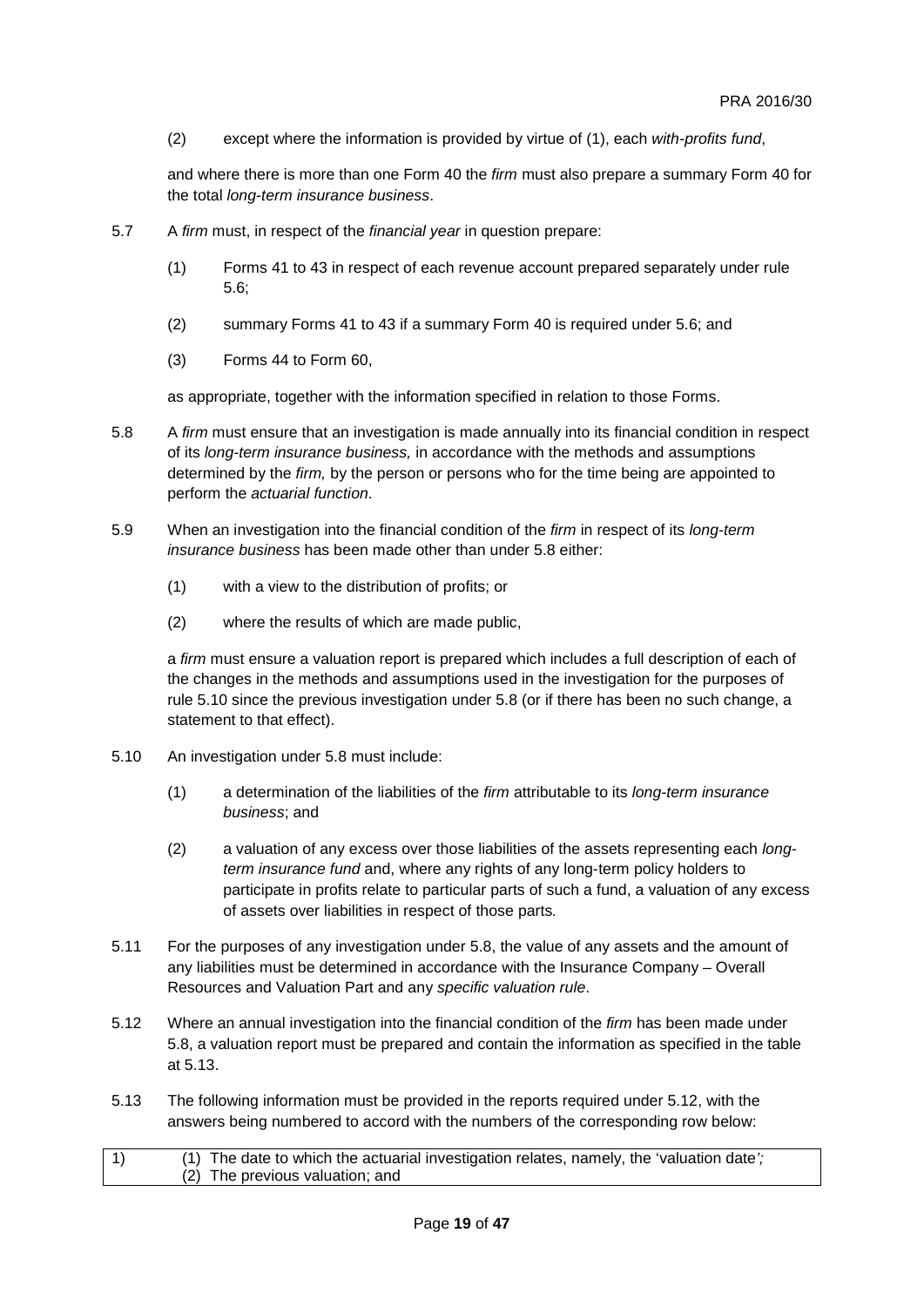|    | (3) The dates of any interim valuations carried out since the previous valuation date.                                                                                                          |
|----|-------------------------------------------------------------------------------------------------------------------------------------------------------------------------------------------------|
| 2) | Any significant changes in products during the financial year (which includes new products, new<br>bonus series, products withdrawn, changes to options or guarantees under existing products), |
|    | including product brand names and charging methods, but not the amounts of the charges                                                                                                          |
|    | where these form part of the product terms. A statement for each with-profit subfund                                                                                                            |
|    | categorising that subfund into one of the categories below:                                                                                                                                     |
|    | (a) open to new with-profits insurance business;                                                                                                                                                |
|    | (b) open only to new non-profit business;                                                                                                                                                       |
|    | (c) open but was not actively marketing in the previous financial year, or                                                                                                                      |
|    | (d) closed to new business except by increment.                                                                                                                                                 |
| 3) | Valuation basis (other than for special reserves)                                                                                                                                               |
|    | (1) The valuation methods used and the types of products to which each method applies,                                                                                                          |
|    | including a description of any non-standard method. See rows 4 to 6 for special                                                                                                                 |
|    | reserves;                                                                                                                                                                                       |
|    | (2) A table of the interest rates used, showing the product group, the rate used at the end                                                                                                     |
|    | of the financial year in question, and the rate used at the end of the previous financial                                                                                                       |
|    | year. Where the valuation with respect to a product involves more than one interest rate                                                                                                        |
|    | (e.g. a rate in deferment and a rate in possession), both interest rates must be shown;                                                                                                         |
|    | (3) How the yield was adjusted to allow for risk for equity shares, property and other fixed                                                                                                    |
|    | interest securities to determine the risk adjusted yield;<br>(4) A table of mortality bases used, showing the product group and the bases used at the                                           |
|    | end of the financial year in question and at the end of the previous financial year,                                                                                                            |
|    | (5) A table of morbidity bases used, showing the product group and the bases used at the                                                                                                        |
|    | end of the financial year in question and at the end of the previous financial year,                                                                                                            |
|    | (6) A table of expense bases used, showing the product group, the basis for the financial                                                                                                       |
|    | year in question, and the basis for the previous financial year. The table must show                                                                                                            |
|    | zillmer adjustments, expense assumptions for prospective methods where no further                                                                                                               |
|    | premiums are payable, expense assumptions for gross premium valuations of with-                                                                                                                 |
|    | profits and non-profit premium paying business and expense assumptions for non-unit                                                                                                             |
|    | liability calculations for linked business, identifying monetary amounts and the                                                                                                                |
|    | percentages of premiums. Expenses must be shown before adjustment for tax relief                                                                                                                |
|    | and the assumed rate of tax relief must be stated;                                                                                                                                              |
|    | (7) A table showing the unit growth rates for gross and net linked business before                                                                                                              |
|    | management charges and the inflation rates assumed for future expenses and future                                                                                                               |
|    | increases in <i>policy</i> charges;<br>(8) Future bonus rates for gross premium valuations of with-profits insurance business and                                                               |
|    | for valuations of unitised with-profits insurance business;                                                                                                                                     |
|    | (9) A summary of the lapse, surrender and paid-up assumptions; and                                                                                                                              |
|    | (10) Any other material basis assumptions not stated elsewhere.                                                                                                                                 |
|    |                                                                                                                                                                                                 |
| 4) | Expense reserves                                                                                                                                                                                |
|    | (1) The aggregate amount of expense loadings, grossed up for taxation where appropriate,                                                                                                        |
|    | expected to arise during the 12 months from the valuation date from implicit and explicit                                                                                                       |
|    | reserves made at the valuation date to meet expenses in fulfilling contracts in force at                                                                                                        |
|    | the valuation date;<br>(2) A brief statement of the basis of calculating implicit allowances;                                                                                                   |
|    | (3) Where the amount of maintenance expenses is significantly different from the                                                                                                                |
|    | maintenance expenses shown on Form 43, an explanation of this;                                                                                                                                  |
|    | (4) New business expense overrun reserve, including the method and basis of calculation                                                                                                         |
|    | (whether or not a reserve is required) in respect of the expenses of continuing to                                                                                                              |
|    | transact new business during the 12 months following the valuation date and the                                                                                                                 |
|    | amount of the reserve so calculated; and                                                                                                                                                        |
|    | (5) The maintenance expense overrun reserve or, where an explicit reserve has not been                                                                                                          |
|    | made for meeting the expenses likely to be incurred in future in fulfilling the existing                                                                                                        |
|    | contracts on the basis of specific assumptions in regard to the relevant factors, detailing                                                                                                     |
|    | of the basis used to test the adequacy of the reserves to satisfy Insurance Company -                                                                                                           |
|    | Mathematical Reserves 14.1, in either case stating whether redundancy costs or costs                                                                                                            |
|    | of terminating management agreements have been taken into account (with or without                                                                                                              |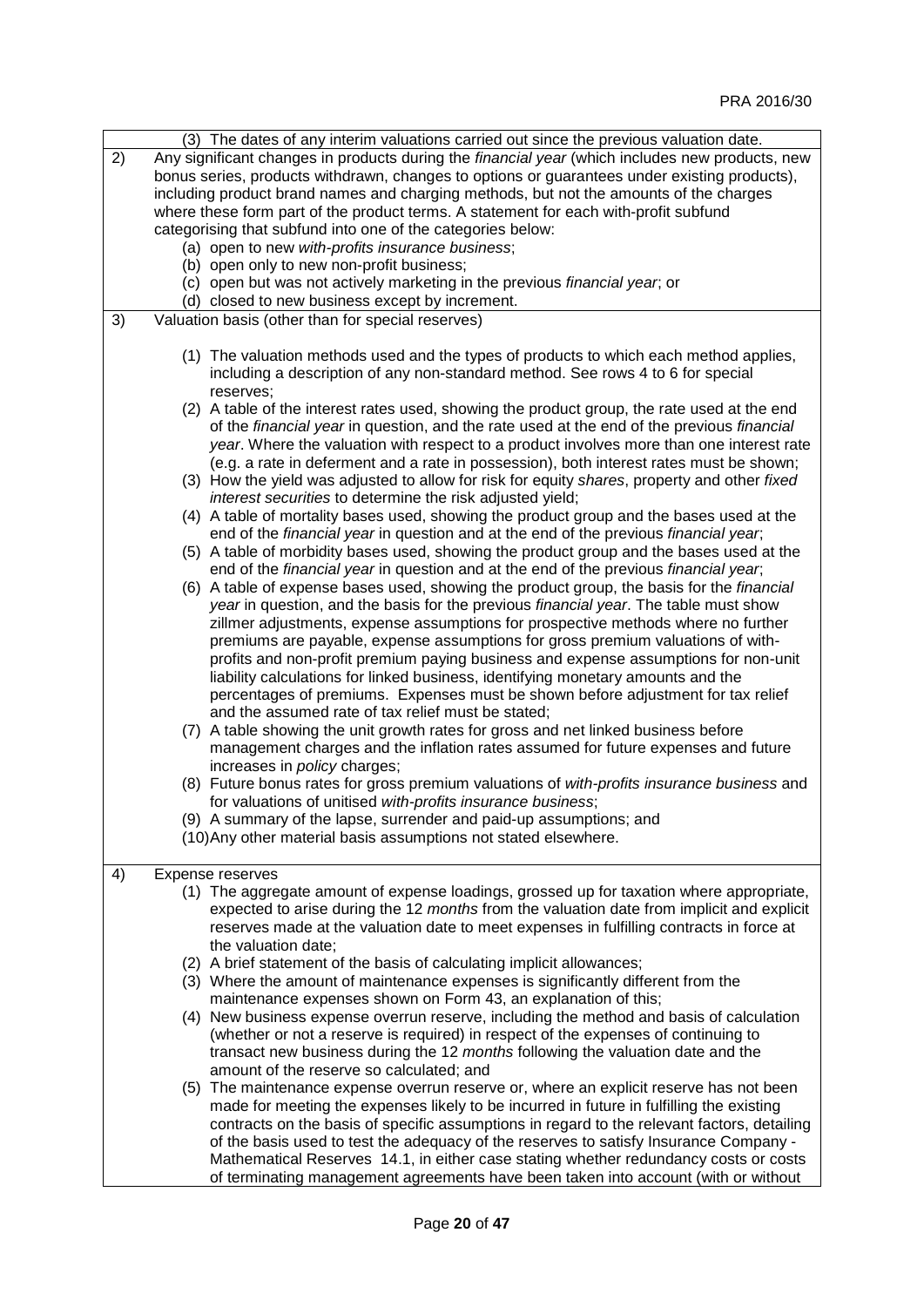|    |              | stating the amount of such costs).                                                                                                                                                  |
|----|--------------|-------------------------------------------------------------------------------------------------------------------------------------------------------------------------------------|
| 5) |              | Mismatching reserves                                                                                                                                                                |
|    |              | (1) Subject to (2), a table of the sum of the <i>mathematical reserves</i> (other than liabilities for                                                                              |
|    |              | property-linked benefits) and the liabilities in respect of the deposits received from                                                                                              |
|    |              | reinsurers as shown in Form 14, analysed by reference to the currencies in which the                                                                                                |
|    |              | liabilities are expressed to be payable, together with the value of the assets, analysed                                                                                            |
|    |              | by reference to currency, which match the liabilities;                                                                                                                              |
|    |              | (2) Liabilities totalling up to 2% of the total under (1) may be grouped together as 'other                                                                                         |
|    |              | currencies' and the assets matching those liabilities are not required to be analysed by<br>reference to currencies as long as the proportion of such liabilities which are matched |
|    |              | by assets in the same currency is stated;                                                                                                                                           |
|    |              | (3) The amount of reserve for currency mismatching and a description of the method used                                                                                             |
|    |              | to calculate the reserve;                                                                                                                                                           |
|    |              | (4) A statement of the most onerous scenario under Insurance Company - Capital                                                                                                      |
|    |              | Resources Requirements 20.6 for assets invested in the UK and other assets that fall                                                                                                |
|    |              | under Insurance Company - Capital Resources Requirements 20.6 for the purposes of                                                                                                   |
|    |              | calculating the resilience capital requirement in Insurance Company - Capital                                                                                                       |
|    |              | Resources Requirements 20.1-20.5;                                                                                                                                                   |
|    |              | (5) A statement of the most onerous scenario under Insurance Company - Capital                                                                                                      |
|    |              | Resources Requirements 20.8 for each significant territory in which assets are invested                                                                                             |
|    |              | outside the UK for the purposes of calculating the resilience capital requirement in                                                                                                |
|    |              | Insurance Company - Capital Resources Requirements 20.1 - 20.5;                                                                                                                     |
|    |              | (6) In respect of the scenarios described under (4) and (5) which produce the most                                                                                                  |
|    |              | onerous requirement (whether or not a resilience capital requirement is required):<br>(a) the amount of the resilience capital requirement if such a requirement arises;            |
|    |              | (b) the change in the aggregate amount of the long-term insurance liabilities, and                                                                                                  |
|    |              | (c) the aggregate amount by which the assets allocated to match such liabilities in the                                                                                             |
|    |              | scenario have changed in value from the amount of those assets shown in Form                                                                                                        |
|    |              | 13.                                                                                                                                                                                 |
|    |              | (7) A statement of any further reserve made arising from the test on assets in Insurance                                                                                            |
|    |              | Company - Technical Provisions $6.1 - 6.3$ together with a brief description of the                                                                                                 |
|    |              | method used and assumptions made to calculate any such reserve.                                                                                                                     |
| 6) |              | For other special reserves which exceed the lesser of total mathematical reserves, the nature                                                                                       |
|    |              | and amount of the reserves.                                                                                                                                                         |
| 7) |              | For long-term insurance business ceded to a reinsurer who is not an authorised person carrying                                                                                      |
|    |              | on insurance business in the UK at any time during the reporting period, the amount of                                                                                              |
|    |              | premiums payable by the <i>insurer</i> to each such reinsurer the amount of <i>mathematical reserves</i>                                                                            |
|    |              | ceded and the aggregate amount deposited at the valuation date under any deposit back                                                                                               |
|    | arrangement. |                                                                                                                                                                                     |

# **6 FORMS: REQUIREMENTS**

- 6.1 A *firm* must prepare every document and Form required pursuant to these rules in the manner set out by the *PRA* and must fairly state the information provided on the basis required by this Part.
- 6.2 Where a Form is referred to, a *firm* must submit the relevant data in that form.
- 6.3 Unless otherwise stated, when completing the documents specified under Chapters 3, 4, 5 and 10:
	- (1) the value or amount given for an asset or a liability of the *firm* is the value or amount of that asset or liability as determined in accordance with Insurance Company - Overall Resources and Valuation 3 – 8 and Insurance Company - Capital Resources Requirements 8 – 13 and 15 – 19 at the end of the *financial year* in question;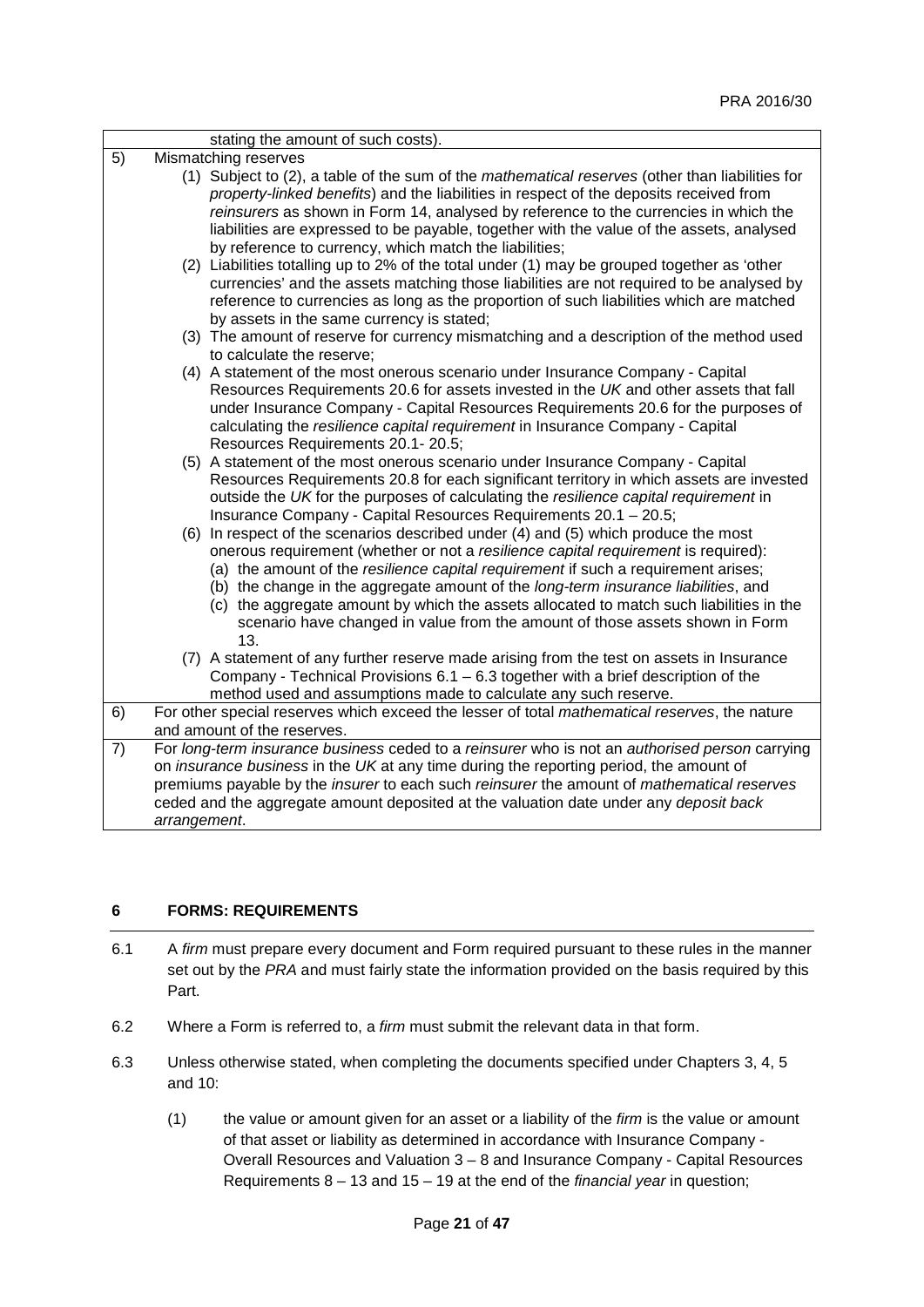- (2) no value shall be given to exposures in excess of the limits set out in Insurance Company – Exposure Limits 7.4;
- (3) not withstanding (1) and (2) (but subject to the conditions set out in (4)), a *firm* must, for the purposes of an *actuarial investigation,* decide whether to assign to any of its assets the value given to the asset in question in the books or other records of the *firm;* and
- (4) the conditions referred to in (3) are that:
	- (a) the election does not enable the *firm* to bring into account any asset that is not an *admissible asset*; and
	- (b) the value assigned to the aggregate of the *firm's* assets is not higher than the aggregate of the value of those assets as determined in accordance with (1) and (2), without taking advantage of (3).
- 6.4 All amounts, descriptions or other text required to be shown as supplementary notes to a Form must not be included on the face of that Form, but must be a separate statement. The title of that statement must identify the Form to which it relates.
- 6.5 Where a Form requires the 'company registration number', a *firm* must provide the full registration number given by the Registrar of Companies. If the *firm* does not have such a number, it must agree a suitable number with the *PRA*.
- 6.6 In respect of rule 6.5, a *Swiss general insurer* must use its F-series number issued by the Registrar of Companies.
- 6.7 A *firm* must complete boxes marked 'GL/UK' on a Form by inserting:
	- (1) 'UK' in the case of a Form prepared by a *Swiss general insurer*; and
	- (2) 'GL' in all other cases.
- 6.8 A *firm* must complete boxes marked 'Period ended' on a Form in numerals to show the date of the last day of the *financial year* in question.
- 6.9 Subject to 14.4, a *firm* must not complete a box which is shaded or not labelled on a Form.
- 6.10 Where the term 'financial year' is used on a form, this means the *financial year* in question.
- 6.11 A *firm* must express the currency of any asset, or the amount of any liability, denominated in a currency other than sterling in sterling as if conversion had taken place at the closing middle rate on the last day for which the appropriate rate is available in the *financial year* to which the asset or liability relates. The amount of any income or expenditure must be expressed in sterling using such bases of conversion as are in accordance with generally accepted accounting practice.
- 6.12 Where negative amounts are to be used, they must be shown in round brackets.
- 6.13 A *firm* must not restate comparatives unless restatement is necessary in order to allow the appropriate comparison to be made.
- 6.14 A *firm* must show amounts to the nearest £1,000.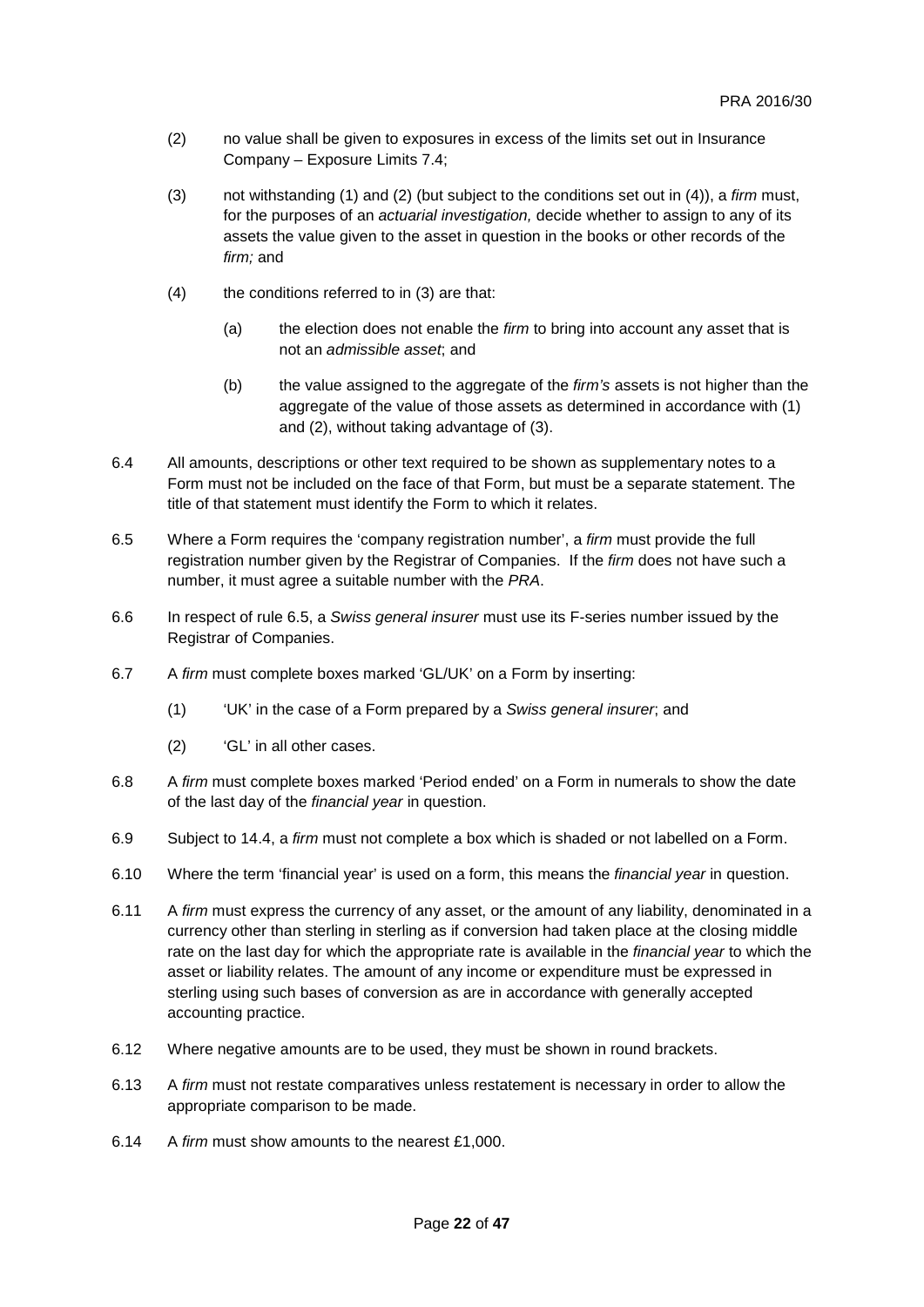6.15 Calculations must be performed using unrounded figures. Figures which are determined from other figures (whether or not on the same form) must be rounded after performing calculations on the unrounded component figures. Percentages and ratios must also be shown to two decimal places.

| PRA general insurance business reporting                  | Form                  |                                   |      |      |
|-----------------------------------------------------------|-----------------------|-----------------------------------|------|------|
| category                                                  | F20, F21,             | F26, F27,                         | F31, | F32, |
|                                                           | F22, F23,<br>F24, F25 | F <sub>28</sub> , F <sub>29</sub> | F34  | F34  |
| Combined categories                                       |                       | X                                 | X    | X    |
| Category numbers 160 and 350                              |                       | x                                 |      | X    |
| Risk categories with category numbers 121, 122, 123,      | x                     | X                                 | X    |      |
| 221, 222, 223 (i.e. direct and facultative motor)         |                       |                                   |      |      |
| Risk categories with category numbers below 400,          | X                     | X                                 |      | x    |
| other than category numbers 121, 122, 123, 221, 222,      |                       |                                   |      |      |
| 223, 160 and 350 (i.e. all direct and facultative that is |                       |                                   |      |      |
| not motor, household or goods in transit and has not      |                       |                                   |      |      |
| been allocated to a miscellaneous category)               |                       |                                   |      |      |
| Risk categories with category numbers 510 to 590 and      | X                     |                                   | X    | x    |
| 610 to 690 (i.e. treaty reinsurance)                      |                       |                                   |      |      |
| Miscellaneous primary (direct) and facultative            | V                     | X                                 |      | x    |
| business (category number 400)                            |                       |                                   |      |      |
| Miscellaneous treaty reinsurance accepted business        |                       | N                                 | X    | X    |
| (category number 700)                                     |                       |                                   |      |      |
| Balancing categories (category numbers 409, 709)          |                       | х                                 | X    | X    |

6.16 A *firm* must complete the following Forms set out against the relevant *PRA general insurance business reporting categories*:

- 6.17 In accordance with the table found at 12.3 a *firm* must complete a Form (specified in the first column) for a *category of business* if the criteria in the third column are met for that *category of business*.
- 6.18 For Forms 40 60, where neither the *mathematical reserves* nor the gross premiums with respect to the total *overseas business* exceeds £50m or 5% of the total *mathematical reserves*, a *firm* may treat that business:
	- (1) in the case of business which if it were business effected in the *UK* would be *UK pension business*; or
	- (2) otherwise, as *UK life business.*
- 6.19 With regard to *long-term insurance business*, Forms must not be completed on the basis of deposit accounting regardless of whether the *firm* uses this basis in accordance with international accounting standards*.*
- 6.20 Where a Form is to be submitted but all entries (including comparatives) would be blank, that Form may be omitted provided that a note coded FF00 (where F is the Form number) is included stating that this is why the Form has been omitted. Where a Form is omitted because of the operation of a de minimis limit, a note coded FF00 must be included stating that this is why the Form has been omitted. This note is not needed where a Form is omitted because the rules do not require it for a reason other than the operation of a de minimis limit.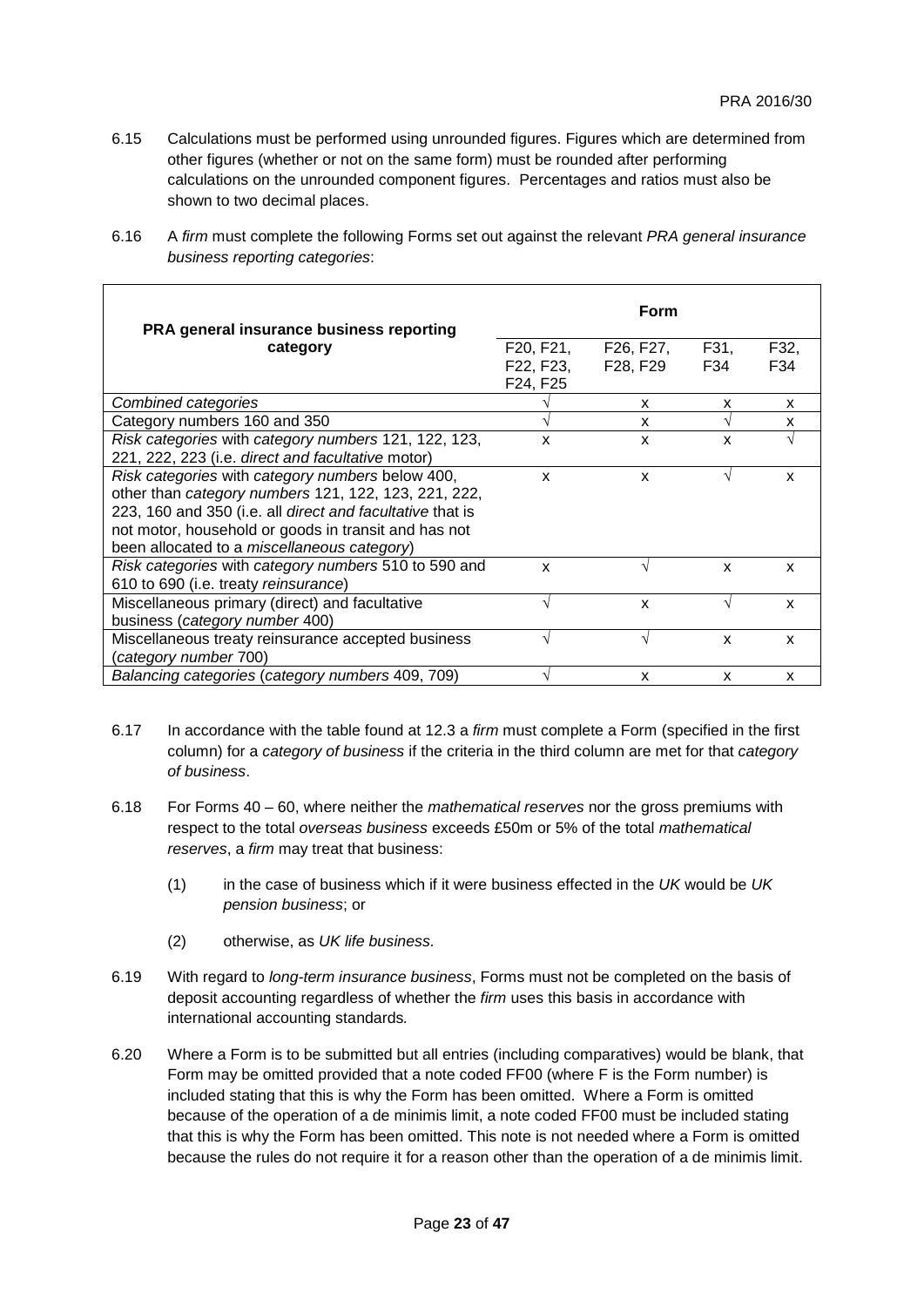# **7 AUDIT OF ACCOUNTS**

- 7.1 The *firm* must ensure that a report is prepared by the auditor in relation to the audit in 2.5 and that this report is filed with the *PRA*.
- 7.2 The report required by 7.1 must, in addition to any statement required under 3.10, 4.21 4.23 and 5.12, state:
	- (1) whether, in the auditor's opinion:
		- (a) the Forms, statements and documents have been properly prepared in accordance with this Part and the Insurance Company – Overall Resources and Valuation Part and any *specific valuation rule*; and
		- (b) the methods and assumptions determined by the *firm* and used to perform the *actuarial investigation* (as set out in the valuation reports) appropriately reflect the requirements of Insurance Company – Mathematical Reserves.
	- (2) that to the extent that any document, form, statement, analysis or report to be audited contains amounts or information abstracted from the *actuarial investigation* performed pursuant to 5.8 and 5.9, the auditor has obtained and paid due regard to advice from a suitably qualified *actuary* who is independent of the *firm*.
- 7.3 Where the auditors refer in their report or in any note attached to it any uncertainty, the report must state whether, in the auditors opinion, that uncertainty is material to determining whether the *firm* has *available assets* in excess of its *CR Requirement*.
- 7.4 For the purposes of rules 2.5 and 7.1, to the extent that any document to be audited, contains amounts or information abstracted from the *actuarial investigation* performed under 5.8, the firm must ensure that the auditor obtains and pays due regard to advice from a suitably qualified *actuary* who is independent of the *firm*.
- 7.5 Sections 498(1), (2) and (3) and 499(1) of the Companies Act 2006 apply as if:
	- (1) the reference to the profit and loss account in section 394 of the Companies Act 2006 included references to the revenue account; and
	- (2) the auditors of the *firm* were not under a duty for the purposes of preparing their report to carry out any investigation into information given in Forms 31, 32 and 34 relating wholly or partly to the number of *claims* notified or the amount of payments made prior to the *financial year* of the *firm* in which the Insurance Companies (Accounts and Statements) Regulations 1980 first applies.
- 7.6 Section 500(1) of the Companies Act 2006 applies as if the reference to a 'parent company' were references to the *firm*.

# **8 DIRECTORS CERTIFICATE**

- 8.1 The certificate required by 2.7 must state:
	- (1) that the *return* has been properly prepared in accordance with the requirements in the Non-Solvency II Firms sector of the *PRA* Rulebook; and
	- (2) that the *directors* are satisfied that: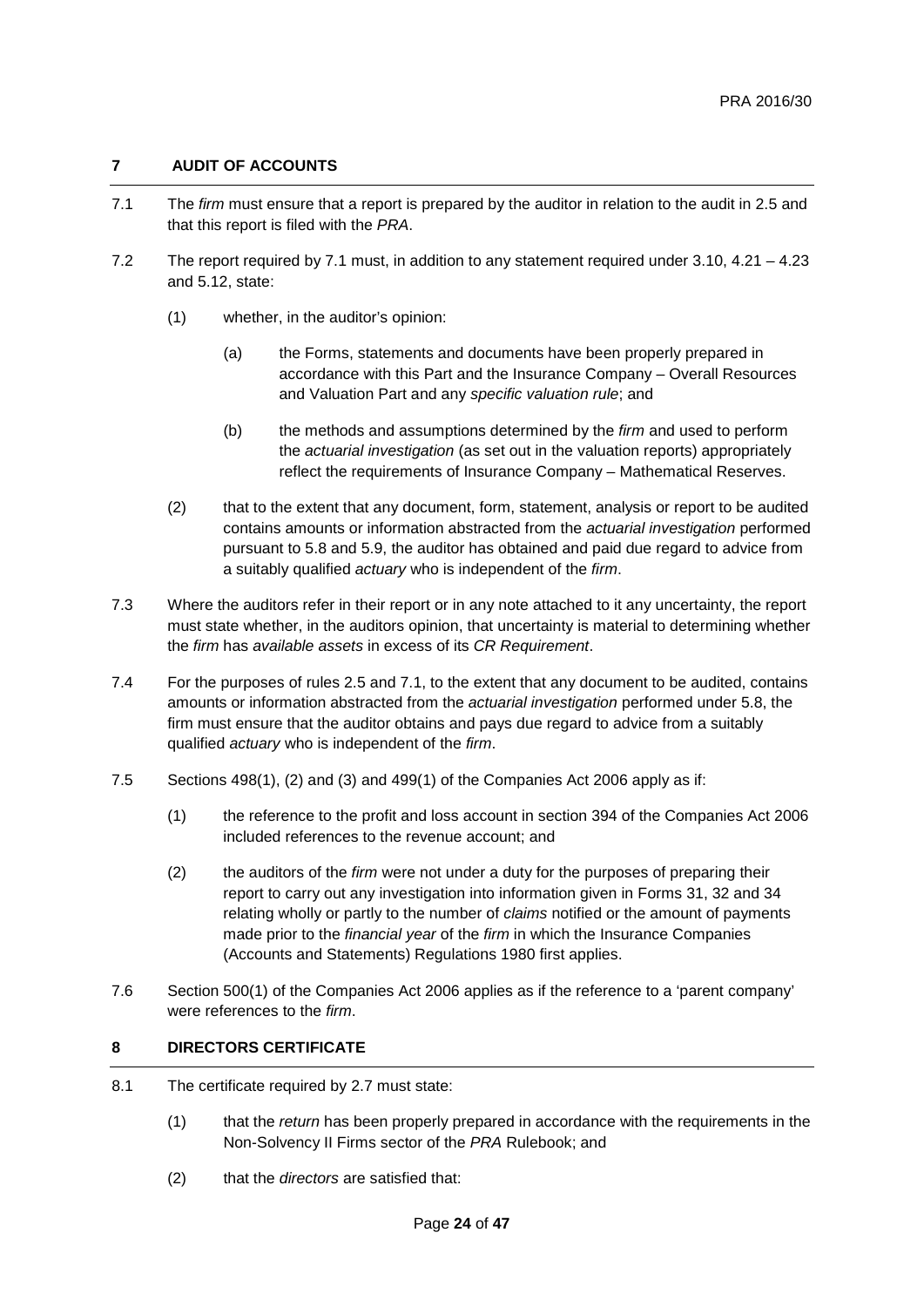- (a) throughout the *financial year* in question, the firm has complied in all material respects with the rules in the Non-Solvency II Firms sector of the *PRA*  Rulebook; and
- (b) it is reasonable to believe that the *firm* has continued so to comply subsequently, and will continue so to comply in the future.
- 8.2 A *firm* does not comply in all material respects with the requirements specified in 8.1(2) if it commits a breach of any of those rules which is significant, having regard to the potential financial loss to *policyholders* or to the *firm*, frequency of the breach, implications for the *firm's*  systems and controls and if there were any delays in identifying or rectifying the breach.
- 8.3 Subject to 8.4 and 8.5, if the *firm* carries on *long-term insurance business*, the certificate required by rule 2.7 must also state that:
	- (1) in the *directors'* opinion, *premiums* for contracts entered into during the *financial year* and the resulting income earned are sufficient, under reasonable actuarial methods and assumptions, and taking into account the other financial resources of the *firm* that are available for the purpose, to enable the *firm* to meet its obligations in respect of those contracts and, in particular, to establish adequate *mathematical reserves*;
	- (2) the sum of the *mathematical reserves* and the deposits received from *reinsurers* as shown in Form 14 constitute proper provision at the end of the *financial year* in question for the *long-term insurance liabilities* (including all liabilities arising from *deposit back arrangements*, but excluding other liabilities which had fallen due before the end of the *financial year*) including any increase in those liabilities arising from a distribution of surplus as a result of an actuarial investigation as at that date into the financial condition of the *long-term insurance business*;
	- (3) the *with-profits fund* has been managed in accordance with COBS 20.3 of the *FCA Handbook*; and
	- (4) the *directors* have, in preparing the *return*, taken and paid due regard to:
		- (a) advice from every *actuary* appointed by the *firm* to perform the *actuarial function*; and
		- (b) if applicable, advice from every *actuary* appointed by the *firm* to perform the *with-profits actuary function*.
- 8.4 Where, in the opinion of those signing the certificate, the circumstances are such that any of the statements required by 8.1, 8.2 and 8.3 cannot truthfully be made, the relevant statements must be omitted.
- 8.5 Where, by virtue of 8.4, any statements have been omitted from the certificate, this fact, and the reasons for omission, must be set out in a note to the certificate.

# **9 DEPOSIT OF ACCOUNTS WITH THE PRA**

- 9.1 A *firm* must deposit one copy of every Form and document required by these rules with the *PRA* by:
	- (1) electronic means made available by the *PRA*; or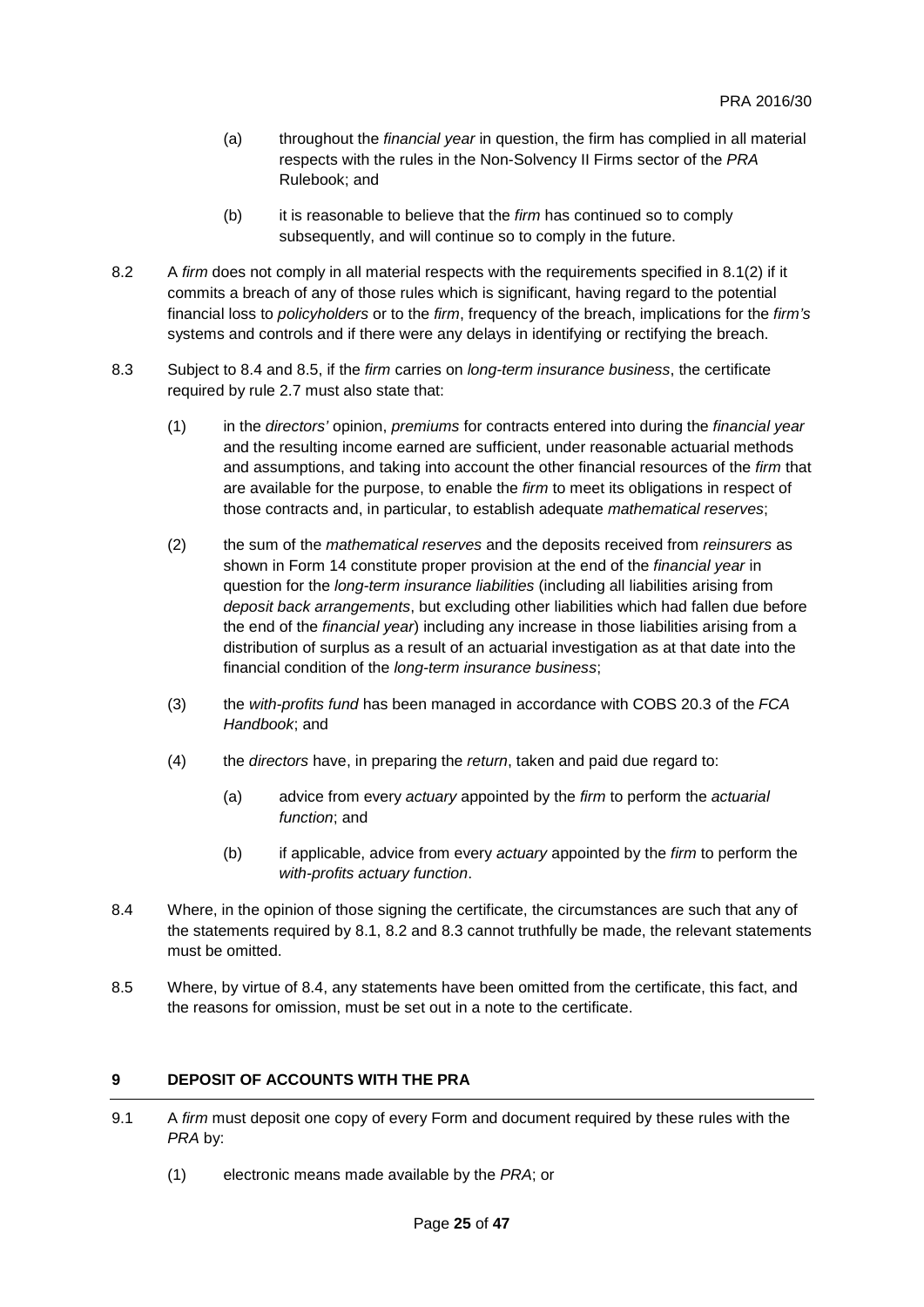- (2) email to [InsuranceData@bankofengland.co.uk](mailto:InsuranceData@bankofengland.co.uk) in a form which is capable of being readily used or translated by the *PRA*. The title of the email must be: <firm name> PRA returns <dd/mm/yyyy>.
- 9.2 One copy of every Form and document required by these rules must be deposited with the *PRA* within 3 *months* following the *financial year* end.
- 9.3 If the due date for deposit of documents required by 9.2 falls on a day which is not a *business day,* the documents must be submitted no later than the first *business day* after the due date.
- 9.4 If within 24 *months* of the date of deposit, the *PRA* notifies the *firm* that a document deposited appears to it to be inaccurate or incomplete, the *firm* must consider the matter and within one *month* of the date of notification it must correct any inaccuracies and make good any omissions and deposit the relevant parts of the documents again.
- 9.5 A *firm* must deposit with the *PRA* when filing the documents required by this Part, any statement or report on the affairs of the *firm* made or submitted:
	- (1) to the *firm's* shareholders or *policyholders*; or
	- (2) to the *firm's policyholders* who have a *with-profits policy* under COBS 20.4.7R or SUP 4.3.16AR(4) of the *FCA Handbook*,

in respect of the *financial year* to which the documents relate.

- 9.6 Where a statement or report has not been made or submitted at the time the revenue account and balance sheet are deposited, it must be deposited as soon as possible thereafter.
- 9.7 Documents deposited in electronic form by email, except scanned documents containing signatures, must be created directly from the word processing or spreadsheet software and not by scanning a printed copy.

# **10 MARINE MUTUALS**

- 10.1 This Chapter applies only to *firms* that are a *marine mutual*.
- 10.2 A *firm* may complete an abbreviated return which comprises:
	- (1) Forms 1, 3, 11 and 12; and
	- (2) Forms M1 to M5

and, all rules other than Chapter 1, 2.5 to 2.7, 3.10, 3.11, 6.3, 6.4, 6.18, Chapter 9 and Chapter 10 do not apply.

- 10.3 A *firm* must annex to the documents provided under 10.2:
	- (1) a description of the significant *reinsurance* arrangements which will be in operation in the *financial year* following the *financial year* in question;
	- (2) in respect of *insurance business* ceded by way of non-facultative *reinsurance* in respect of the *financial year* in question or any previous *financial year* ended on or after 20 February 1998, a statement of:
		- (a) in the case of contracts which are subject to no or a limited number of reinstatements, any contract not previously reported to the *PRA* under which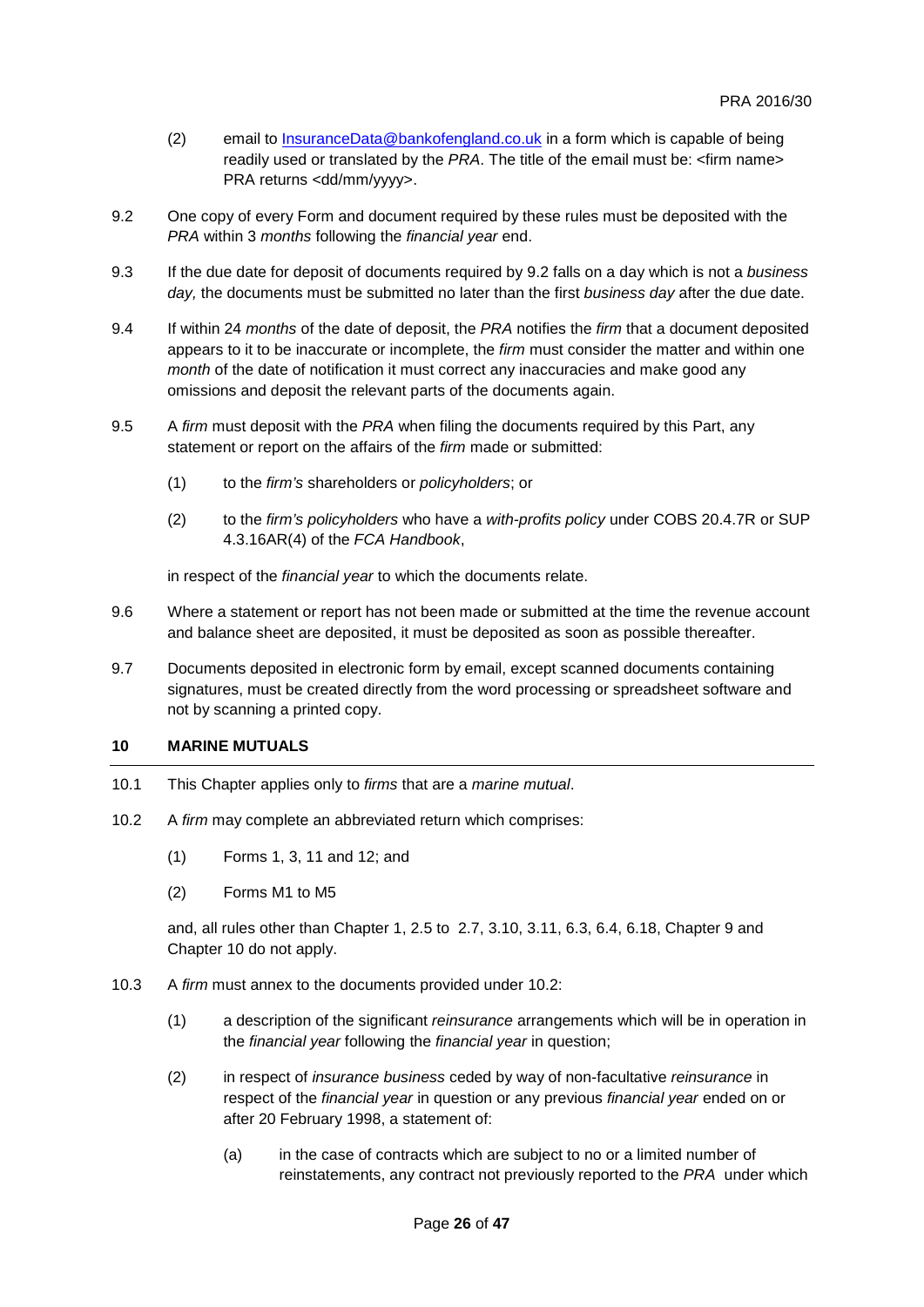it is anticipated that any such limit will be exhausted by such *claims* (including *claims* incurred but not reported, in respect of any specific occurrence for which provisions have been allocated);

- (b) the percentage of cover, if in excess of 10% and if such information was not included in the *return* of the *marine mutual* for the previous *financial year* which has been ceded to *reinsurers* which have ceased to pay *claims* to their reinsureds in full, whether because of insolvency or for any other reason; and
- (c) if the percentage specified in (b) has increased by more than 10% since the previous *financial year* in which it was included in the *firm's return*, that percentage unless, in the opinion of the *directors*, the likelihood of any *claim* being incurred under that *policy* is minimal;
- (3) a statement concerning:
	- (a) the default rates of members (or adjusted default rates, as the case may be), on the supplementary calls collectable during the *financial year* in question and the two previous *financial years* respectively; and
	- (b) the total amount of each such call, the *financial year* to which it relates, the amount paid and the amount remaining outstanding; and
- (4) a copy of the rules of association of the *firm* in force on the date of deposit of the return, unless there has been no change in a copy of the rules deposited with the return for a previous *financial year*.
- 10.4 A *firm* must, with effect from the date of its deposit of *returns* with the *PRA* until the date of deposit of the *return* for the following *financial year*, provide the *PRA* with written notice of:
	- (1) any change which is proposed in the rules of association of the *firm*, not less than 14 days before the change is put to a meeting;
	- (2) any change which has been made in the rules of association, within 7 days of the change;
	- (3) any significant change in the *reinsurance* arrangements, a description of which has been annexed to the *return* in accordance with 10.3(2)(a), within 7 days of the change;
	- (4) a fall in tonnage entered by its members of 10% net or more since the end of the *financial year* in question, within 7 days of the *firm* becoming aware of this; and
	- (5) whether tonnage entered by its members who have withdrawn from membership or who have defaulted on their obligations has increased so as to exceed 10% or more of total tonnage entered, whether before, on or after the date of deposit of the *return*, within 7 days of the date of deposit or of the *firm* becoming aware of this, whichever is earlier.
- 10.5 A *firm* must annex to the *return* provided under 10.2, a directors' certificate to:
	- (1) confirm that:
		- (a) the *return* has been prepared in accordance with the rules in the Non-Solvency II Firms sector of the *PRA* Rulebook;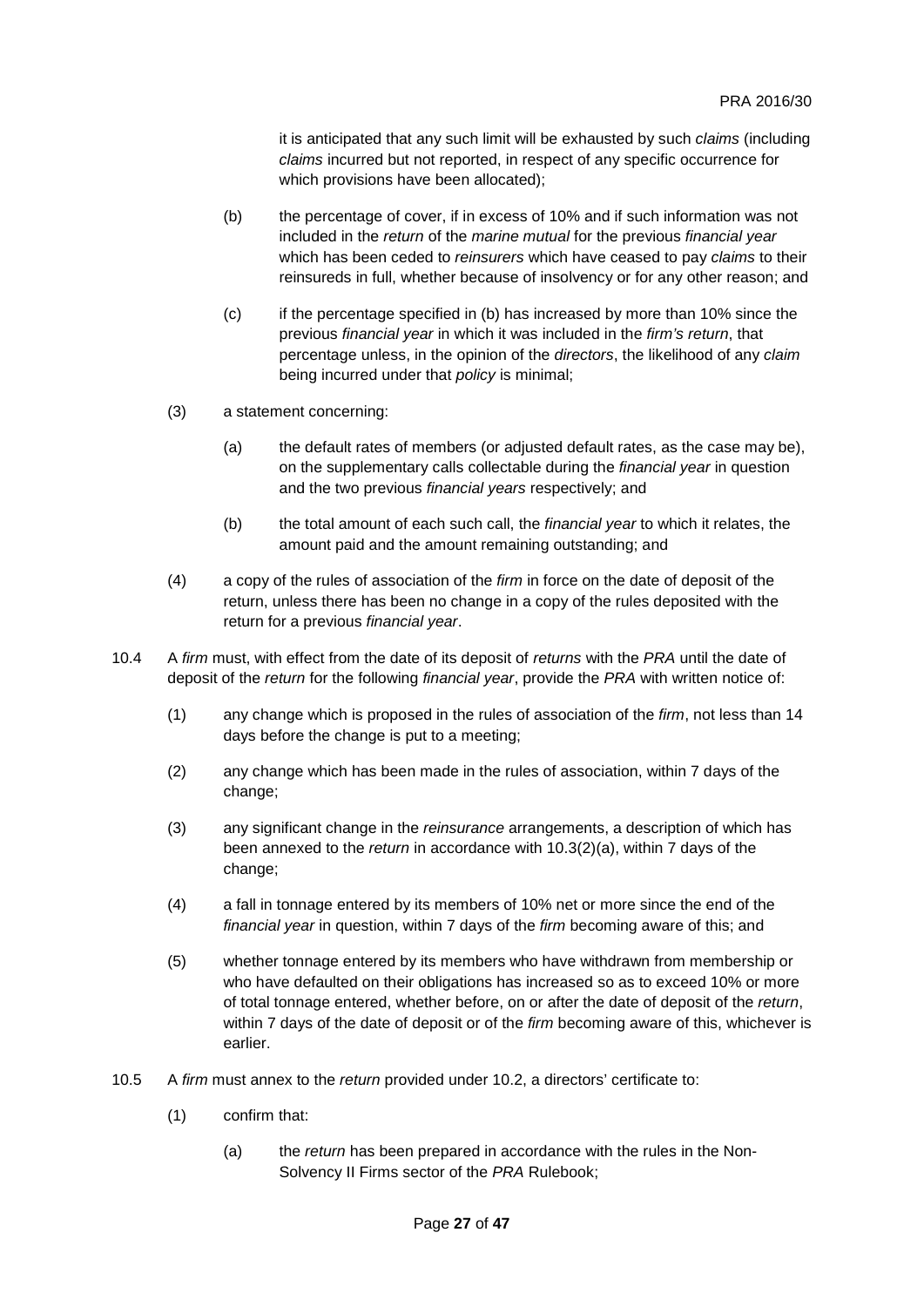- (b) the *directors* are satisfied that throughout the *financial year* in question, the *marine mutual* has complied in all material respects with the requirements in Non-Solvency II Firms sector of the *PRA* Rulebook and that it is reasonable to believe that the *marine mutual* has continued so to comply subsequently, and will continue so to comply in future;
- (c) each member of the *marine mutual* has accepted those parts of the *marine mutual's* rules which oblige that member to pay its share of any supplementary calls for the year and of calls to meet the *CR Requirement* (including any sum needed to make good failure by other members to pay calls made on them); and
- (d) the *marine mutual* is empowered to make supplementary calls on its members which, if met, would produce sufficient assets to meet the *CR Requirement;* and
- (2) give information about the number of:
	- (a) members of the *marine mutual* which are not reinsured members;
	- (b) fixed premium members (on which supplementary calls may not be made);
	- (c) reinsured members (being members whose *contract of insurance* with the *marine mutual* is a contract of *reinsurance*); and
	- (d) the tonnage of shipping attributable to each of the above classes of members, taken separately, and covered by the *marine mutual* at the end of the *financial year* in question.
- 10.6 Where, in the opinion of the *directors*, the circumstances are such that any of the matters specified in 10.5(1) or (2) cannot be confirmed or provided, the relevant statements or information must be omitted and the reasons for omission must be explained in a note to the certificate.
- 10.7 A *firm* must annex to the return provided under 10.2, an auditors' report which confirms the documents and Forms have been properly prepared and where there is any uncertainty, the uncertainty is material to determining whether the *marine mutual* has *available assets* in excess of its *CR Requirement*.
- 10.8 In completing the Forms required under rule 10.2, a *firm* must disregard *reinsurance* arrangements with any *relevant company* and must treat income and expenditure and assets and liabilities of any *relevant company* as, respectively, income and expenditure and assets and liabilities of the *firm*.
- 10.9 Where 'source' appears at the head of a column on a form, the information to be included in the preceding columns of a particular line is to be taken from those items in the *return* to which reference is made on that line in the column headed 'source'. No entries are to be made in the column headed 'source'.

# **11 REPORTING FOLLOWING TRANSFER OF ALL LONG-TERM INSURANCE BUSINESS**

- 11.1 This Chapter applies only to a *firm* that is a *long-term insurer* which:
	- (1) has transferred all of its *long-term insurance business* to another *firm;*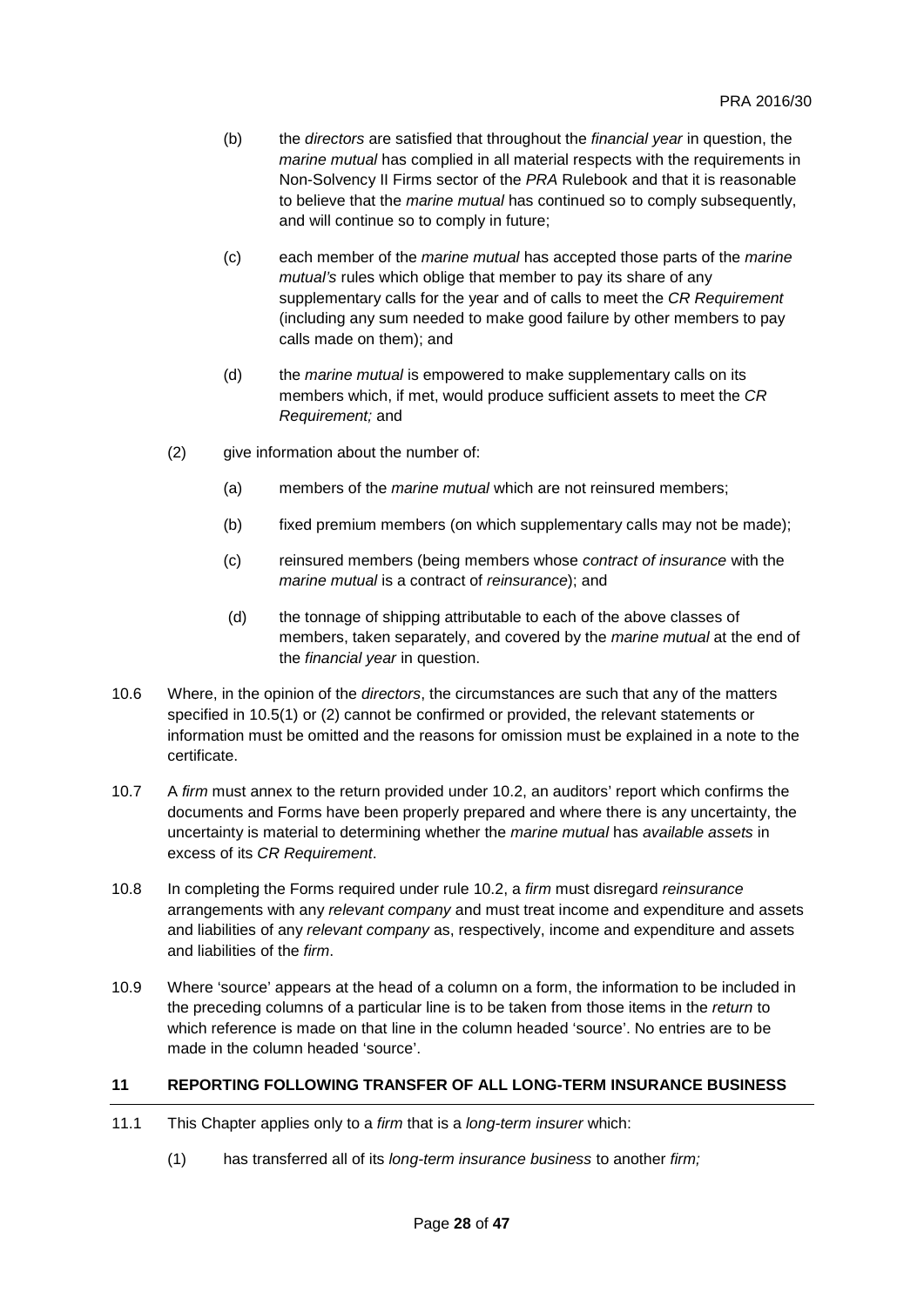- (2) has no intention to carry on further *long-term insurance business;* and
- (3) is not carrying on *general insurance business.*
- 11.2 A *firm* must provide to the *PRA* within 3 *months* of the date of the transfer, Forms 40, 41, 42, 43, 45 and 46 in respect of the period from the *financial year* most recently ended to the date of transfer together with:
	- (1) a directors certificate that states that the Forms have been properly prepared in accordance with the requirements in these rules and that the *directors* are satisfied that throughout the *financial year* in question, the *firm* has complied in all material respects with the requirements in Non-Solvency II Firms sector of the *PRA* Rulebook; and
	- (2) a statement that no *long-term insurance* business has been carried on by the *firm* since then, the *firm* has no intention to carry on further any such business and the *firm* is not carrying on *general insurance business.*
- 11.3 The Forms provided under 11.2 must be audited by a person qualified to do so, in accordance with the rules in the Auditors Part of the *PRA* Rulebook, who must include an annex to those documents a report that must specify whether, in the auditors opinion, the Forms audited have been properly prepared in accordance with this Part.

# **12 TABLES OF INFORMATION**

| Category<br><b>Number</b> | PRA general insurance business reporting category                                                                                                                                                                                                                                                                                         | Map to classes<br>of business in<br>Schedule 1 of<br>the RAO |
|---------------------------|-------------------------------------------------------------------------------------------------------------------------------------------------------------------------------------------------------------------------------------------------------------------------------------------------------------------------------------------|--------------------------------------------------------------|
| 001                       | Total business (category numbers 002 and 003 combined).                                                                                                                                                                                                                                                                                   | N/A                                                          |
| 002                       | <b>Total Primary (Direct) and Facultative Business (category</b><br>numbers 110, 120, 160, 180, 220, 260, 270, 280, 330, 340, 350 and<br>400 combined).                                                                                                                                                                                   | N/A                                                          |
| 003                       | <b>Total Treaty Reinsurance Accepted Business (category numbers</b><br>500, 600 and 700 combined).                                                                                                                                                                                                                                        | N/A                                                          |
|                           | <b>Primary (Direct) and Facultative Personal Lines Business</b>                                                                                                                                                                                                                                                                           |                                                              |
| 110                       | Total primary (direct) and facultative accident & health<br>(category numbers 111 to 114 combined).                                                                                                                                                                                                                                       |                                                              |
| 111                       | <b>Medical expenses</b><br>Contracts of insurance (other than treaty reinsurance contracts)<br>providing benefits in the nature of indemnity, with or without limit,<br>against risks of loss to the persons insured attributable to their<br>incurring the cost of medical treatment for sickness or infirmity or<br>injuries sustained. | 1, 2                                                         |
| 112                       | <b>HealthCare cash plan</b><br>Contracts of insurance (other than treaty reinsurance contracts)<br>providing fixed pecuniary benefits against risks of the persons<br>insured requiring health care for sickness, or infirmity or injuries<br>sustained.                                                                                  | $\overline{2}$                                               |

12.1 The following table details the PRA General Insurance Business Reporting Categories: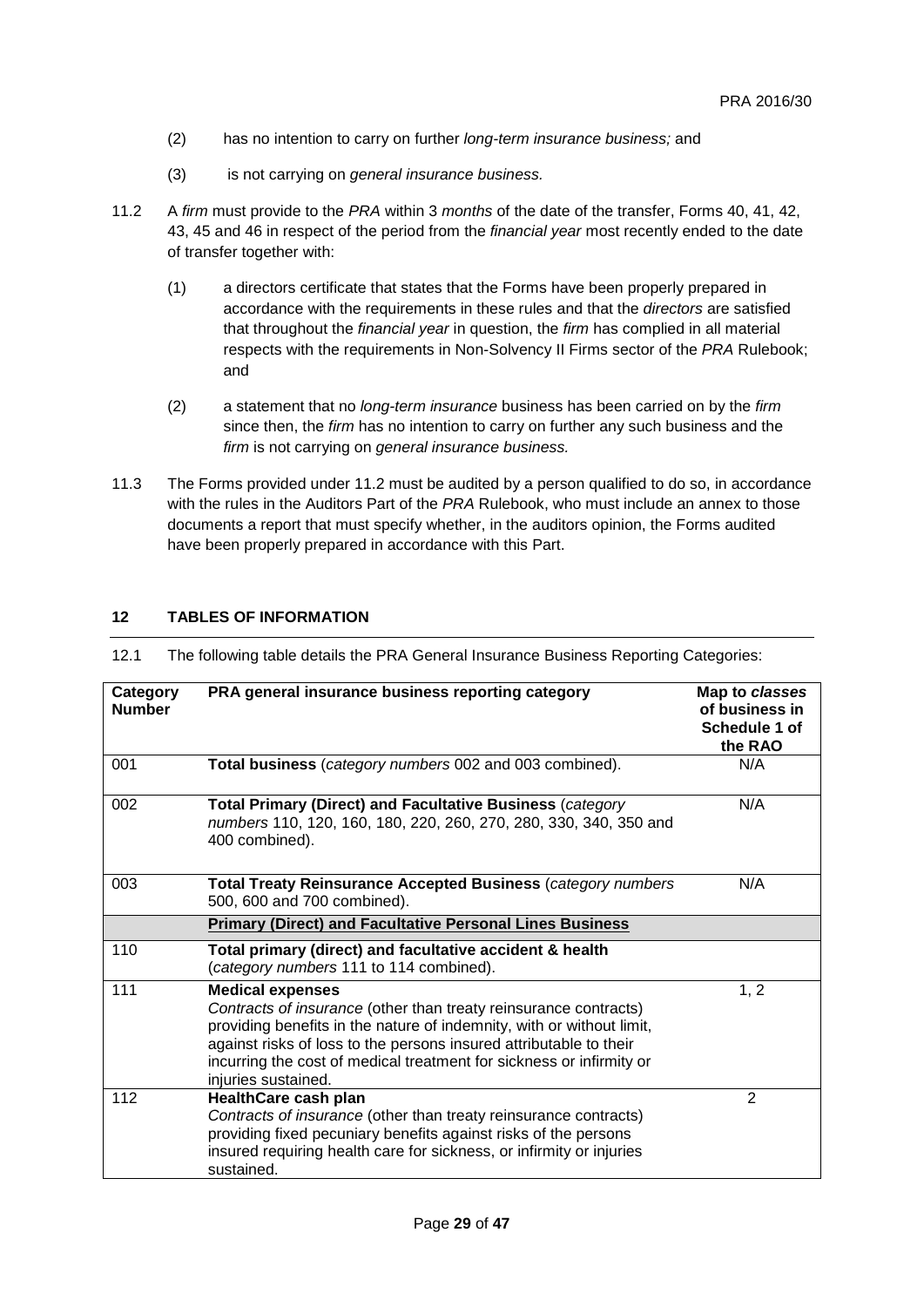| 113    | <b>Travel</b>                                                                                                    | 1, 2, 8, 9, 17, 18 |
|--------|------------------------------------------------------------------------------------------------------------------|--------------------|
|        | Contracts of insurance (other than treaty reinsurance contracts)                                                 |                    |
|        | against a combination of risks of loss to the persons insured                                                    |                    |
|        | attributable to their travelling, or to their making of travel                                                   |                    |
|        | arrangements, and which fall within classes 1, 2, 8, 9, 17 or 18 and                                             |                    |
|        | do not fall within category number 160 (Household and domestic all<br>risks).                                    |                    |
| 114    | <b>Personal accident or sickness</b>                                                                             | 1, 2               |
|        | Contracts of insurance (other than treaty reinsurance contracts)                                                 |                    |
|        | which fall within classes 1 or 2 and which do not fall within category                                           |                    |
|        | numbers 111 (Medical expenses), 112 (HealthCare cash plans),                                                     |                    |
|        | 113 (Travel), 114(p), 182 (Creditor).                                                                            |                    |
| 114(p) | Personal accident as a result of insured travelling as a                                                         | 1                  |
|        | passenger                                                                                                        |                    |
|        | Contracts of insurance (other than treaty reinsurance contracts)                                                 |                    |
|        | against risks of death of, or injury to, passengers which the insurer                                            |                    |
|        | elects to allocate to category numbers 112 to 123, 221 to 223, 331                                               |                    |
|        | to 333 or 341 to 347, notwithstanding that they would also fall within<br>the definition of category number 114. |                    |
|        |                                                                                                                  |                    |
|        |                                                                                                                  |                    |
| 120    | Total primary (direct) and facultative personal motor business<br>(category numbers 121 to 123 combined).        | 3, 10              |
| 121    | Private motor comprehensive                                                                                      | 3, 10              |
|        | Contracts of insurance (other than treaty reinsurance contracts)                                                 |                    |
|        | against loss of, or damage to, motor vehicles used on land and                                                   |                    |
|        | against the risks of persons insured incurring liabilities to third                                              |                    |
|        | parties arising out of or in connection with the use of motor vehicles                                           |                    |
|        | on land, where the motor vehicle has more than two wheels and is                                                 |                    |
|        | not a motorcycle with side-car and:                                                                              |                    |
|        | (a) the primary purpose of each vehicle insured on the contract                                                  |                    |
|        | is to transport nine or fewer non-fare paying persons and                                                        |                    |
|        | each motor vehicle insured on the contract is individually<br>rated;                                             |                    |
|        | (b) the primary purpose of each vehicle insured on the contract                                                  |                    |
|        | is to transport nine of fewer non-fare paying persons, the                                                       |                    |
|        | persons insured are not a body corporate or partnership,                                                         |                    |
|        | and the number of vehicles insured on the contract is three                                                      |                    |
|        | or less; or                                                                                                      |                    |
|        | (c) the primary purpose of each vehicle insured on the contract                                                  |                    |
|        | is to transport ten or more non-fare paying persons, the                                                         |                    |
|        | persons insured are not a body corporate or partnership                                                          |                    |
|        | and each motor vehicle insured on the contract is                                                                |                    |
|        | individually rated.                                                                                              |                    |
|        | Contracts of insurance (other than treaty reinsurance contracts) that                                            |                    |
|        | fall within the definition of category number 114(p) which the insurer                                           |                    |
| 122    | elects to allocate to this category.<br>Private motor non-comprehensive                                          | 3, 10              |
|        | Contracts of insurance (other than treaty reinsurance contracts)                                                 |                    |
|        | against the risks of the persons insured incurring liabilities to third                                          |                    |
|        | parties arising out of or in connection with the use of motor vehicles                                           |                    |
|        | on land or against loss of or damage to motor vehicles used on land                                              |                    |
|        | arising only from fire or theft, where the motor vehicle has more                                                |                    |
|        | than two wheels and is not a motorcycle with side-car and:                                                       |                    |
|        | (a) the primary purpose of each vehicle insured on the contract                                                  |                    |
|        | is to transport nine or fewer non-fare paying persons and                                                        |                    |
|        | each motor vehicle insured on the contract is individually                                                       |                    |
|        | rated;                                                                                                           |                    |
|        | (b) the primary purpose of each vehicle insured on the contract                                                  |                    |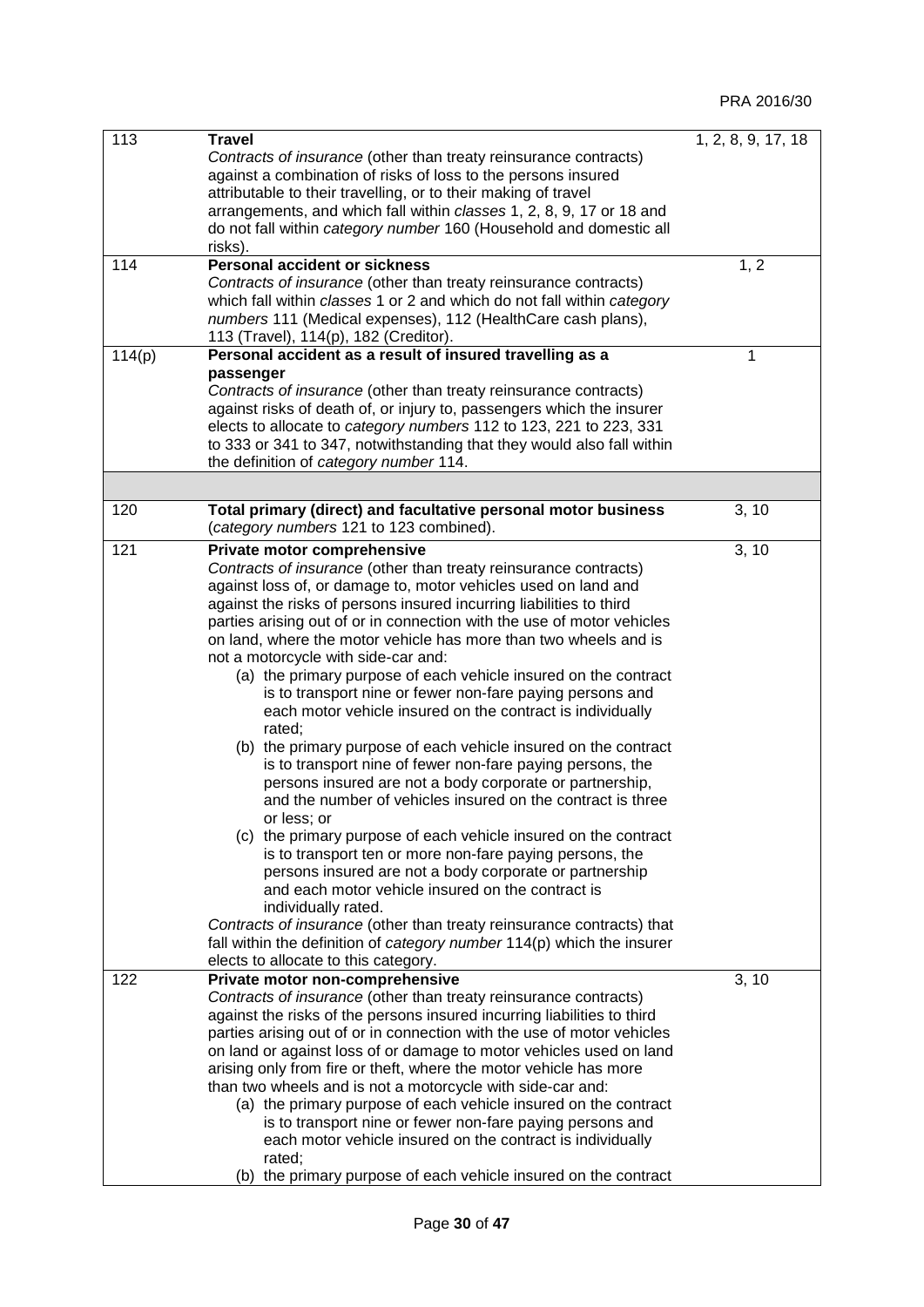|     | is to transport nine of fewer non-fare paying persons, the               |          |
|-----|--------------------------------------------------------------------------|----------|
|     | persons insured are not a body corporate or partnership,                 |          |
|     | and the number of vehicles insured on the contract is three              |          |
|     | or less; or                                                              |          |
|     |                                                                          |          |
|     | (c) the primary purpose of each vehicle insured on the contract          |          |
|     | is to transport ten or more non-fare paying persons, the                 |          |
|     | persons insured are not a body corporate or partnership                  |          |
|     | and each motor vehicle insured on the contract is                        |          |
|     | individually rated.                                                      |          |
|     | Contracts of insurance (other than treaty reinsurance contracts) that    |          |
|     | fall within the definition of category number 114(p) which the insurer   |          |
|     | elects to allocate to this category.                                     |          |
| 123 | <b>Motor cycle</b>                                                       | 3, 10    |
|     | Contracts of insurance (other than treaty reinsurance contracts)         |          |
|     | against loss of or damage to two-wheeled motor vehicles or motor         |          |
|     | cycles with a side car used on land and or against the risks of the      |          |
|     | persons insured incurring liabilities to third parties arising out of or |          |
|     | in connection with the use of such vehicles on land.                     |          |
|     | Contracts of insurance (other than treaty reinsurance contracts) that    |          |
|     | fall within the definition of category number 114(p) which the insurer   |          |
|     | elects to allocate to this category.                                     |          |
|     |                                                                          |          |
|     |                                                                          |          |
| 160 | Primary (direct) and facultative household and domestic all<br>risks     | 8, 9     |
|     |                                                                          |          |
|     | Contracts of insurance (other than treaty reinsurance contracts)         |          |
|     | against loss of or damage to any of:                                     |          |
|     | (a) structure of domestic properties;                                    |          |
|     | (b) contents of domestic properties; or                                  |          |
|     | (c) contents of domestic properties and personal items.                  |          |
|     | Contracts of insurance (other than treaty reinsurance contracts)         |          |
|     | against loss of or damage to structure of domestic properties and        |          |
|     | against risks to the persons insured incurring liabilities to third      |          |
|     | parties arising out of injuries sustained within the boundary of a       |          |
|     | domestic property.                                                       |          |
|     |                                                                          |          |
| 180 | Total primary (direct) and facultative personal lines financial          |          |
|     | loss business                                                            |          |
|     | (category numbers 181 to 187 combined).                                  |          |
| 181 | <b>Assistance</b>                                                        | 18       |
|     | Contracts of insurance (other than treaty reinsurance contracts)         |          |
|     | which:                                                                   |          |
|     | (a) fall within class 18 (such as contracts relating to vehicle          |          |
|     | assistance, household assistance and legal expense                       |          |
|     | helpline); and                                                           |          |
|     | (b) do not fall within category number 113 (Travel).                     |          |
| 182 | <b>Creditor</b>                                                          | 1, 2, 16 |
|     | Contracts of insurance (other than treaty reinsurance contracts)         |          |
|     | against the risk that the persons insured sustain injury, suffer         |          |
|     | sickness or infirmity, suffer loss of income due to causes that may      |          |
|     | or may not be specified in the contract, where the benefits payable      |          |
|     | under the contract relate to loans, credit card balances or other        |          |
|     | debts and the contract does not fall within category number 185          |          |
|     | (Mortgage indemnity).                                                    |          |
| 183 | <b>Extended warranty</b>                                                 | 16       |
|     | Contracts of insurance (other than treaty reinsurance contracts)         |          |
|     |                                                                          |          |
|     | against the risks of loss to the persons insured attributable to failure |          |
|     | of a product, where the purpose of the contract is to put the persons    |          |
|     | insured in the position as if the manufacturer's or vendor's warranty    |          |
|     | on the product is extended for a period of time or is extended in the    |          |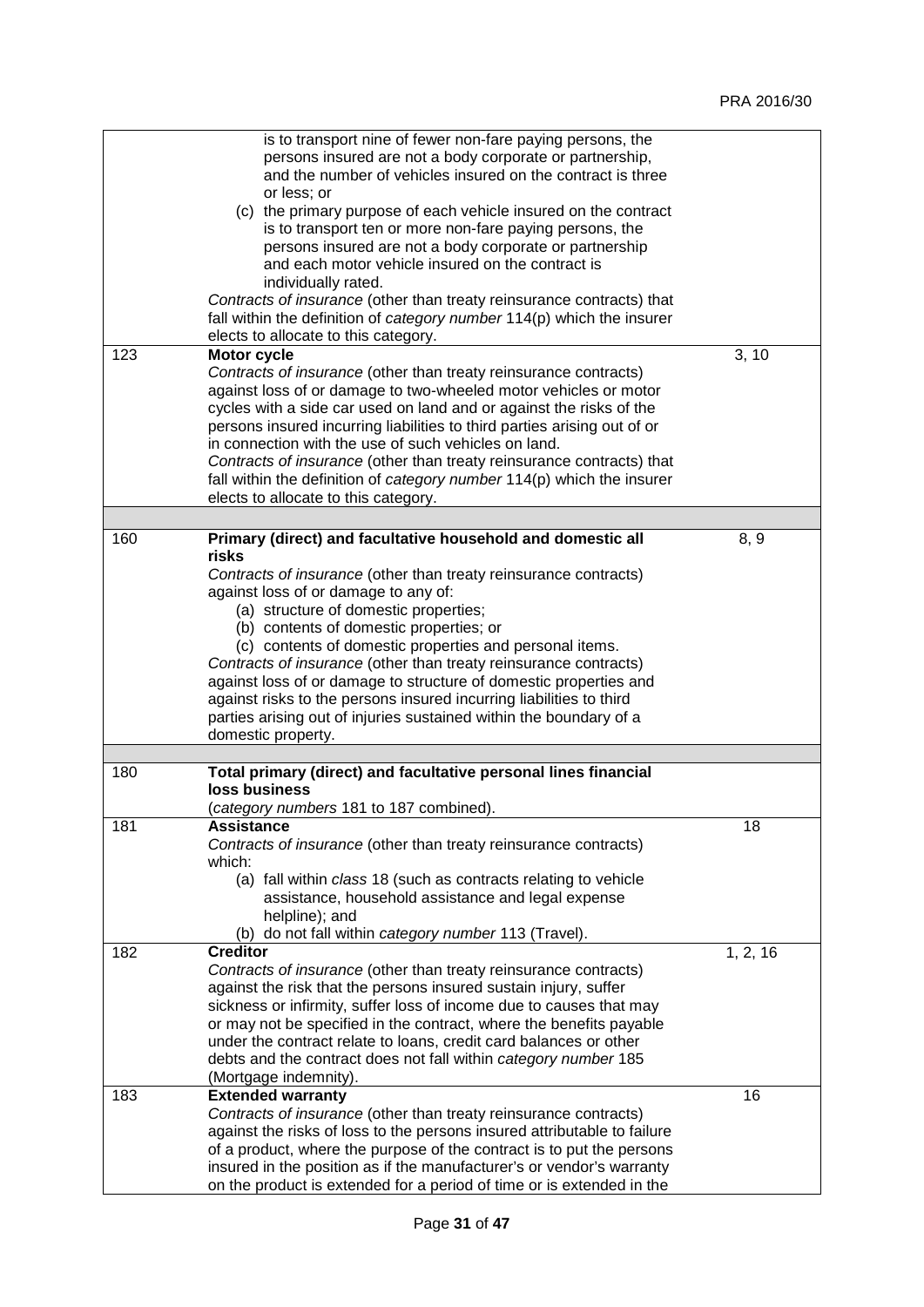$\overline{\phantom{0}}$ 

|     | scope.                                                                                                                                                                                                                                                                                                                                                                                                                                                                                                                                                                                                                                                                                                                                                                                                                                                                                                                                                                                                                                                                                                                                                                                                                                                                                                                                                                                  |       |
|-----|-----------------------------------------------------------------------------------------------------------------------------------------------------------------------------------------------------------------------------------------------------------------------------------------------------------------------------------------------------------------------------------------------------------------------------------------------------------------------------------------------------------------------------------------------------------------------------------------------------------------------------------------------------------------------------------------------------------------------------------------------------------------------------------------------------------------------------------------------------------------------------------------------------------------------------------------------------------------------------------------------------------------------------------------------------------------------------------------------------------------------------------------------------------------------------------------------------------------------------------------------------------------------------------------------------------------------------------------------------------------------------------------|-------|
| 184 | <b>Legal expenses</b><br>Contracts of insurance (other than treaty reinsurance contracts)<br>against the risks of loss to the persons insured attributable to their<br>incurring legal expenses including cost of litigation that do not fall<br>within category number 120.                                                                                                                                                                                                                                                                                                                                                                                                                                                                                                                                                                                                                                                                                                                                                                                                                                                                                                                                                                                                                                                                                                            | 17    |
| 185 | Mortgage indemnity<br>Contracts of insurance (other than treaty reinsurance contracts)<br>against risks of loss to the persons insured arising from the failure<br>of debtors of theirs to pay debts relating to the purchase of a<br>property when due and the persons insured being unable to recover<br>the full amount of any outstanding debt by selling the property<br>concerned.                                                                                                                                                                                                                                                                                                                                                                                                                                                                                                                                                                                                                                                                                                                                                                                                                                                                                                                                                                                                | 14    |
| 186 | <b>Pet insurance</b><br>Contracts of insurance (other than treaty reinsurance contracts)<br>against risk of loss to the person insured attributable to sickness of<br>or accidents to domestic pets.                                                                                                                                                                                                                                                                                                                                                                                                                                                                                                                                                                                                                                                                                                                                                                                                                                                                                                                                                                                                                                                                                                                                                                                    | 16    |
| 187 | Other personal financial loss<br>Contracts of insurance (other than treaty reinsurance contracts)<br>against risk of loss to the person insured attributable to:<br>(a) loss, breakdown or reduction in value of a personal item<br>that attach to the purchase of that item, or<br>(b) to an event not taking place as intended<br>where the persons insured are not a body corporate or partnership<br>and the contracts of insurance do not fall within category numbers<br>113, 160 or 181 to 186.                                                                                                                                                                                                                                                                                                                                                                                                                                                                                                                                                                                                                                                                                                                                                                                                                                                                                  |       |
|     | <b>Primary (Direct) and Facultative Commercial Lines Business</b>                                                                                                                                                                                                                                                                                                                                                                                                                                                                                                                                                                                                                                                                                                                                                                                                                                                                                                                                                                                                                                                                                                                                                                                                                                                                                                                       |       |
| 220 | Total primary (direct) and facultative commercial motor<br>business<br>(category numbers 221 to 223 combined).                                                                                                                                                                                                                                                                                                                                                                                                                                                                                                                                                                                                                                                                                                                                                                                                                                                                                                                                                                                                                                                                                                                                                                                                                                                                          | 3, 10 |
| 221 | <b>Fleets</b><br>Contracts of insurance (other than treaty reinsurance contracts)<br>against loss of, or damage to, motor vehicles used on land and / or<br>against the risks of the persons insured incurring liabilities to third<br>parties arising out of or in connection with the use of motor vehicles<br>on land, where the motor vehicle has more than two wheels and is<br>not a motorcycle with side-car and:<br>(a) the primary purpose of the vehicle insured on the contract<br>is to transport non-fare paying persons;<br>(b) the motor vehicles insured on the contract are not<br>individually rated (that is, the premium charged is for the<br>contract as a whole and either the firm does not disclose or<br>record for internal management purposes a separate<br>premium for each vehicle insured on the contract, or the<br>premium for the contract is not necessarily the same as the<br>sum of the premiums that would have been charged had<br>the firm insured the vehicles under a private motor policy);<br>and<br>(c) the contract does not fall within category numbers 121<br>(private motor comprehensive) or 122 (private motor non-<br>comprehensive).<br>Contracts of insurance (other than treaty reinsurance contracts) that<br>fall within the definition of category number 114(p) which the insurer<br>elects to allocate to this category. | 3, 10 |
| 222 | <b>Commercial vehicles (non-fleet)</b><br>Contracts of insurance (other than treaty reinsurance contracts)<br>against loss of, or damage to, motor vehicles used on land and / or                                                                                                                                                                                                                                                                                                                                                                                                                                                                                                                                                                                                                                                                                                                                                                                                                                                                                                                                                                                                                                                                                                                                                                                                       | 3, 10 |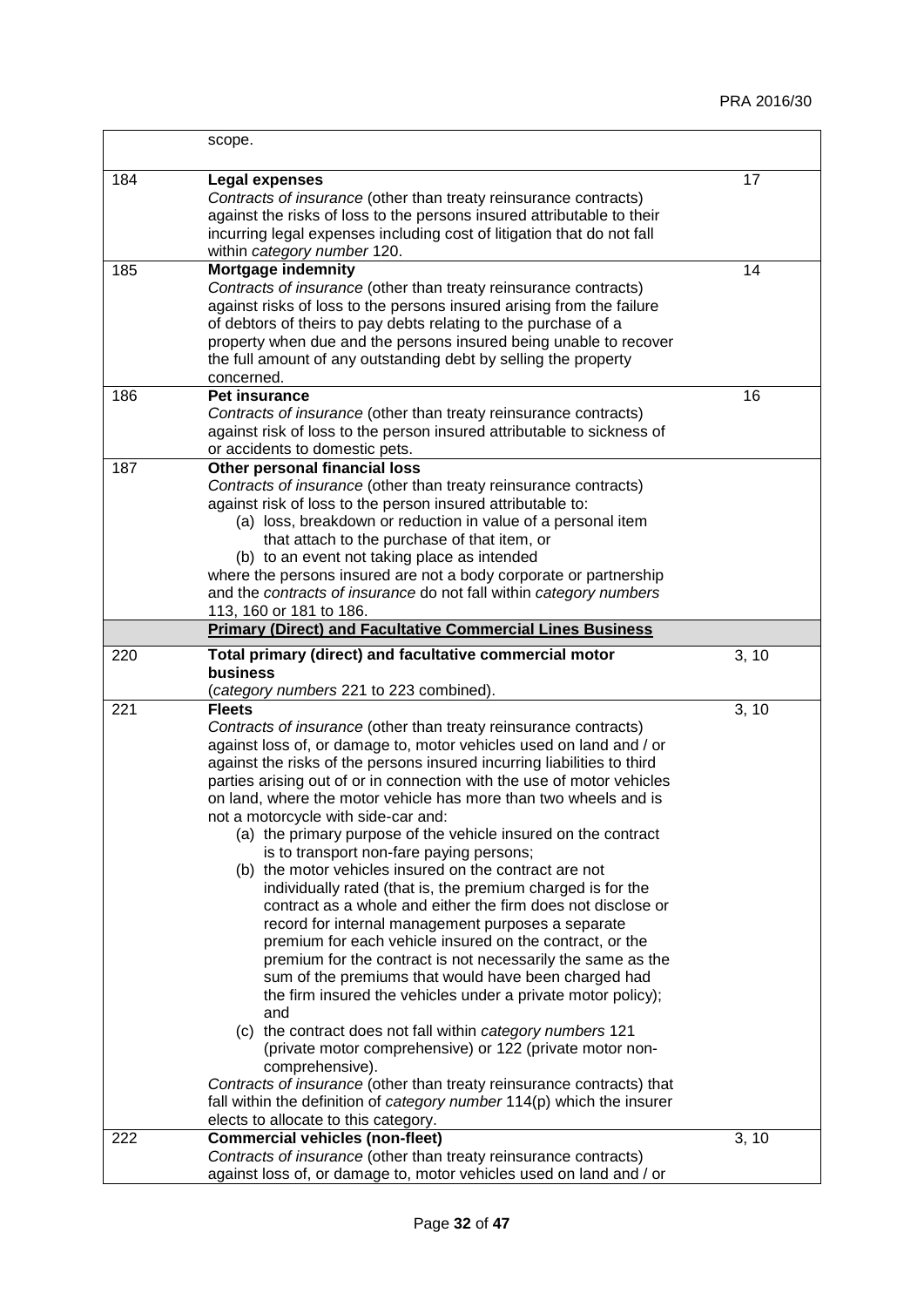|     | against the risks of the persons insured incurring liabilities to third<br>parties arising out of or in connection with the use of motor vehicles<br>on land, where:<br>(a) the persons insured are a body corporate or partnership;<br>and<br>(b) the primary purpose of the vehicles insured on the contract |          |
|-----|----------------------------------------------------------------------------------------------------------------------------------------------------------------------------------------------------------------------------------------------------------------------------------------------------------------|----------|
|     | is to transport ten or more persons, to transport goods or<br>for construction.<br>Contracts of insurance (other than treaty reinsurance contracts) that                                                                                                                                                       |          |
|     | fall within the definition of category number 114(p) which the insurer<br>elects to allocate to this category.                                                                                                                                                                                                 |          |
| 223 | <b>Motor other</b><br>Contracts of insurance (other than treaty reinsurance contracts)<br>which:                                                                                                                                                                                                               | 3, 10    |
|     | (a) fall within classes 3 or 10; and<br>(b) do not fall within category numbers 120, 221 or 222.                                                                                                                                                                                                               |          |
|     | This category includes contracts of insurance relating to motor trade<br>and taxis.                                                                                                                                                                                                                            |          |
|     | Contracts of insurance (other than treaty reinsurance contracts) that<br>fall within the definition of category number 114(p) which the insurer<br>elects to allocate to this category.                                                                                                                        |          |
|     |                                                                                                                                                                                                                                                                                                                |          |
| 260 | Total primary (direct) and facultative commercial lines property<br>business<br>(category numbers 261 to 263 combined).                                                                                                                                                                                        | N/A      |
| 261 | Commercial property (including livestock and crops but                                                                                                                                                                                                                                                         | 4, 8, 9  |
|     | excluding energy)<br>Contracts of insurance (other than treaty reinsurance contracts)                                                                                                                                                                                                                          |          |
|     | against:                                                                                                                                                                                                                                                                                                       |          |
|     | (a) loss of or damage to commercial property; or                                                                                                                                                                                                                                                               |          |
|     | (b) loss of or damage to commercial property and risks that fall<br>within the definition of category number 262 (consequential                                                                                                                                                                                |          |
|     | loss), where the premium for the contract is rated on a                                                                                                                                                                                                                                                        |          |
|     | single package basis and no separately identifiable                                                                                                                                                                                                                                                            |          |
|     | premium for either the property loss or the consequential                                                                                                                                                                                                                                                      |          |
|     | loss is charged or recorded for internal management                                                                                                                                                                                                                                                            |          |
|     | purposes.                                                                                                                                                                                                                                                                                                      |          |
|     | This category does not include contracts of insurance that fall within<br>category number 160 (Household), 263 (Contractors of engineering                                                                                                                                                                     |          |
|     | all risks), 274 (Mixed commercial package) or 343 (Energy).                                                                                                                                                                                                                                                    |          |
| 262 | Consequential loss (i.e. business interruption)                                                                                                                                                                                                                                                                | 16       |
|     | Contracts of insurance (other than treaty reinsurance contracts)                                                                                                                                                                                                                                               |          |
|     | against risks of loss to the persons insured attributable to                                                                                                                                                                                                                                                   |          |
|     | interruptions of the business carried on by them, or to the reduction<br>of the scope of the business so carried out, which result from perils                                                                                                                                                                 |          |
|     | insured against or other events (whether or not specified in the                                                                                                                                                                                                                                               |          |
|     | contract).                                                                                                                                                                                                                                                                                                     |          |
|     | This category does not include contracts of insurance that fall within                                                                                                                                                                                                                                         |          |
|     | category numbers 261 (Commercial property) or 242 (Energy).                                                                                                                                                                                                                                                    |          |
| 263 | <b>Contractors or engineering all risks</b><br>Contracts of insurance (other than treaty reinsurance contracts)                                                                                                                                                                                                | 8, 9, 13 |
|     | against loss of or damage to property or equipment, or against the                                                                                                                                                                                                                                             |          |
|     | risks of the persons insured incurring liabilities to third parties,                                                                                                                                                                                                                                           |          |
|     | which arise from, or are attributable to:                                                                                                                                                                                                                                                                      |          |
|     | (a) materials and works in progress during construction;                                                                                                                                                                                                                                                       |          |
|     | (b) extension or renovation work;                                                                                                                                                                                                                                                                              |          |
|     | (c) temporary sites;<br>(d) breakdown or malfunction of or damage to plant and                                                                                                                                                                                                                                 |          |
|     | machinery;                                                                                                                                                                                                                                                                                                     |          |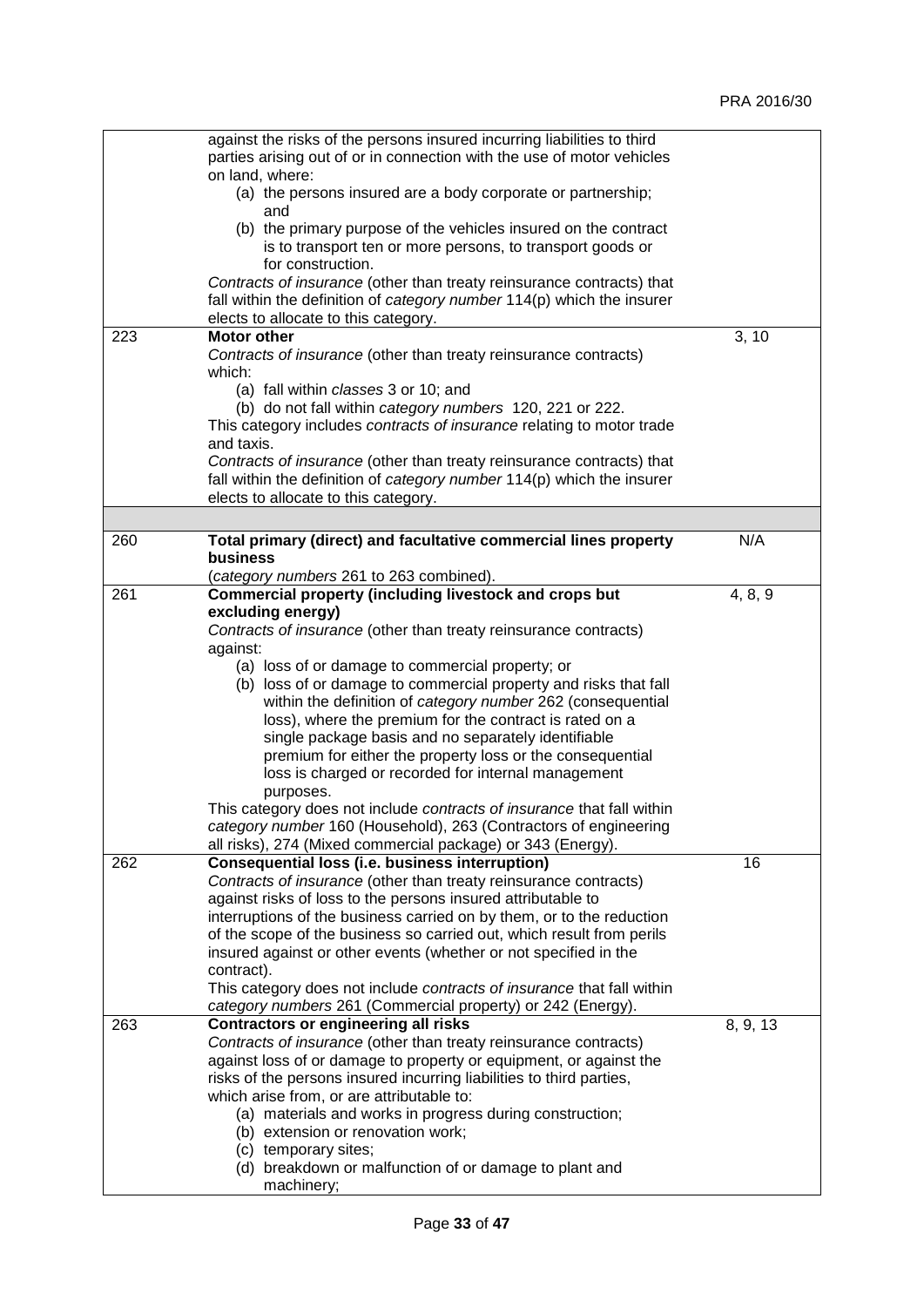|     | (e) use of equipment hired or owned by the persons insured; or                    |     |
|-----|-----------------------------------------------------------------------------------|-----|
|     | (f) similar types of activities.                                                  |     |
|     | This category excludes contracts of insurance that fall within                    |     |
|     | category number 274 (Mixed commercial package).                                   |     |
|     |                                                                                   |     |
| 270 | Total primary (direct) and facultative commercial lines liability                 | N/A |
|     | business                                                                          |     |
|     | (category numbers 271 to 274 combined).                                           |     |
| 271 | Employers liability (including the employers liability part of                    | 13  |
|     | mixed liability packages but excluding mixed commercial                           |     |
|     | packages)                                                                         |     |
|     | Contracts of insurance (other than treaty reinsurance contracts)                  |     |
|     | against the risks of the persons insured incurring liabilities to their           |     |
|     | employees for injury, illness or death arising out of their                       |     |
|     | employment during the course of business.                                         |     |
|     | This category excludes contracts of insurance that fall within                    |     |
|     | category number 274 (Mixed commercial package).                                   |     |
| 272 | Professional indemnity (including directors' and officers'                        | 13  |
|     | liability and errors and omissions liability)                                     |     |
|     | Contracts of insurance (other than treaty reinsurance contracts)                  |     |
|     | against the risks of the persons insured incurring liabilities to third           |     |
|     | parties arising from wrongful acts (such as breach of duty, breach of             |     |
|     | trust, negligence, error or omissions) by professionals, named                    |     |
|     | individuals or businesses occurring in the course of the insured's                |     |
|     | professional activities.                                                          |     |
| 273 | <b>Public and products liability</b>                                              | 13  |
|     | Contracts of insurance (other than treaty reinsurance contracts)                  |     |
|     | against the risks of the persons insured incurring liabilities to third           |     |
|     | parties for damage to property, injury, illness or death, arising in the          |     |
|     | course of the insured's business, that do not fall within category                |     |
|     | numbers 120 (Personal motor), 160 (Household and domestic all                     |     |
|     | risks), 271 (Employers liability), 272 (Professional indemnity) or 274            |     |
|     | (Mixed commercial package).                                                       |     |
| 274 | <b>Mixed Commercial package</b>                                                   |     |
|     | Contracts of insurance (other than treaty reinsurance contracts)                  |     |
|     | against more than one of:                                                         |     |
|     | (a) loss or damage to property;                                                   |     |
|     | (b) risks to the persons insured incurring liabilities to third                   |     |
|     | parties;                                                                          |     |
|     | (c) risks of loss to the persons insured arising from the failure                 |     |
|     | of debtors of theirs to pay their debts when due;                                 |     |
|     | (d) risks of loss to the persons insured attributable to                          |     |
|     | interruptions of business carried on by them;                                     |     |
|     | (e) risks of loss to the persons insured attributable to their                    |     |
|     | incurring unforeseen expenses; or                                                 |     |
|     | (f) any other risk of loss to a commercial operation,                             |     |
|     | where the risks and losses covered in the contract are rated on a                 |     |
|     | single package basis and no separately identifiable premium is                    |     |
|     | charged or recorded for internal management purposes for any one                  |     |
|     | group of risks or losses specified in the contract.                               |     |
|     | This category excludes contracts of insurance that fall within                    |     |
|     | category numbers 261 (Commercial property) or 343 (Energy).                       |     |
|     |                                                                                   |     |
| 280 | Total primary (direct) and facultative commercial lines financial                 |     |
|     | loss business                                                                     |     |
|     |                                                                                   |     |
| 281 | (category numbers 281 to 284 combined).<br><b>Fidelity and contract guarantee</b> | 16  |
|     | Contracts of insurance (other than treaty reinsurance contracts)                  |     |
|     |                                                                                   |     |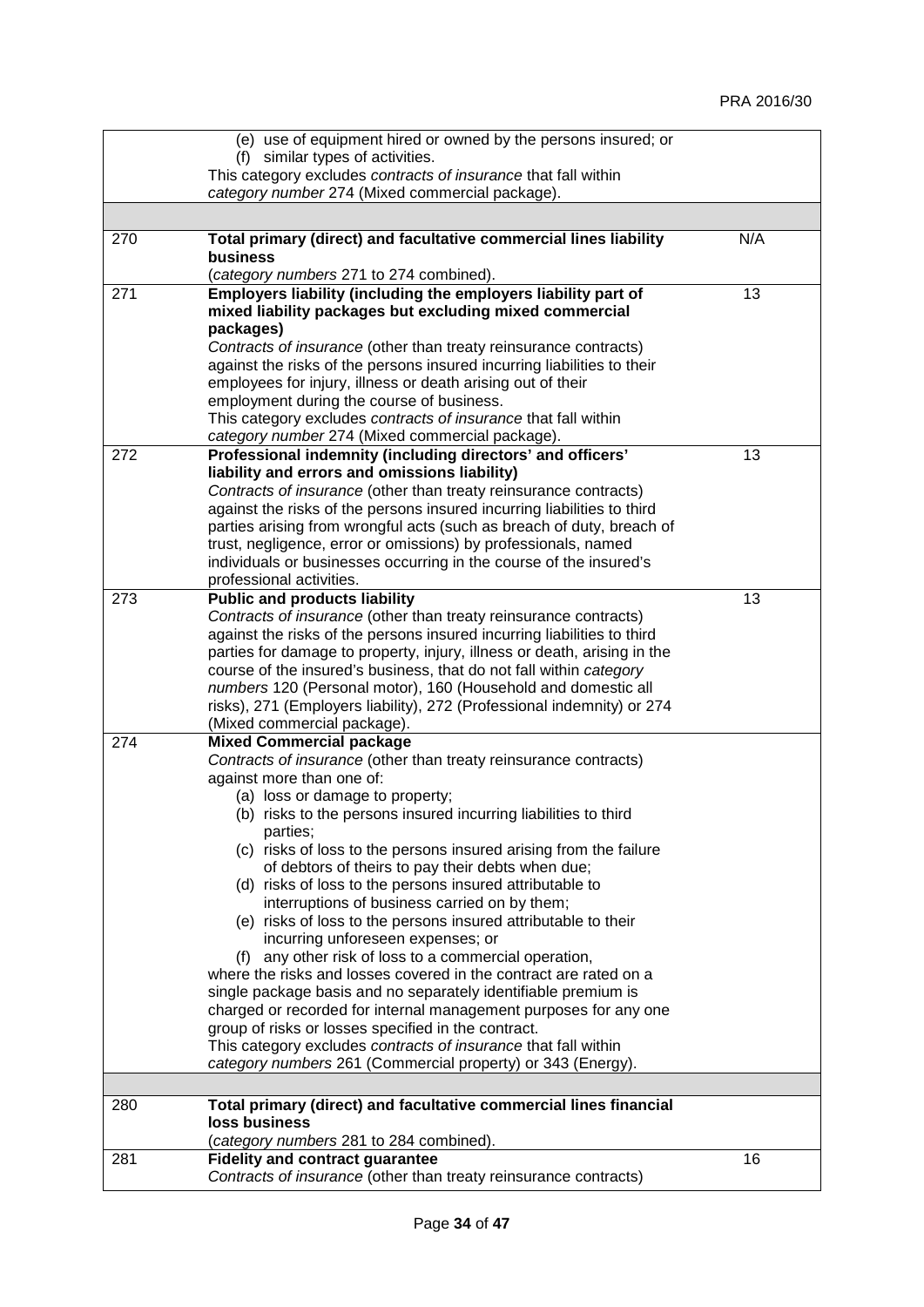|     | against risks of loss to the persons insured arising from the theft of  |       |
|-----|-------------------------------------------------------------------------|-------|
|     | misappropriations of money or goods by employees, or attributable       |       |
|     | to failure to complete a contract on time.                              |       |
| 282 | <b>Credit</b>                                                           | 14    |
|     | Contracts of insurance (other than treaty reinsurance contracts)        |       |
|     | against risks of loss to the persons insured arising from the           |       |
|     | insolvency of debtors of theirs or from the failure (otherwise than     |       |
|     | through insolvency) of debtors of theirs to pay their debts when due,   |       |
|     | and which do not fall within category number 185 (Mortgage              |       |
|     | indemnity).                                                             |       |
| 283 | <b>Suretyship</b>                                                       | 15    |
|     |                                                                         |       |
|     | Contracts of insurance (other than treaty reinsurance contracts)        |       |
|     | which fall within class 15.                                             |       |
| 284 | <b>Commercial contingency</b>                                           | 16    |
|     | Contracts of insurance (other than treaty reinsurance contracts)        |       |
|     | against risk of loss to the person insured attributable to an event not |       |
|     | taking place as intended where the persons insured are a body           |       |
|     | corporate or partnership.                                               |       |
|     | <b>Primary (Direct) and Facultative Aviation, Marine and Transport</b>  |       |
|     |                                                                         |       |
| 330 | Total primary (direct) and facultative aviation business                | N/A   |
|     | (category number 331 to 333 combined).                                  |       |
|     |                                                                         |       |
| 331 | Aviation liability (including liability part of airline packages)       | 11    |
|     | Contracts of insurance (other than treaty reinsurance contracts)        |       |
|     | against:                                                                |       |
|     | (a) damage arising out of, or in connection with, the use of            |       |
|     | aircraft; or                                                            |       |
|     | (b) the risks of the persons insured incurring liabilities to third     |       |
|     | parties, or carrier's liabilities, arising out of, or in connection     |       |
|     | with, the use of aircraft.                                              |       |
|     | This category excludes contracts that fall within category numbers      |       |
|     | 332 (Aviation hull) or 333 (space and satellite) and risks relating to  |       |
|     | use of hovercraft.                                                      |       |
|     | Contracts of insurance (other than treaty reinsurance contracts) that   |       |
|     | fall within the definition of category number 114(p) which the insurer  |       |
|     | elects to allocate to this category.                                    |       |
| 332 | Aviation hull (including hull part of airline packages)                 | 5     |
|     |                                                                         |       |
|     | Contracts of insurance (other than treaty reinsurance contracts)        |       |
|     | against risks of loss of or damage to aircraft, or the machinery,       |       |
|     | tackle, furniture or equipment of aircraft.                             |       |
|     | This category excludes contracts that fall within category number       |       |
|     | 333 (Space and satellite) and risks relating to use of hovercraft.      |       |
|     | Contracts of insurance (other than treaty reinsurance contracts) that   |       |
|     | fall within the definition of category number 114(p) which the insurer  |       |
|     | elects to allocate to this category.                                    |       |
| 333 | <b>Space and satellite</b>                                              | 5, 11 |
|     | Contracts of insurance (other than treaty reinsurance contracts)        |       |
|     | upon satellites, aircraft or the machinery, tackle, furniture or        |       |
|     | equipment of satellites or aircraft.                                    |       |
|     | Contracts of insurance (other than treaty reinsurance contracts)        |       |
|     | against:                                                                |       |
|     | (a) damage arising out of or in connection with the use of              |       |
|     | satellites or aircraft; or                                              |       |
|     | (b) the risks of the persons insured incurring liabilities to third     |       |
|     |                                                                         |       |
|     | parties arising out of or in connection with the use of                 |       |
|     | satellites or aircraft,                                                 |       |
|     | where any aircraft insured in the contract is intended to transport     |       |
|     | satellites or to travel to, or be transported to, beyond the earth's    |       |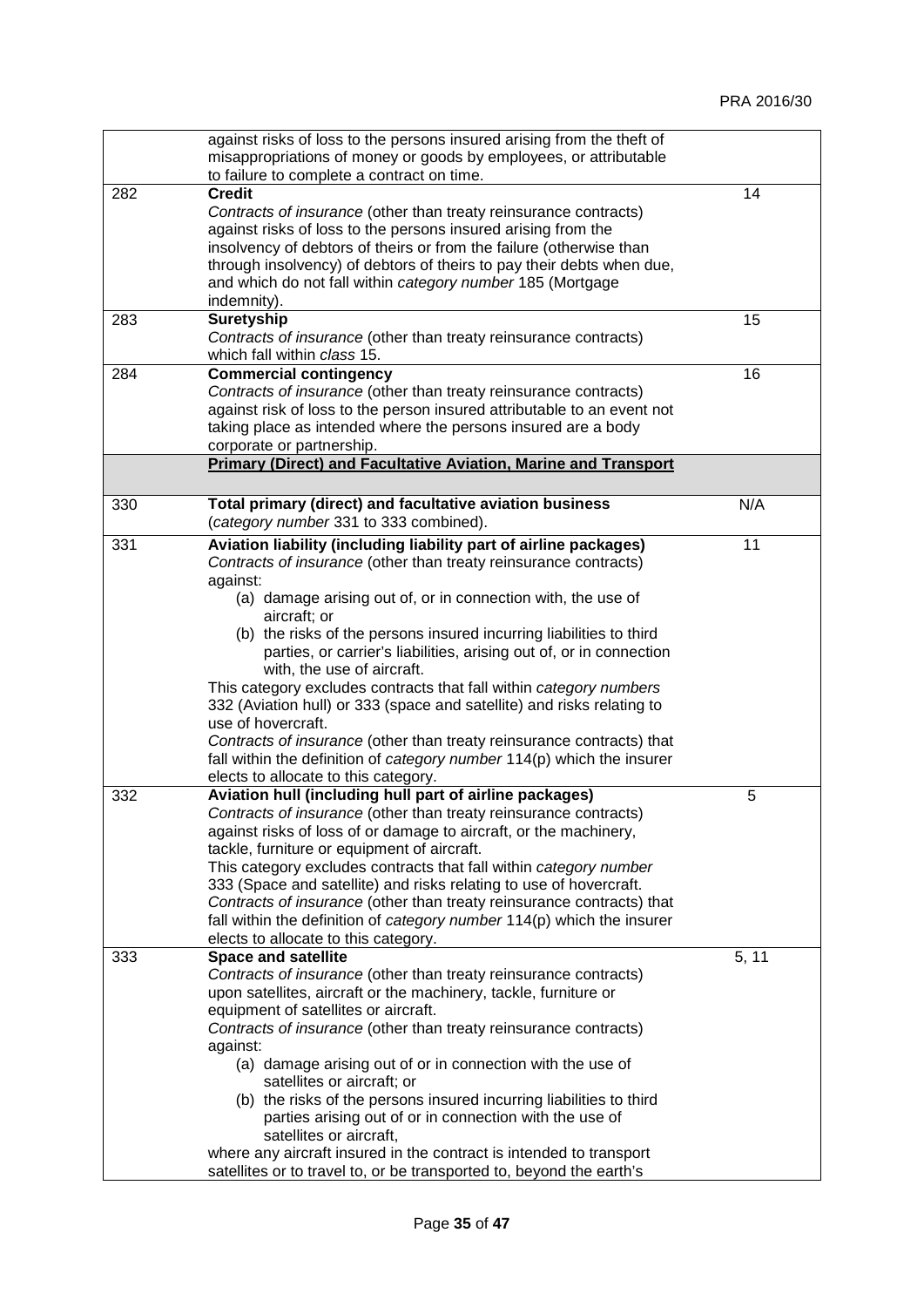|     | atmosphere.                                                                 |                  |
|-----|-----------------------------------------------------------------------------|------------------|
|     | Contracts of insurance (other than treaty reinsurance contracts) that       |                  |
|     | fall within the definition of category number 114(p) which the insurer      |                  |
|     | elects to allocate to this category.                                        |                  |
|     |                                                                             |                  |
| 340 | Total primary (direct) and facultative marine business                      | N/A              |
|     | (category numbers 341 to 347 combined).                                     |                  |
|     |                                                                             |                  |
| 341 | <b>Marine liability</b>                                                     | 12               |
|     | Contracts of insurance (other than treaty reinsurance contracts)            |                  |
|     | against damage or against the risks of the persons insured incurring        |                  |
|     | liabilities to third parties or carrier's liabilities, arising out of or in |                  |
|     | connection with the use of vessels on the sea or on inland water            |                  |
|     | (including hovercraft) and which do not fall within category numbers        |                  |
|     | 342 (Marine hull) or 347 (Yacht).                                           |                  |
|     | Contracts of insurance (other than treaty reinsurance contracts) that       |                  |
|     | fall within the definition of category number 114(p) which the insurer      |                  |
|     | elects to allocate to this category.                                        |                  |
| 342 | <b>Marine hull</b>                                                          | 6                |
|     | Contracts of insurance (other than treaty reinsurance contracts)            |                  |
|     | against loss of or damage to vessels on the sea or on inland water          |                  |
|     | (including hovercraft), or upon the machinery, tackle, furniture or         |                  |
|     | equipment of such vessels, which do not fall within category                |                  |
|     | numbers 346 (war risks) or 347 (yacht).                                     |                  |
|     | Contracts of insurance (other than treaty reinsurance contracts) that       |                  |
|     | fall within the definition of category number 114(p) which the insurer      |                  |
|     | elects to allocate to this category.                                        |                  |
| 343 | Energy (on and off-shore)                                                   | 6, 8, 9, 12, 13, |
|     | Contracts of insurance (other than treaty reinsurance contracts)            | 16               |
|     | against loss of or damage to property, or against the risks of the          |                  |
|     | persons insured incurring liabilities to third parties, or against risks    |                  |
|     | of loss to the persons insured attributable to interruptions of             |                  |
|     | business carried only them, arising from the undertaking of energy          |                  |
|     | operations on both land and sea.                                            |                  |
|     | Contracts of insurance (other than treaty reinsurance contracts) that       |                  |
|     | fall within the definition of category number 114(p) which the insurer      |                  |
|     | elects to allocate to this category.                                        |                  |
| 344 | <b>Protection and indemnity</b>                                             | 12               |
|     | Contracts of insurance (other than treaty reinsurance contracts)            |                  |
|     | against the risks of the persons insured incurring liabilities to third     |                  |
|     | parties for damage to property, injury, illness or death on board           |                  |
|     | vessels on the sea or inland water or at locations associated with          |                  |
|     | the operation of such vessels such as docks, arising from the               |                  |
|     | negligence of the owner of or individuals responsible for the               |                  |
|     | vessels.                                                                    |                  |
|     | Contracts of insurance (other than treaty reinsurance contracts) that       |                  |
|     | fall within the definition of category number 114(p) which the insurer      |                  |
|     | elects to allocate to this category.                                        |                  |
| 345 | Freight demurrage and defence                                               | 17               |
|     | Contracts of insurance (other than treaty reinsurance contracts)            |                  |
|     | against the risks of loss to the persons insured attributable to their      |                  |
|     | incurring legal expenses (including costs of litigation) arising from       |                  |
|     | loss of or damage to goods during a period of transit that included,        |                  |
|     | or was due to include, transport of the goods via sea or inland             |                  |
|     | water.                                                                      |                  |
|     | Contracts of insurance (other than treaty reinsurance contracts) that       |                  |
|     | fall within the definition of category number 114(p) which the insurer      |                  |
|     | elects to allocate to this category.                                        |                  |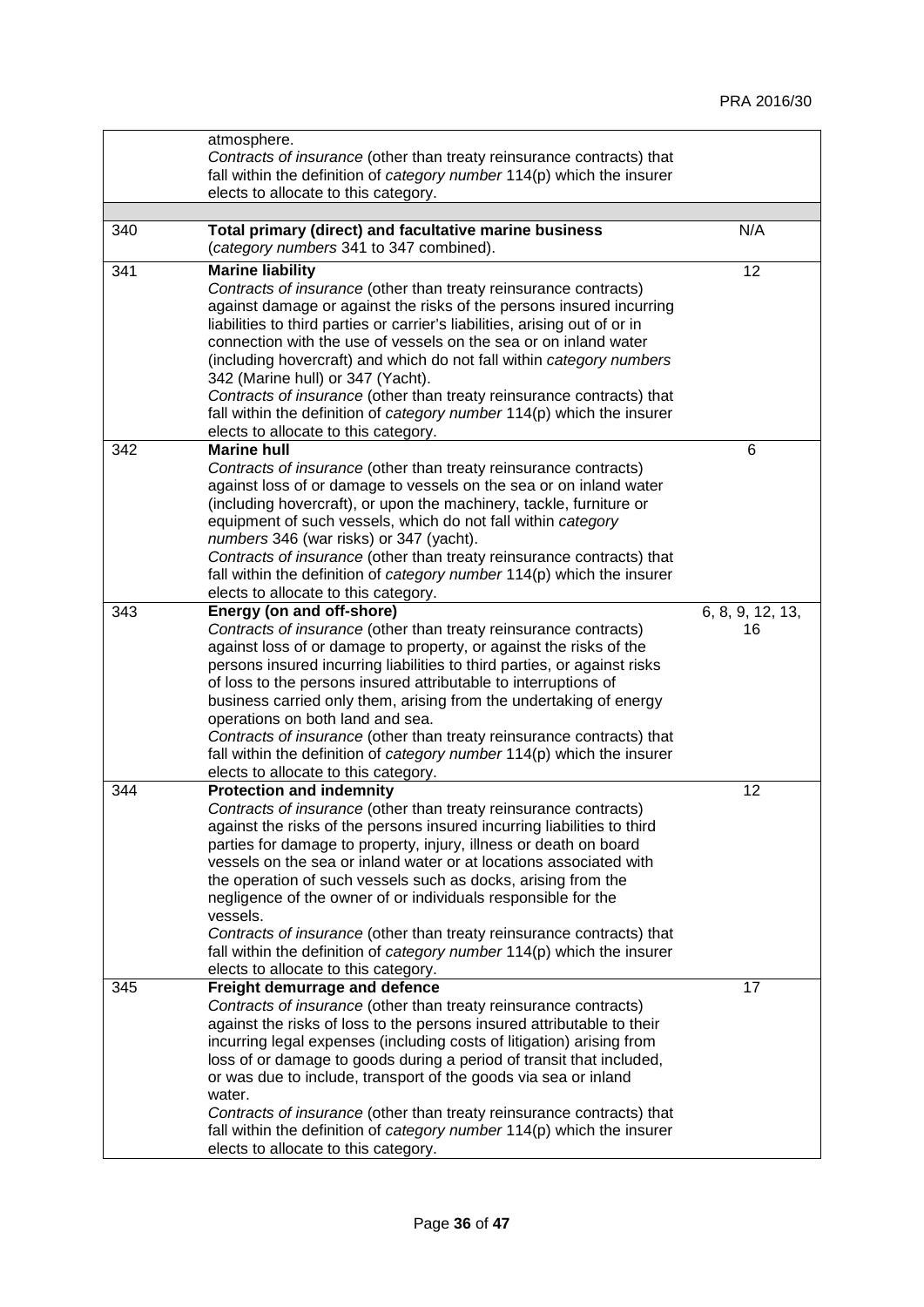| 346 | <b>War risks</b>                                                            | 6              |
|-----|-----------------------------------------------------------------------------|----------------|
|     | Contracts of insurance (other than treaty reinsurance contracts)            |                |
|     | against loss of or damage to property or mass transportation                |                |
|     | vehicles arising from war, civil war, revolution, rebellion, insurrection   |                |
|     | or hostile act by a belligerent power.                                      |                |
|     | Contracts of insurance (other than treaty reinsurance contracts) that       |                |
|     | fall within the definition of category number 114(p) which the insurer      |                |
|     |                                                                             |                |
|     | elects to allocate to this category.                                        |                |
| 347 | Yacht                                                                       | 6, 12          |
|     | Contracts of insurance (other than treaty reinsurance contracts)            |                |
|     | upon vessels on the sea or on inland water.                                 |                |
|     | Contracts of insurance (other than treaty reinsurance contracts)            |                |
|     | against:                                                                    |                |
|     | (a) damage arising out of or in connection with the use of                  |                |
|     | vessels on the sea or on inland water, or upon the                          |                |
|     | machinery, tackle, furniture or equipment of such vessels;                  |                |
|     | or                                                                          |                |
|     | (b) the risks of the persons insured incurring liabilities to third         |                |
|     | parties, arising out of or in connection with the use of                    |                |
|     | vessels on the sea or on inland water,                                      |                |
|     | where the vessels insured in the contract are not used for                  |                |
|     | transporting goods or fare-paying passengers.                               |                |
|     | Contracts of insurance (other than treaty reinsurance contracts) that       |                |
|     | fall within the definition of category number 114(p) which the insurer      |                |
|     | elects to allocate to this category.                                        |                |
|     |                                                                             |                |
| 350 | Primary (direct) and facultative goods in transit                           | $\overline{7}$ |
|     | Contracts of insurance (other than treaty reinsurance contracts)            |                |
|     | against loss of, or damage to, merchandise, baggage and all other           |                |
|     | goods in transit, irrespective of the form of transport.                    |                |
|     |                                                                             |                |
| 400 | Miscellaneous primary (Direct) and facultative business                     | N/A            |
|     | Contracts of insurance (other than treaty reinsurance contracts)            |                |
|     | that, in the reasonable opinion of the <i>insurer's governing body</i> , do |                |
|     | not fall within category numbers 110 to 350 or may mislead users of         |                |
|     | the return if allocated to one of category numbers 110 to 350.              |                |
|     | <b>Non-Proportional Reinsurance Treaty Business</b>                         |                |
| 500 | <b>Total Non-Proportional Reinsurance Treaty Business accepted</b>          | N/A            |
|     | (category numbers 510 to 590 combined).                                     |                |
| 510 | Non-proportional accident & health                                          | 1, 2           |
|     | Contracts of insurance, effected or carried out under non-                  |                |
|     | proportional reinsurance treaties or proportional retrocession of           |                |
|     | non-proportional treaty reinsurance business, which fall within             |                |
|     | classes 1 or 2, and do not fall within category numbers 590 or              |                |
|     | 710(p).                                                                     |                |
| 520 | Non-proportional motor                                                      | 3, 10          |
|     | Contracts of insurance, effected or carried out under non-                  |                |
|     | proportional reinsurance treaties or proportional retrocession of           |                |
|     | non-proportional treaty reinsurance business, which fall within             |                |
|     | classes 3 or 10, or category number 710(p), and do not fall within          |                |
|     | category number 590.                                                        |                |
| 530 | <b>Non-proportional aviation</b>                                            |                |
|     | Contracts of insurance, effected or carried out under non-                  | 5, 11          |
|     |                                                                             |                |
|     | proportional reinsurance treaties or proportional retrocession of           |                |
|     | non-proportional treaty reinsurance business, which fall within             |                |
|     | classes 5 or 11, or category number 710(p), and do not fall within          |                |
|     | category number 590.                                                        |                |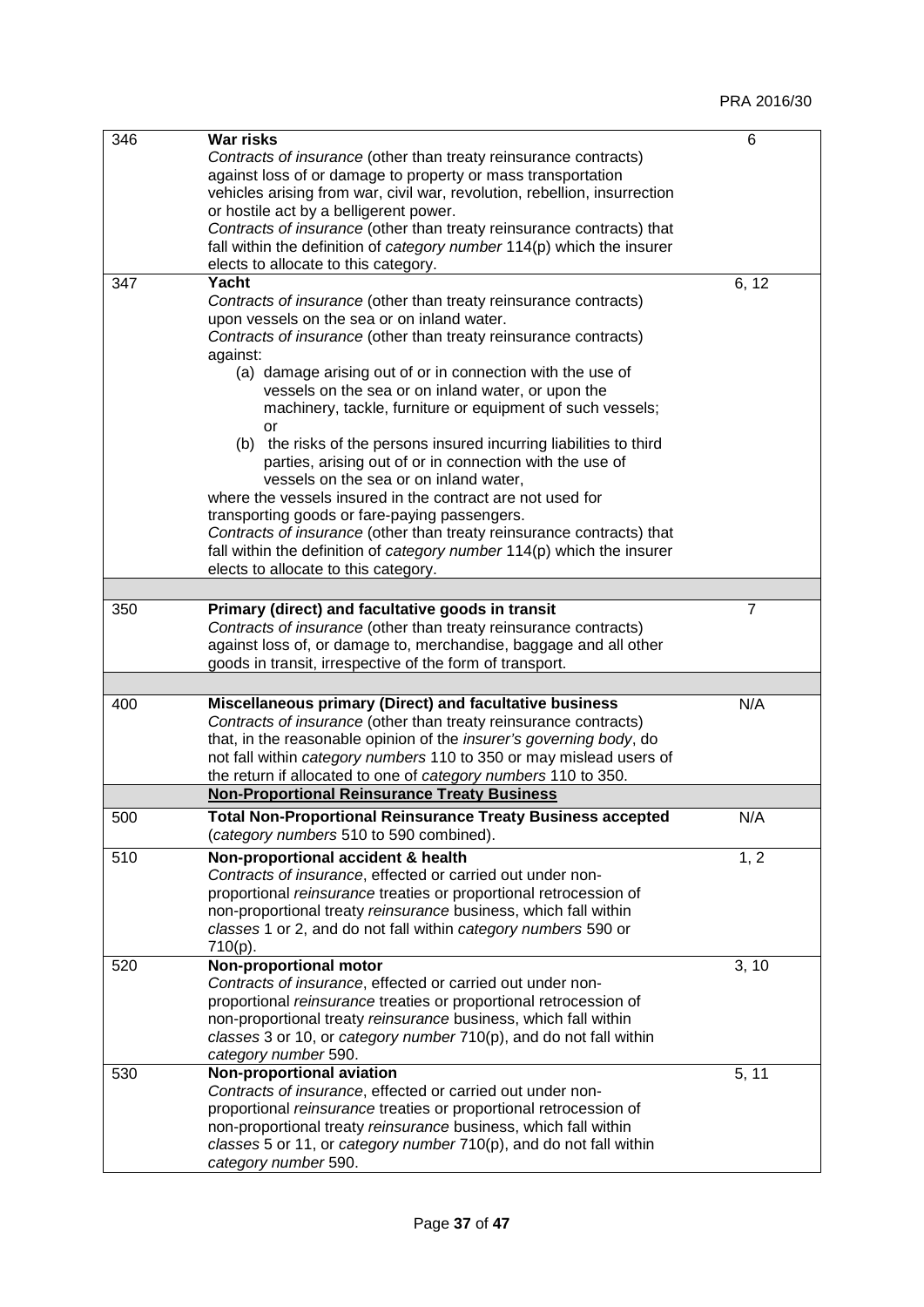| 540 | <b>Non-proportional marine</b><br>Contracts of insurance, effected or carried out under non-<br>proportional reinsurance treaties or proportional retrocession of<br>non-proportional treaty reinsurance business, which fall within<br>classes 6 or 12, or category number 710(p), and do not fall within                                                                                      | 6, 12                 |
|-----|-------------------------------------------------------------------------------------------------------------------------------------------------------------------------------------------------------------------------------------------------------------------------------------------------------------------------------------------------------------------------------------------------|-----------------------|
|     | category number 590.                                                                                                                                                                                                                                                                                                                                                                            |                       |
| 550 | <b>Non-proportional transport</b><br>Contracts of insurance, effected or carried out under non-<br>proportional reinsurance treaties or proportional retrocession of<br>non-proportional treaty reinsurance business, which fall within class<br>7, and do not fall within category number 590.                                                                                                 | $\overline{7}$        |
| 560 | <b>Non-proportional property</b><br>Contracts of insurance, effected or carried out under non-                                                                                                                                                                                                                                                                                                  | 4, 8, 9               |
|     | proportional reinsurance treaties or proportional retrocession of<br>non-proportional treaty reinsurance business, which fall within<br>classes 8 or 9, and do not fall within category number 590.                                                                                                                                                                                             |                       |
| 570 | Non-proportional liability (non-motor)<br>Contracts of insurance, effected or carried out under non-<br>proportional reinsurance treaties or proportional retrocession of<br>non-proportional treaty reinsurance business, which fall within class<br>13, and do not fall within category numbers 520, 530, 540 or 590.                                                                         | 13                    |
| 580 | <b>Non-proportional financial lines</b><br>Contracts of insurance, effected or carried out under non-<br>proportional reinsurance treaties or proportional retrocession of<br>non-proportional treaty reinsurance business, which fall within<br>classes 14, 15, 16, 17 or 18, and do not fall within category number<br>590.                                                                   | 14, 15, 16, 17,<br>18 |
| 590 | Non-proportional aggregate cover<br>Contracts of insurance, effected or carried out under non-<br>proportional reinsurance treaties or proportional retrocession of<br>non-proportional treaty reinsurance business, which will fall within<br>more than one of category numbers 510 to 580, where no one of<br>these categories accounts for more than 90% of the exposure on<br>the contract. | 1 to 18               |
|     | <b>Proportional Reinsurance Treaty Business</b>                                                                                                                                                                                                                                                                                                                                                 |                       |
| 600 | <b>Total Proportional Reinsurance Treaty Business accepted</b><br>(category numbers 610 to 690 combined).                                                                                                                                                                                                                                                                                       | N/A                   |
| 610 | <b>Proportional accident &amp; health</b><br>Contracts of insurance, effected or carried out under non-<br>proportional reinsurance treaties other than proportional<br>retrocession of non-proportional treaty reinsurance business, which<br>fall within classes 1 or 2, and do not fall within category numbers<br>690 or 710(p).                                                            | 1, 2                  |
| 620 | <b>Proportional motor</b><br>Contracts of insurance, effected or carried out under non-<br>proportional reinsurance treaties other than proportional<br>retrocession of non-proportional treaty reinsurance business, which<br>fall within classes 3 or 10, or category number 710(p) and do not fall<br>within category number 690.                                                            | 3, 10                 |
| 630 | <b>Proportional aviation</b><br>Contracts of insurance, effected or carried out under non-<br>proportional reinsurance treaties other than proportional<br>retrocession of non-proportional treaty reinsurance business, which<br>fall within classes 5 or 11, or category number 710(p) and do not fall<br>within category number 690.                                                         | 5, 11                 |
| 640 | <b>Proportional marine</b><br>Contracts of insurance, effected or carried out under non-<br>proportional reinsurance treaties other than proportional                                                                                                                                                                                                                                           | 6, 12                 |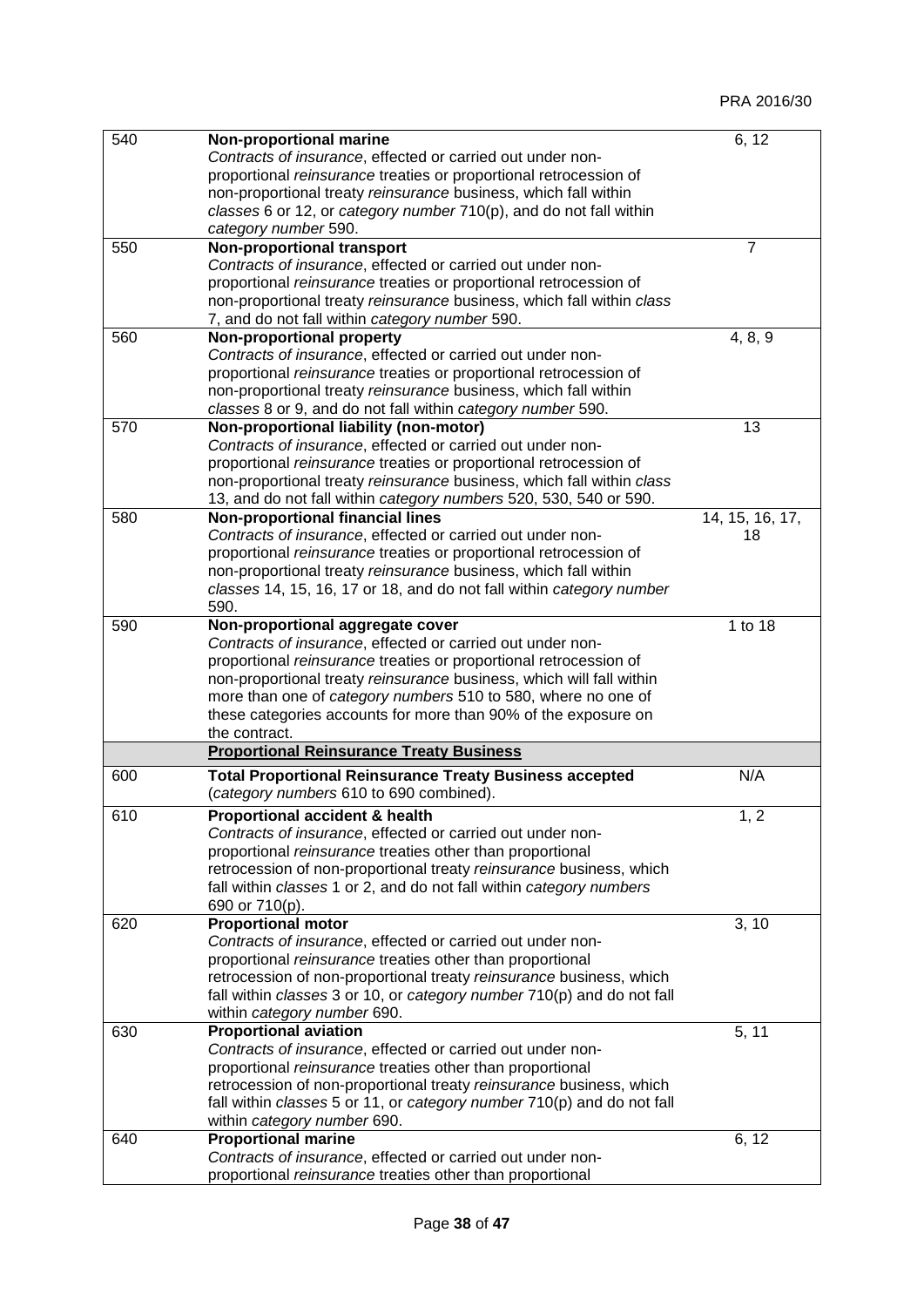|        | retrocession of non-proportional treaty reinsurance business, which    |                 |
|--------|------------------------------------------------------------------------|-----------------|
|        | fall within classes 6 or 12, or category number 710(p) and do not fall |                 |
|        | within category number 690.                                            |                 |
| 650    | <b>Proportional transport</b>                                          | $\overline{7}$  |
|        | Contracts of insurance, effected or carried out under non-             |                 |
|        | proportional reinsurance treaties other than proportional              |                 |
|        | retrocession of non-proportional treaty reinsurance business, which    |                 |
|        | fall within class 7 and do not fall within category number 690.        |                 |
| 660    | <b>Proportional property</b>                                           | 4, 8, 9         |
|        | Contracts of insurance, effected or carried out under non-             |                 |
|        | proportional reinsurance treaties other than proportional              |                 |
|        | retrocession of non-proportional treaty reinsurance business, which    |                 |
|        | fall within classes 8 or 9 and do not fall within category number 690. |                 |
| 670    | <b>Proportional liability (excluding motor)</b>                        | 13              |
|        | Contracts of insurance, effected or carried out under non-             |                 |
|        | proportional reinsurance treaties other than proportional              |                 |
|        | retrocession of non-proportional treaty reinsurance business, which    |                 |
|        | fall within class 13 and do not fall within category number 690.       |                 |
| 680    | <b>Proportional financial lines</b>                                    | 14, 15, 16, 17, |
|        | Contracts of insurance, effected or carried out under non-             | 18              |
|        | proportional reinsurance treaties other than proportional              |                 |
|        | retrocession of non-proportional treaty reinsurance business, which    |                 |
|        | fall within classes 14, 15, 16, 17 or 18 and do not fall within        |                 |
|        | category number 690.                                                   |                 |
| 690    | Proportional aggregate cover (i.e. more than one of the above)         | 1 to 18         |
|        | Contracts of insurance, effected or carried out under non-             |                 |
|        | proportional reinsurance treaties other than proportional              |                 |
|        | retrocession of non-proportional treaty reinsurance business, which    |                 |
|        | fall within more than one of the category numbers 610 to 680,          |                 |
|        | where no one of these categories accounts for more than 90% of         |                 |
|        | the exposure on the contract.                                          |                 |
|        |                                                                        |                 |
| 700    | Miscellaneous treaty reinsurance accepted business                     | N/A             |
|        | Contracts of insurance, effected or carried out under reinsurance      |                 |
|        | treaties that, in the reasonable opinion of the firm's governing body, |                 |
|        | do not fall within category numbers 500 or 600 or may mislead          |                 |
|        | users of the return if allocated to one of these categories.           |                 |
| 710(p) | Treaty reinsurance passenger accident                                  |                 |
|        | Contracts of insurance, effected or carried out under reinsurance      |                 |
|        | treaties against risks of death of, or injury to, passengers which the |                 |
|        | firm elects to allocate to category numbers 520, 530, 540, 590, 620,   |                 |
|        | 630, 640 or 690 notwithstanding that they would also fall within the   |                 |
|        | definition of category numbers 510 or 610.                             |                 |

12.2 Groups of categories of general insurance business to which categories in 12.1 are to be allocated for the purpose of reporting in the return:

| PRA general insurance business reporting category                                 |
|-----------------------------------------------------------------------------------|
| Balance of all primary (direct) and facultative business                          |
| All direct and facultative insurance business reported in a Form 20 to 25 under   |
| category number 002 that is not also reported in the same Form under category     |
| numbers 110, 120, 160, 180, 220, 260, 270, 280, 330, 340, 350 and 400.            |
| Balance of all treaty reinsurance accepted business                               |
| All treaty reinsurance business reported in a Form 20 to 25 under category number |
| 003 that is not also reported in the same Form under category numbers 500, 600    |
| and 700.                                                                          |
|                                                                                   |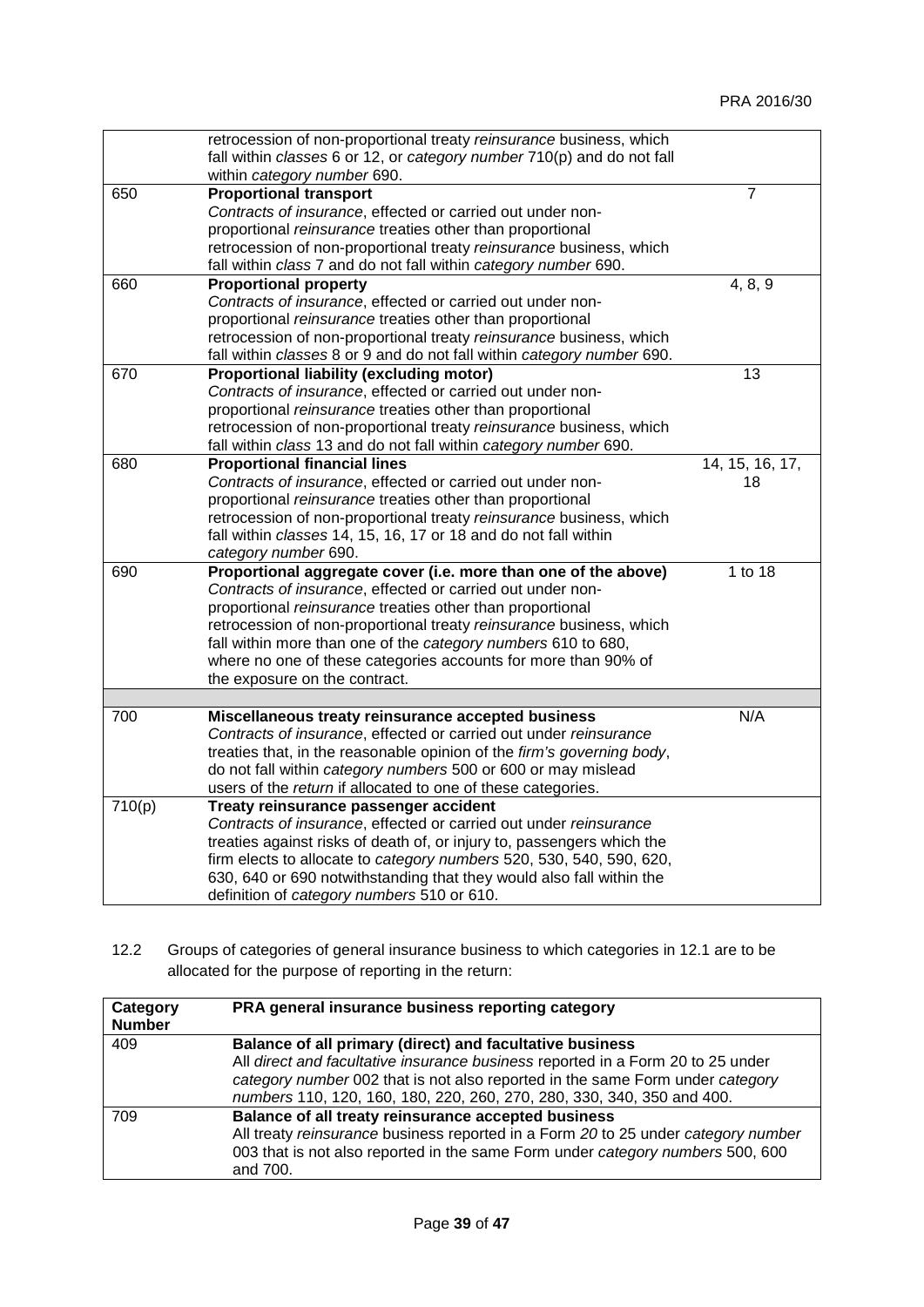| <b>Form</b>                                        | <b>Category of business</b>                   | <b>Reporting Criteria (if any)</b>                           |
|----------------------------------------------------|-----------------------------------------------|--------------------------------------------------------------|
| F20 - F25                                          | Category number 001                           | Forms always required                                        |
| Technical provisions and                           |                                               |                                                              |
| profit & loss account                              |                                               |                                                              |
| F20 - F25                                          | Category numbers 002, 003                     | Either -                                                     |
| Technical provisions and                           |                                               | (a) the <i>insurer's gross</i>                               |
| profit & loss account                              |                                               | undiscounted provisions in                                   |
|                                                    |                                               | the category of business at                                  |
|                                                    |                                               | the end of the financial year                                |
|                                                    |                                               | exceed zero; or                                              |
|                                                    |                                               | (b) the insurer's gross written                              |
|                                                    |                                               | premiums in the category of                                  |
|                                                    |                                               | business in the financial year                               |
|                                                    |                                               | exceed zero.                                                 |
| F20 - F25                                          | Category numbers 110, 120,                    | Either -                                                     |
| Technical provisions and                           | 160, 180, 220, 260, 270,                      | (a) the <i>insurer's gross</i>                               |
| profit & loss account                              | 280, 330, 340, 350, 400,                      | undiscounted provisions in                                   |
|                                                    | 500, 600, 700                                 | the category of business at<br>the end of the financial year |
|                                                    |                                               | exceed:                                                      |
|                                                    |                                               | (i) £100m; or                                                |
|                                                    |                                               | (ii) the higher of 5% of the                                 |
|                                                    |                                               | insurer's total gross                                        |
|                                                    |                                               | undiscounted provisions and                                  |
|                                                    |                                               | £1 million; or                                               |
|                                                    |                                               | (b) the insurer's gross written                              |
|                                                    |                                               | premiums in the category of                                  |
|                                                    |                                               | business in the financial year                               |
|                                                    |                                               | exceed:                                                      |
|                                                    |                                               | (i) £100m; or                                                |
|                                                    |                                               | (ii) the higher of 5% of the                                 |
|                                                    |                                               | insurer's total gross written                                |
|                                                    |                                               | premiums and £1 million.                                     |
| F20 - F25                                          | Category number 409                           | Some business in category                                    |
| Technical provisions and                           |                                               | number 002 is not reported                                   |
| profit & loss account                              |                                               | on Forms 20 to 25 for                                        |
|                                                    |                                               | category numbers 110 to                                      |
|                                                    |                                               | 400.                                                         |
| F20 - F25                                          | Category number 709                           | Some business in category                                    |
| Technical provisions and                           |                                               | number 003 is not reported                                   |
| profit & loss account                              |                                               | on Forms 20 to 25 for                                        |
|                                                    |                                               | category numbers 500, 600                                    |
| F26 to F29                                         |                                               | and 700.                                                     |
|                                                    | Category numbers 510 to<br>590 and 610 to 690 | $Either -$                                                   |
| Results by year of origin for<br>treaties accepted | denominated in any one                        | (a) the <i>insurer's gross</i><br>undiscounted provisions in |
|                                                    |                                               | the category of business at                                  |
|                                                    | currency.<br>Category number 700              | the end of the financial year                                |
|                                                    |                                               | exceed:                                                      |
|                                                    |                                               | (i) £100m; or                                                |
|                                                    |                                               | (ii) the higher of 5% of the                                 |
|                                                    |                                               | insurer's total gross                                        |
|                                                    |                                               | undiscounted provisions and                                  |
|                                                    |                                               | £1 million; or                                               |

12.3 The following table details the criteria (if any) for whether a Form is required for a category of business: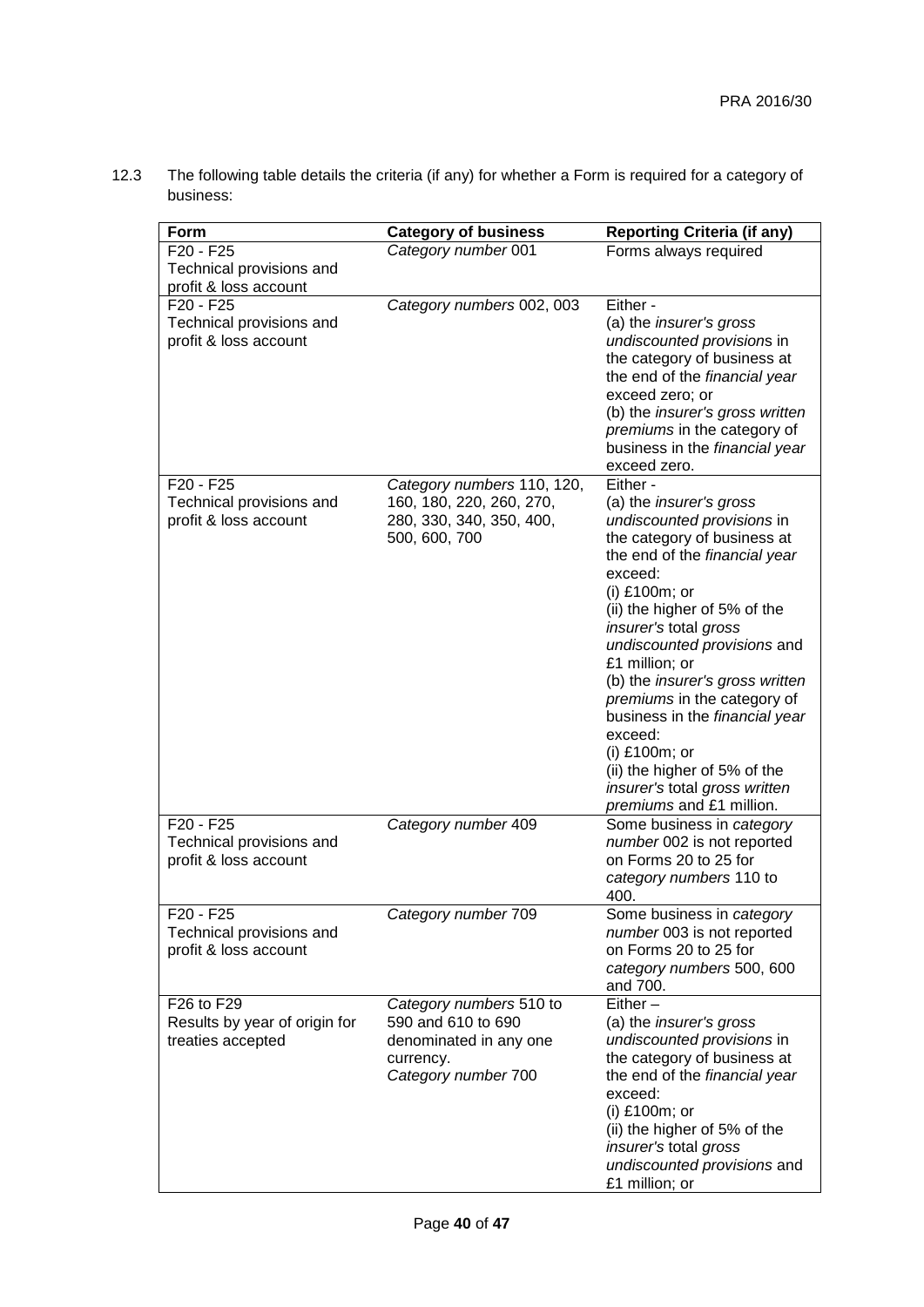|                                                                                            |                                                                                                                                                                                                                                                                                                               | (b) the <i>insurer's gross written</i><br>premiums in the category of<br>business in the financial year<br>exceed:<br>(i) £100m; or<br>(ii) the higher of 5% of the<br>insurer's total gross written<br>premiums and £1 million.                                                                                                                                                                                                                                                                                        |
|--------------------------------------------------------------------------------------------|---------------------------------------------------------------------------------------------------------------------------------------------------------------------------------------------------------------------------------------------------------------------------------------------------------------|-------------------------------------------------------------------------------------------------------------------------------------------------------------------------------------------------------------------------------------------------------------------------------------------------------------------------------------------------------------------------------------------------------------------------------------------------------------------------------------------------------------------------|
| F31, F32, F34<br>Gross results by year of<br>origin for direct and<br>facultative business | Category numbers 331 to<br>333 and 341 to 350<br>denominated in any one<br>currency.<br>Category numbers 111 to<br>114, 121 to 160, 181 to 187,<br>221 to 223, 261 to 263, 271<br>to 274 and 281 to 284<br>denominated in any one<br>currency carried on in any<br>reporting territory<br>Category number 400 | Either -<br>(a) the <i>insurer's gross</i><br>undiscounted provisions in<br>the category of business at<br>the end of the financial year<br>exceed:<br>$(i)$ £100 $m$ ; or<br>(ii) the higher of 5% of the<br>insurer's total gross<br>undiscounted provisions and<br>£1 million; or<br>(b) the insurer's gross written<br>premiums in the category of<br>business in the financial year<br>exceed:<br>$(i)$ £100 $m$ ; or<br>(ii) the higher of 5% of the<br>insurer's total gross written<br>premiums and £1 million. |

- 12.4 For the purposes of column 2 of the table in 12.3:
	- (1) a currency in which a *contract of insurance* is denominated is:
		- (a) the currency in which the contract requires settlement of claims or the successor to that currency;
		- (b) the currency in which the *firm* records claim payments under the contract, if the contract permits settlement of claims in more than one currency or if it is the *firm's* internal practice to convert claim payments to that currency; or
		- (c) the currency in which the *firm* maintains records of the development of *premiums* or *claims* under the contract in order to determine the *technical provisions.*
- 12.5 A list of currency codes and country codes required for Forms 26 to 29, 31, 32 and 34 is as follows:

| <b>COUNTRY</b>      | <b>CODE</b> | <b>CURRENCY</b>       | <b>CODE</b> |
|---------------------|-------------|-----------------------|-------------|
| Afghanistan         | QS          | Afghani               | <b>AFN</b>  |
| Albania             | CЕ          | Albanian Lek          | ALL         |
| Algeria             | ΚA          | Algerian dinar        | <b>DZD</b>  |
| Andorra             | CG          | Euro                  | <b>EUR</b>  |
| Angola              | МT          | Kwanza                | <b>AOA</b>  |
| Anguilla            | GY          | East Caribbean Dollar | <b>XCD</b>  |
| Antigua and Barbuda | GP          | East Caribbean Dollar | <b>XCD</b>  |
| Argentina           | JA          | Argentine Peso        | <b>ARS</b>  |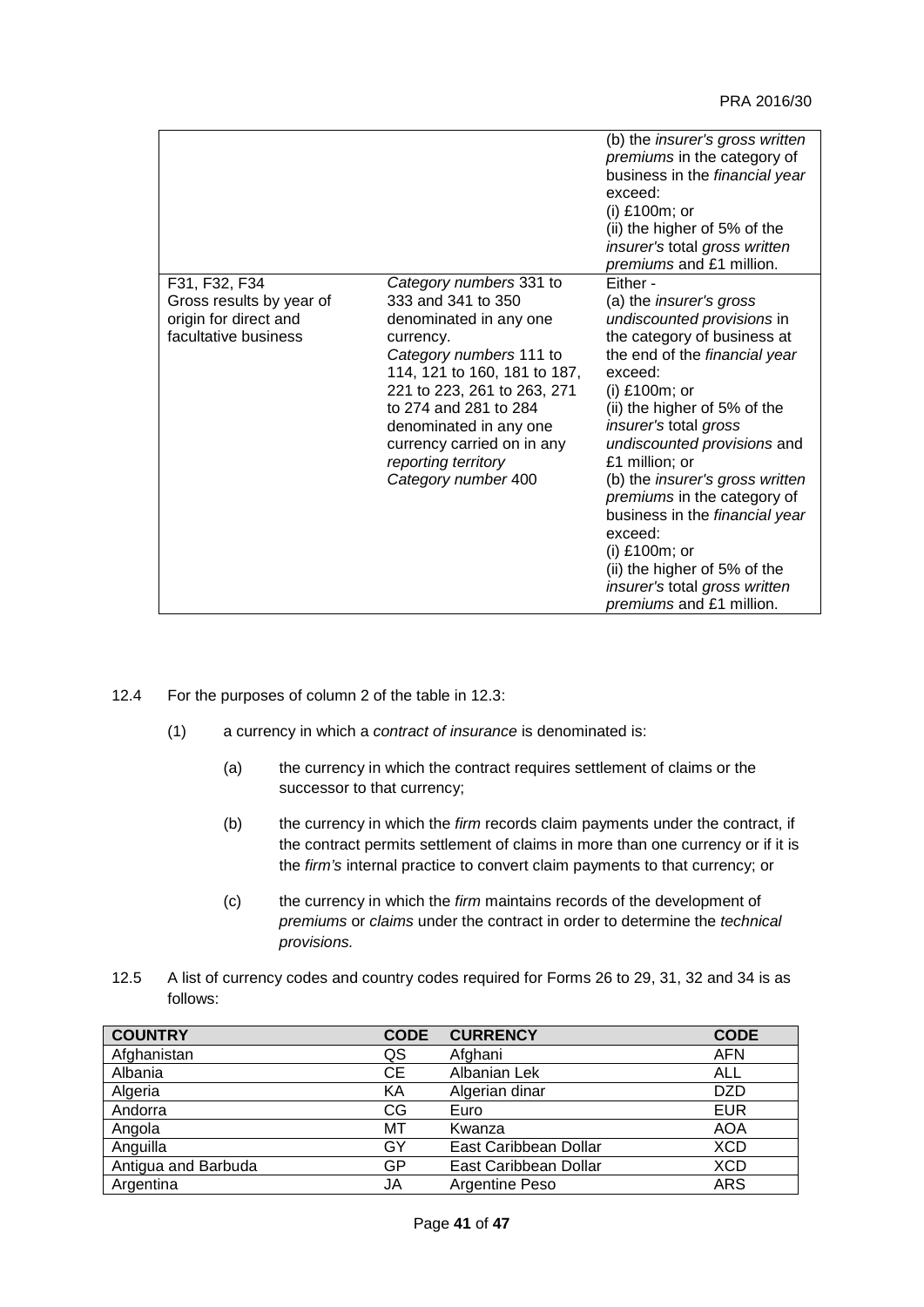| Armenia                       | <b>RB</b>                         | Armenian dram            | <b>AMD</b> |
|-------------------------------|-----------------------------------|--------------------------|------------|
| Aruba                         | $\overline{GM}$                   | Aruban guilder           | <b>AWG</b> |
| Australia                     | EA                                | <b>Australian Dollar</b> | <b>AUD</b> |
| Austria                       | <b>BL</b>                         | Euro                     | <b>EUR</b> |
| Azerbaijan                    | $\overline{RC}$                   | Azerbaijani menat        | <b>AZN</b> |
| <b>Bahamas</b>                | $\overline{GD}$                   | Bahamian dollar          | <b>BSD</b> |
| <b>Bahrain</b>                | $\overline{PN}$                   | Bahraini dinar           | <b>BHD</b> |
| Bangladesh                    | QA                                | Taka                     | <b>BDT</b> |
| <b>Barbados</b>               | $\overline{GA}$                   | Barbadian dollar         | <b>BBD</b> |
| <b>Belarus</b>                | $\overline{RD}$                   | Belarusian ruble         | <b>BYR</b> |
| Belgium                       | <b>BD</b>                         | Euro                     | <b>EUR</b> |
| <b>Belize</b>                 | <b>HH</b>                         | Belizean dollar          | <b>BZD</b> |
| Benin                         | LK                                | CFA franc (BCEAO)        | <b>XOF</b> |
| Bermuda                       | <b>GE</b>                         | Bermudian dollar         | <b>BMD</b> |
| <b>Bhutan</b>                 | QX                                | Nguktrum/Indian rupee    | <b>BTN</b> |
| <b>Bolivia</b>                | JL                                | Boliviano                | <b>BOB</b> |
| Bosnia and Herzegovina        | <b>CH</b>                         | Marka                    | <b>BAM</b> |
| Botswana                      | <b>MG</b>                         | Pula                     | <b>BWP</b> |
| <b>Brazil</b>                 | JC                                | Real                     | <b>BRL</b> |
| <b>Brunei</b>                 | $\overline{QY}$                   | <b>Bruneian Dollar</b>   | <b>BND</b> |
| <b>Bulgaria</b>               | $\overline{CD}$                   | Lev                      | <b>BGN</b> |
| <b>Burkina FASO</b>           | LL                                | CFA franc (BCEAO)        | <b>XOF</b> |
| <b>Burundi</b>                | <b>MW</b>                         | Burundi franc            | <b>BIF</b> |
| Cambodia                      | $\overline{\overline{\text{QU}}}$ | Riel                     | <b>KHR</b> |
|                               | $\overline{\text{MV}}$            |                          |            |
| Cameroon                      |                                   | CFA Franc (BEAC)         | XAF        |
| Canada                        | FA                                | Canadian dollar          | CAD        |
| Cape Verde                    | LM                                | Cape Verdean escudo      | <b>CVE</b> |
| Cayman Islands                | $\overline{KY}$                   | Cayman Island Dollar     | <b>KYD</b> |
| Central African Republic      | $\overline{MY}$                   | CFA franc (BCEA)         | XAF        |
| Chad                          | <b>NA</b>                         | CFA franc (BCEA)         | XAF        |
| <b>Channel Islands</b>        | BA                                | <b>British Pound</b>     | <b>GBP</b> |
| Chile                         | $\overline{\mathsf{J}\mathsf{B}}$ | Chilean peso             | <b>CLP</b> |
| China (Taiwan)                | QQ                                | New Taiwan dollar        | <b>TWD</b> |
| China, Peoples Republic of    | QJ                                | Renminbi yuan            | <b>CNY</b> |
| Christmas Island              | ET                                | Australian dollar        | <b>AUD</b> |
| Cocos Island                  | $E$ U                             | Australian dollar        | <b>AUD</b> |
| Columbia                      | JD                                | Columbian peso           | <b>COP</b> |
| Comoros                       | MX.                               | Comoran franc            | <b>KMF</b> |
| Congo, Democratic Republic of | MM                                | Congolese franc          | <b>CDF</b> |
| Congo, (Republic of)          | MU                                | CFA franc BEAC           | XAF        |
| Cook Islands                  | EV                                | New Zealand dollar       | <b>NZD</b> |
| Costa Rica                    | <b>HF</b>                         | Costa Rican colon        | <b>CRC</b> |
| Croatia                       | CJ                                | Kuna                     | <b>HRK</b> |
| Cuba                          | GJ                                | Cuban peso               | <b>CUP</b> |
| Cyprus                        | DA                                | Euro                     | <b>EUR</b> |
| <b>Czech Republic</b>         | $\overline{CP}$                   | Czech koruna             | <b>CZK</b> |
| Denmark                       | <b>BE</b>                         | Danish krone             | <b>DKK</b> |
| Djibouti                      | NB                                | Dijboutian franc         | <b>DJF</b> |
| Dominica                      | GR                                | East Caribbean Dollar    | <b>XCD</b> |
| Dominican Republic            | GF                                | Dominican peso           | <b>DOP</b> |
| Ecuador                       | JF                                | U.S. Dollar              | <b>USD</b> |
| Egypt                         | KE                                | Egyptian pound           | <b>EGP</b> |
| El Salvador                   | HB                                | Salvadoran colon         | <b>SVC</b> |
| England                       | AC                                | <b>British Pound</b>     | <b>GBP</b> |
| <b>Equatorial Guinea</b>      | <b>NC</b>                         | CFA franc (BCEA)         | XAF        |
| Eritrea                       | <b>NK</b>                         | Nakfa                    | <b>ERN</b> |
| Estonia                       | <b>RE</b>                         | Euro                     | <b>EUR</b> |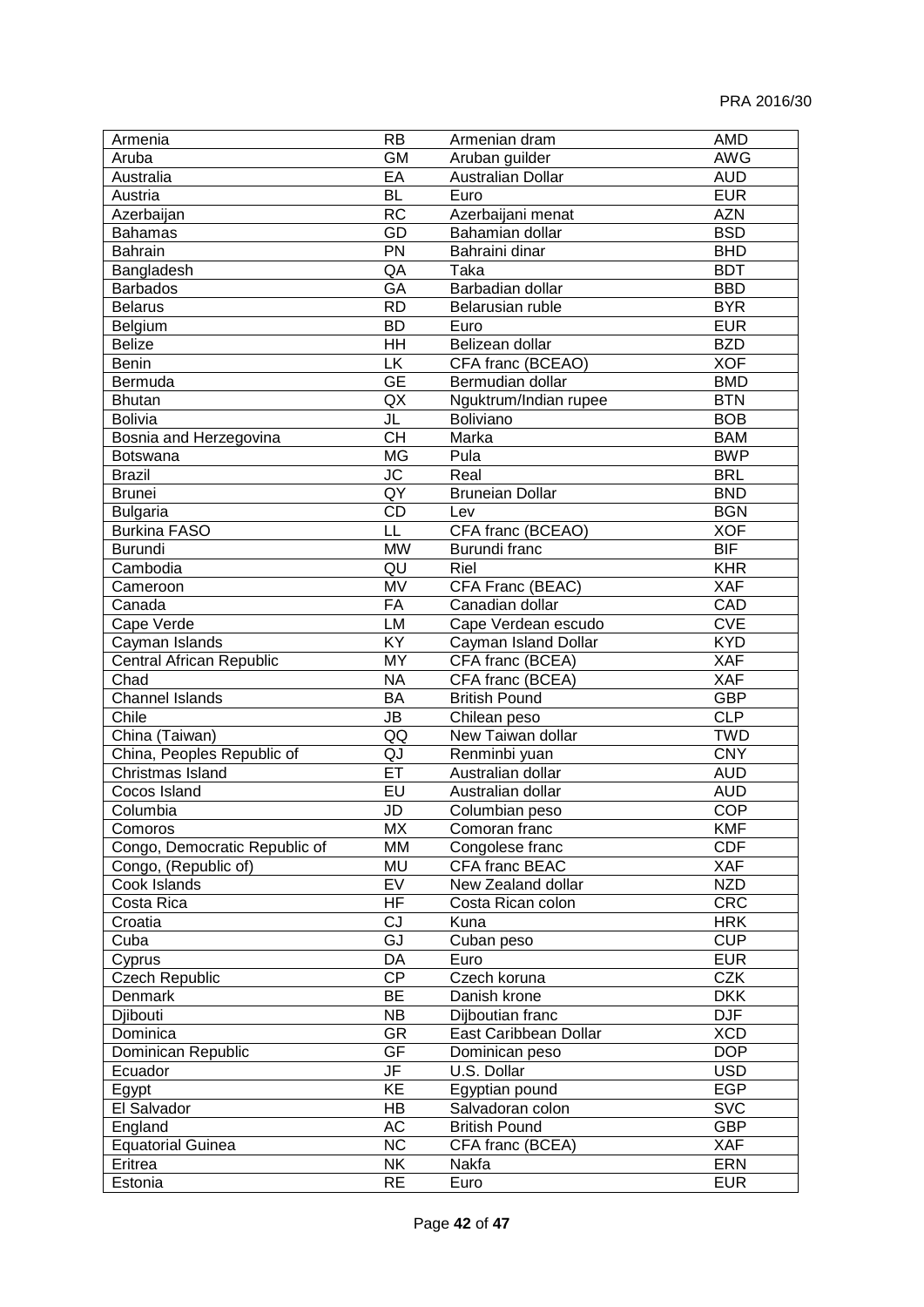| MP<br>Birr<br><b>ETB</b><br>Ethopia<br>CZ<br>European Currencies, Weighted<br><b>XBA</b><br>European Currencies, Weighted |  |
|---------------------------------------------------------------------------------------------------------------------------|--|
|                                                                                                                           |  |
| Average of<br>Average of                                                                                                  |  |
| <b>European Currency Unit</b><br><b>CY</b><br>European Currency Unit<br><b>XEU</b>                                        |  |
| <b>Falkland Islands</b><br><b>Falkland Islands Pound</b><br><b>FKP</b><br>AΖ                                              |  |
| <b>CT</b><br>Faro Islands<br>Danish Krone<br><b>DKK</b>                                                                   |  |
| EC<br><b>FJD</b><br>Fiji<br>Fijian dollar                                                                                 |  |
| Finland<br><b>EUR</b><br><b>BR</b><br>Euro                                                                                |  |
| <b>BF</b><br><b>EUR</b><br>France<br>Euro                                                                                 |  |
| <b>EUR</b><br>French Guiana<br>JK<br>Euro                                                                                 |  |
| EY<br><b>XPF</b><br><b>CFP Franc</b><br>French Polynesia                                                                  |  |
| <b>ND</b><br><b>XAF</b><br>Gabon<br>CFA franc (BCEA)                                                                      |  |
| <b>GMD</b><br>Gambia, The<br>Dalasi<br>LA                                                                                 |  |
| <b>RF</b><br><b>GEL</b><br>Georgia<br>lari                                                                                |  |
| Germany<br>Euro<br><b>EUR</b><br>BK                                                                                       |  |
| Ghana<br><b>GHS</b><br>LB<br>Cedi                                                                                         |  |
| Gibraltar<br><b>GIP</b><br>DB<br>Gibraltar pound                                                                          |  |
| <b>GW</b><br><b>KYD</b><br><b>Grand Cayman Islands</b><br>Caymanian Dollar                                                |  |
| Greece<br><b>BN</b><br>Euro<br><b>EUR</b>                                                                                 |  |
| <b>CS</b><br>Danish krone<br><b>DKK</b><br>Greenland                                                                      |  |
| <b>XCD</b><br>Grenada<br>GQ<br>East Caribbean Dollar                                                                      |  |
| <b>USD</b><br>Guam<br><b>RW</b><br>US dollar                                                                              |  |
| Guatemala<br>QTQ<br>HD<br>Quetzal                                                                                         |  |
| <b>GNF</b><br>Guinea<br>Guinean franc<br>LN                                                                               |  |
| <b>XOF</b><br>Guinea-Bissau<br>LP<br>CFA franc (BCEAO)                                                                    |  |
| <b>GYD</b><br>JH<br>Guyanese dollar<br>Guyana                                                                             |  |
| Haiti<br><b>GK</b><br><b>HTG</b><br>Gourde                                                                                |  |
| <b>HC</b><br>Honduras<br><b>HNL</b><br>Lempira                                                                            |  |
| QE<br>Hong Kong dollar<br><b>HKD</b><br>Hong Kong                                                                         |  |
| <b>CC</b><br>Hungarian forint<br><b>HUF</b><br>Hungary                                                                    |  |
| <b>BU</b><br>Icelandic krona<br><b>ISK</b><br>Iceland                                                                     |  |
| QB<br>India<br><b>INR</b><br>Indian rupee                                                                                 |  |
| Indonesia<br>QM<br>Indonesian rupiah<br><b>IDR</b>                                                                        |  |
| Iranian rial<br>PB<br><b>IRR</b><br>Iran                                                                                  |  |
| PJ<br><b>IQD</b><br>Iraqi dinar<br>Iraq                                                                                   |  |
| <b>Irish Republic</b><br>BC<br>Euro<br><b>EUR</b>                                                                         |  |
| Isle of Man<br><b>BB</b><br><b>GBP</b><br>British pound                                                                   |  |
| Israel<br>PС<br>New Israeli shekel<br>ILS                                                                                 |  |
| BG<br><b>EUR</b><br>Italy<br>Euro                                                                                         |  |
| <b>XOF</b><br>LH.<br>CRA franc (BCEAO)<br><b>Ivory Coast</b>                                                              |  |
| <b>GB</b><br>Jamaica<br>Jamaican dollar<br><b>JMD</b>                                                                     |  |
| QK<br><b>JPY</b><br>Yen<br>Japan                                                                                          |  |
| Jordanian dinar<br>PL<br>Jordan<br><b>JOD</b>                                                                             |  |
| Kazakhstan<br><b>RG</b><br>Tenge<br><b>KZT</b>                                                                            |  |
| Kenyan shilling<br><b>KES</b><br>МA<br>Kenya                                                                              |  |
| Kiribati<br>ED<br>Australian dollar<br><b>AUD</b>                                                                         |  |
| QR<br><b>KRW</b><br>Korea, South<br>South Korea won                                                                       |  |
| QP<br><b>KPW</b><br>Korea, North<br>North Korean won                                                                      |  |
| Kuwait<br>PD<br>Kuwaiti dinar<br><b>KWD</b>                                                                               |  |
| <b>RV</b><br>Kyrgz, republic of (Krygyzstan)<br>Kyrgyzstani som<br><b>KGS</b>                                             |  |
| <b>RT</b><br>Kip<br><b>LAK</b><br>Laos                                                                                    |  |
| Latvian lat<br><b>LVL</b><br>RJ<br>Latvia                                                                                 |  |
| PE<br><b>LBP</b><br>Lebanon<br>Lebanese pound                                                                             |  |
| Lesotho<br>MH<br><b>LSL</b><br>Lesotho Loti                                                                               |  |
| LG<br>Liberia<br>Liberian dollar<br><b>LRD</b>                                                                            |  |
| KD<br>Libyan dinar<br><b>LYD</b><br>Libya                                                                                 |  |
| Liechtenstein<br>СK<br><b>CHF</b><br>Swiss Franc                                                                          |  |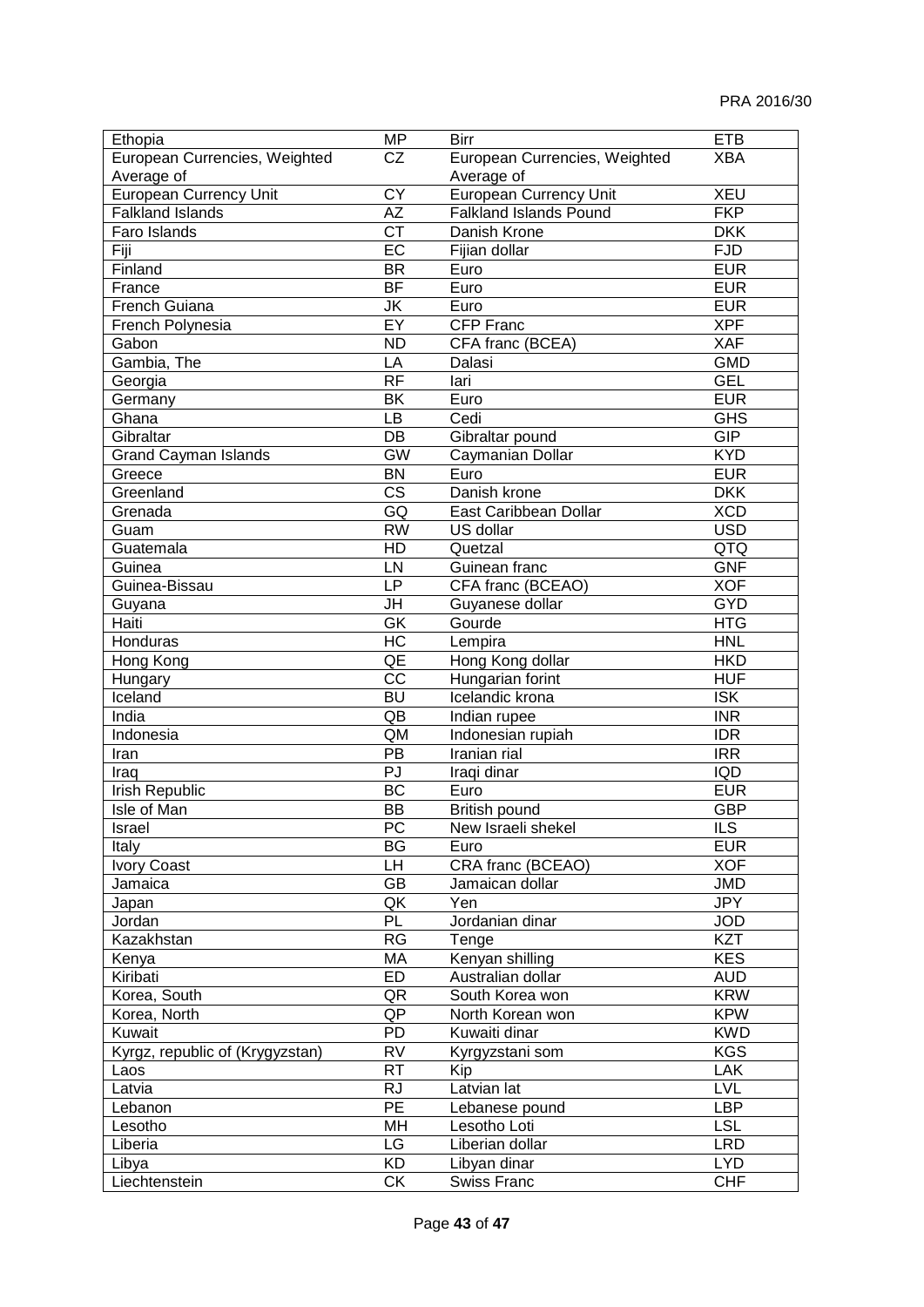| Lithuania                   | <b>RK</b>                | Litas                         | LTL              |
|-----------------------------|--------------------------|-------------------------------|------------------|
| Luxembourg                  | <b>BH</b>                | Euro                          | <b>EUR</b>       |
| Macau                       | QD                       | Pataca                        | <b>MOP</b>       |
| Macedonia                   | <b>BZ</b>                | Denars                        | <b>MKD</b>       |
| Madagascar                  | <b>MS</b>                | Malagasy franc                | <b>MGF</b>       |
| Malawi                      | <b>MD</b>                | Malawian kwacha               | <b>MWK</b>       |
| Malaysia                    | $\overline{\mathsf{QF}}$ | ringgit                       | <b>MYR</b>       |
| Maldives                    | <b>RU</b>                | Rufiyaa                       | <b>MVR</b>       |
| Mali                        | $\overline{\mathsf{LE}}$ | CFA franc (BCEAO)             | <b>XOF</b>       |
| Malta                       | DC                       | Euro                          | <b>EUR</b>       |
| <b>Marshall Islands</b>     | EM                       | US dollar                     | <b>USD</b>       |
| Mauritania                  | LS                       | Ouguiya                       | <b>MRO</b>       |
| <b>Mauritius</b>            | ML                       | Mauritian rupee               | <b>MUR</b>       |
| Mexico                      | HA                       | Mexican peso                  | <b>MXN</b>       |
| Micronesia                  | EN                       | <b>US Dollar</b>              | <b>USD</b>       |
| Moldova                     | <b>RL</b>                | Moldovan leu                  | <b>MDL</b>       |
| Monaco                      | <b>CF</b>                | Euro                          | <b>EUR</b>       |
| Mongolia                    | <b>RM</b>                | Todrog/tugrik                 | <b>MNT</b>       |
| Montenegro                  | <b>ME</b>                | Euro                          | <b>EUR</b>       |
| Monserrat                   | GS                       | East Caribbean Dollar         | <b>XCD</b>       |
| Morocco                     | $\overline{KB}$          | Moroccan dirham               | <b>MAD</b>       |
| Mozambique                  | <b>MR</b>                | Metical                       | <b>MZN</b>       |
| Myanmar                     | QH                       | Myanmar kyat                  | <b>MMK</b>       |
| Namibia                     | <b>NE</b>                | Namibian dollar               | <b>NAD</b>       |
| Nauru                       | EE                       | Australian dollar             | <b>AUD</b>       |
| Nepal                       | QT                       | Nepalese rupee                | <b>NPR</b>       |
| Netherlands                 | <b>BJ</b>                | Euro                          | <b>EUR</b>       |
| <b>Netherlands Antilles</b> | $\overline{GX}$          | Netherlands Antillean guilder | <b>ANG</b>       |
| New Caledonia               | <b>EZ</b>                | <b>CFP Franc</b>              | <b>XPF</b>       |
| New Zealand                 | EB                       | New Zealand Dollar            | <b>NZD</b>       |
| Nicaragua                   | $\overline{HE}$          | Gold Cordoba                  | $\overline{NIO}$ |
| Niger                       | $\overline{\mathsf{NF}}$ | CFA franc (BCEAO)             | <b>XOF</b>       |
| Nigeria                     | LC                       | Faira                         | <b>NGN</b>       |
| <b>Niue</b>                 | ER                       | New Zealand dollar            | <b>NZD</b>       |
| Norfolk Island              | ES                       | Australian dollar             | <b>AUD</b>       |
| Northern Ireland            | $\overline{AF}$          | British pound                 | <b>GBP</b>       |
|                             | <b>BS</b>                | Norwegian krone               | <b>NOK</b>       |
| Norway                      |                          |                               |                  |
| Oman                        | PP.                      | Omani rial                    | <b>OMR</b>       |
| Pakistan                    | QC                       | Pakistani rupee               | <b>PKR</b>       |
| Palau                       | EP<br>HG                 | US dollar                     | <b>USD</b>       |
| Panama                      |                          | Panama dollar                 | PAB              |
| Papua New Guinea            | EF                       | kina                          | <b>PGK</b>       |
| Paraguay                    | JM                       | Guarani                       | <b>PYG</b>       |
| Peru                        | JG                       | Nevo sol                      | <b>PEN</b>       |
| Philippines                 | QL                       | Philippine peso               | <b>PHP</b>       |
| Pitcairn Islands            | EX                       | New Zealand dollar            | <b>NZD</b>       |
| Poland                      | BV                       | Zloty                         | <b>PLN</b>       |
| Portugal                    | <b>BP</b>                | Euro                          | <b>EUR</b>       |
| Puerto Rico                 | GG                       | US dollar                     | <b>USD</b>       |
| Qatar                       | PG                       | Qatari riyal                  | QAR              |
| Romania                     | <b>BW</b>                | Leu                           | <b>RON</b>       |
| Russia                      | <b>RN</b>                | Rouble                        | <b>RUB</b>       |
| Rwanda                      | <b>NG</b>                | Rwandan franc                 | <b>RWF</b>       |
| Samoa                       | EL                       | Samoa tala                    | <b>WST</b>       |
| San Marino                  | <b>CL</b>                | Euro                          | <b>EUR</b>       |
| Sao Tome and Principle      | LQ                       | Dobra                         | <b>STD</b>       |
| Saudi Arabia                | PF                       | Saudi riyal                   | <b>SAR</b>       |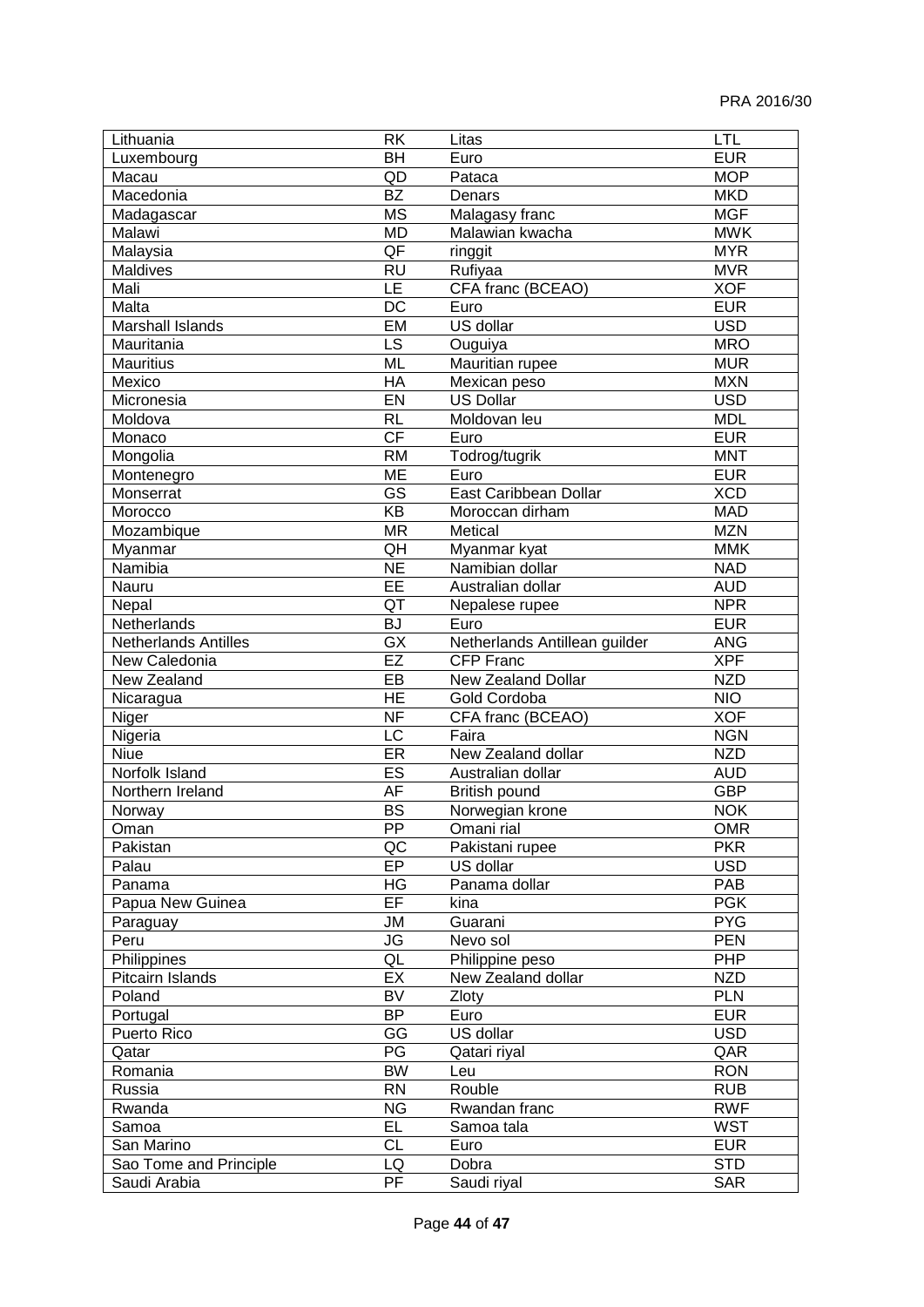| Scotland                          | <b>AE</b>       | British pound                                                 | <b>GBP</b>            |
|-----------------------------------|-----------------|---------------------------------------------------------------|-----------------------|
| Senegal                           | LJ              | CFA franc (BCEAO)                                             | <b>XOF</b>            |
| Serbia                            | <b>RS</b>       | Dinar                                                         | <b>RSD</b>            |
| Seychelles                        | <b>NH</b>       | Seychelles rupee                                              | <b>SCR</b>            |
| Sierra Leone                      | LD              | Leone                                                         | <b>SLL</b>            |
| Singapore                         | QG              | Singapore dollar                                              | <b>SGD</b>            |
| Slovakia                          | CQ              | Euro                                                          | <b>EUR</b>            |
| Slovenia                          | <b>CM</b>       | Euro                                                          | <b>EUR</b>            |
| Solomon Islands                   | EG              | Solomon Islands dollar                                        | <b>SBD</b>            |
| Somalia                           | <b>MQ</b>       | Somali shilling                                               | SOS                   |
| South Africa                      | MK              | South African Rand                                            | <b>ZAR</b>            |
| Spain                             | BQ              | Euro                                                          | <b>EUR</b>            |
| Sri Lanka                         | QZ              | Sri Lankan rupee                                              | <b>LKR</b>            |
| St Helena and Dependencies        | NJ              | British pound                                                 | <b>GBP</b>            |
| <b>St KittsNevis</b>              | GT              | East Caribbean dollar                                         | <b>XCD</b>            |
|                                   | GV              | East Caribbean dollar                                         | <b>XCD</b>            |
| St Lucia                          |                 |                                                               |                       |
| <b>St Martin</b>                  | GN<br>GU        | Netherlands Antillean guilder / Euro<br>East Caribbean Dollar | ANG/EUR<br><b>XCD</b> |
| St Vincent and the Grenadines     | <b>MN</b>       |                                                               |                       |
| Sudan                             |                 | Sudanese dinar                                                | <b>SDG</b>            |
| Surinam                           | JJ              | Surinamese guilder                                            | <b>SRG</b>            |
| Svalbard                          | <b>BX</b>       | Norwegian krone                                               | <b>NOK</b>            |
| Swaziland                         | MJ              | Waziland lilangeni                                            | SZL                   |
| Sweden                            | <b>BT</b>       | Swedish krona                                                 | <b>SEK</b>            |
| Switzerland                       | <b>BM</b>       | Swiss franc                                                   | <b>CHF</b>            |
| Syria                             | PK              | Syrian pound                                                  | <b>SYP</b>            |
| Tahiti                            | QV              | <b>CFP Franc</b>                                              | <b>XPF</b>            |
| Tajikistan                        | $\overline{RP}$ | Somoni                                                        | <b>TJS</b>            |
| Tanzania                          | <b>MC</b>       | Tanzanian shilling                                            | <b>TZS</b>            |
| Thailand                          | QN              | <b>Bhat</b>                                                   | <b>THB</b>            |
| Togo                              | <b>LR</b>       | CFA franc (BCEAO)                                             | <b>XOF</b>            |
| Tolelau                           | EQ              | New Zealand dollar                                            | <b>NZD</b>            |
| Tonga                             | <b>EH</b>       | Pa'amda                                                       | <b>TOP</b>            |
| Trinidad and Tobago               | $\overline{GC}$ | Trinidad and Tobago dollar                                    | <b>TTD</b>            |
| Tunisia                           | $\overline{KC}$ | Tunisian dinar                                                | <b>TND</b>            |
| Turkey                            | PA              | Turkish lira                                                  | <b>TRY</b>            |
| Turkenistan                       | <b>RQ</b>       | Turkmen manta                                                 | <b>TMT</b>            |
| <b>Turks &amp; Caicos Islands</b> | GZ              | US dollar                                                     | <b>USD</b>            |
| Tuvalu                            | EJ              | Australian dollar                                             | AUD                   |
| Uganda                            | MВ              | Ugandan shilling                                              | <b>UGX</b>            |
| Ukraine                           | RR              | Hryvnia                                                       | <b>UAH</b>            |
| <b>United Arab Emirates</b>       | PH              | Emirati dirham                                                | <b>AED</b>            |
| <b>United Kingdom</b>             | AA              | British pound                                                 | <b>GBP</b>            |
| Uruguay                           | JN              | Uruguayan peso                                                | <b>UYU</b>            |
| <b>USA</b>                        | FB              | US dollar                                                     | <b>USD</b>            |
| Uzbekistan                        | <b>RS</b>       | Uzbekistani sum                                               | <b>UZS</b>            |
| Vanuata                           | EK              | Vatu                                                          | <b>VUV</b>            |
| Vatican City                      | CN              | Euro                                                          | <b>EUR</b>            |
| Venezuela                         | JE              | Venezuelan Bolivar                                            | <b>VEF</b>            |
| Vietnam                           | QW              | Dong                                                          | <b>VND</b>            |
| Virgin Islands                    | GH              | US dollar                                                     | <b>USD</b>            |
| Wales                             | <b>AD</b>       | British pound                                                 | <b>GBP</b>            |
| <b>Wallis and Futuna</b>          | EW              | <b>CFP Franc</b>                                              | <b>XPF</b>            |
| Western Sahara                    | KF              | Moroccan dirham                                               | MAD                   |
| Yemen                             | PM              | Yemeni rial                                                   | <b>YER</b>            |
| Zambia                            | ME              | Zambian kwacha                                                | ZMW                   |
| Zimbabwe                          | MF              | Zimbabwean dollar                                             | ZWD                   |
|                                   |                 |                                                               |                       |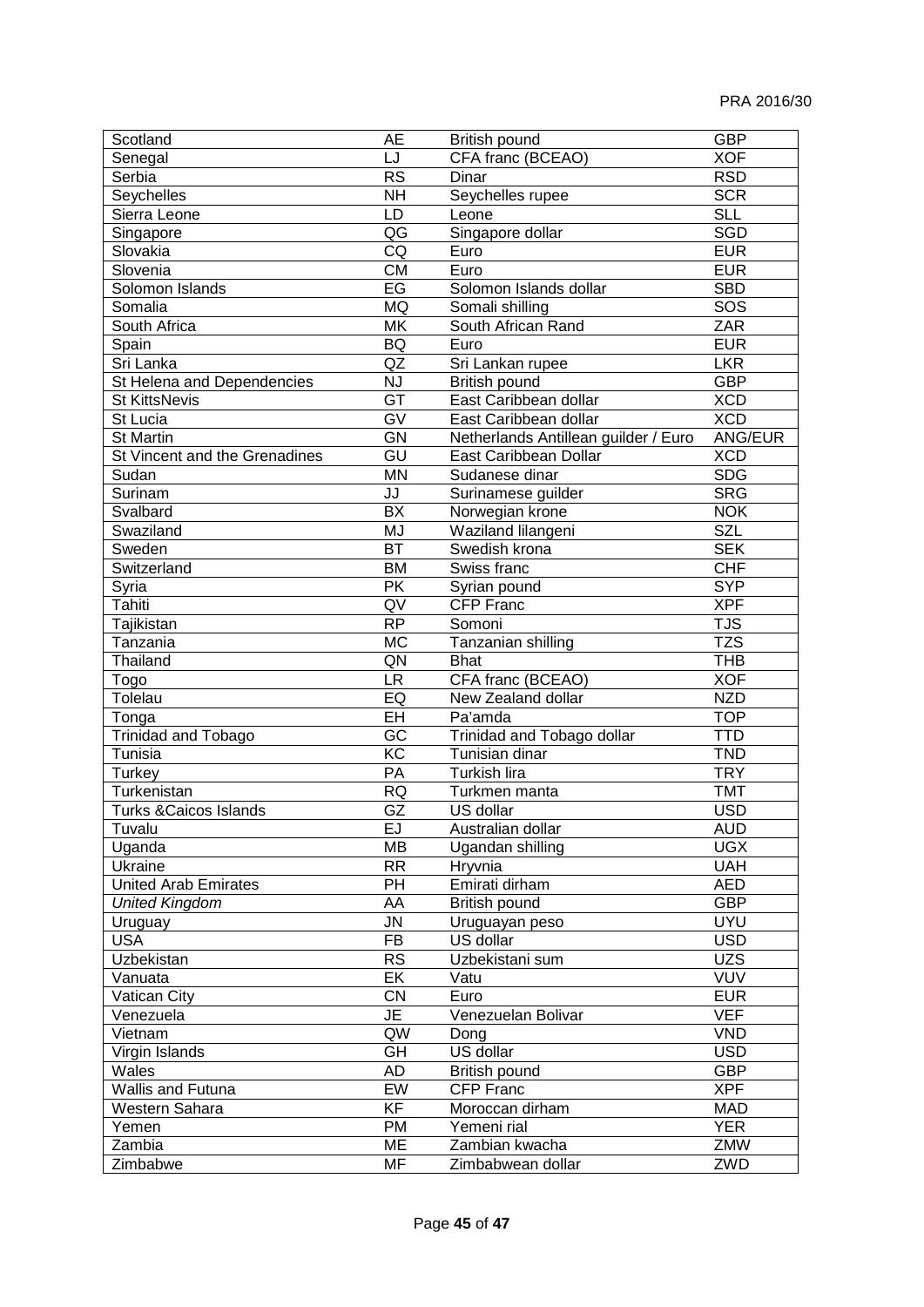12.6 The reporting territory codes required for Forms 30, 31, 32 and 34 must be in accordance with the following:

| <b>Reporting territory</b>                                               | Code      |
|--------------------------------------------------------------------------|-----------|
| General insurance business carried on in the UK that is not home foreign | AA        |
| business                                                                 |           |
| home foreign business                                                    | AΒ        |
| General insurance business carried on outside the UK                     | XХ        |
| World wide                                                               | <b>WW</b> |

## 12.7 The groups of *classes* of *general insurance business* are as follows:

| <b>Number</b> | Description                       | Nature of business                                                                                                                                                           |
|---------------|-----------------------------------|------------------------------------------------------------------------------------------------------------------------------------------------------------------------------|
|               | Accident and health               | Classes 1 and 2                                                                                                                                                              |
| $\mathbf{2}$  | Motor                             | Class 1 (to the extent that the relevant<br>risks are risks of the person insured<br>sustaining injury, or dying, as the result<br>of travelling as a passenger) and classes |
|               |                                   | 3, 7 and 10                                                                                                                                                                  |
| 3             | Marine and transport              | Class 1 (to the said extent) and classes<br>4, 6, 7 and 12.                                                                                                                  |
| 4             | Aviation                          | Class 1 (to the said extent) and classes<br>5, 7 and 11.                                                                                                                     |
| 5             | Fire and other damage to property | Classes 8 and 9                                                                                                                                                              |
| 6             | Liability                         | Classes 10, 11, 12 and 13                                                                                                                                                    |
| 7             | Credit and suretyship             | Classes 14 and 15                                                                                                                                                            |
| 8             | General                           | All classes                                                                                                                                                                  |

# **13 FORMS**

13.1 The Forms can be found [here.](http://www.bankofengland.co.uk/pra/Documents/supervision/smallerinsurers/ndfrep20160630.pdf)

# **14 TRANSITIONAL AND GRANDFATHERING MEASURES**

- 14.1 14.2 and 14.3 apply where, immediately before 1 January 2016, a *waiver* given in relation to a rule listed in column A of the table in 14.3 and any condition of that *waiver* had effect and such *waivers* had not expired by 1 July 2016.
- 14.2 Each *waiver* given by the *PRA* to a *firm* in relation to the whole or any part of a rule included in column A of the table in 14.3 is to be treated as a *waiver* in relation to the relevant whole or part of the equivalent rule listed in the same row in column B of the table.

# 14.3

| <b>Column A</b>                              | <b>Column B</b>                                  |
|----------------------------------------------|--------------------------------------------------|
| <b>PRA Handbook rule as in force until 1</b> | <b>PRA Rulebook rule as in force from 1 July</b> |
| January 2016                                 | 2016                                             |
| IPRU(INS) 9.4                                | Insurance Company - Reporting 5.8                |
|                                              | Insurance Company - Reporting 5.9                |
|                                              | Insurance Company - Reporting 5.10               |
|                                              | Insurance Company - Reporting 5.11               |
|                                              | Insurance Company - Reporting 5.12               |
| $IPRU(INS)$ 9.5                              | Insurance Company - Reporting 2.5                |